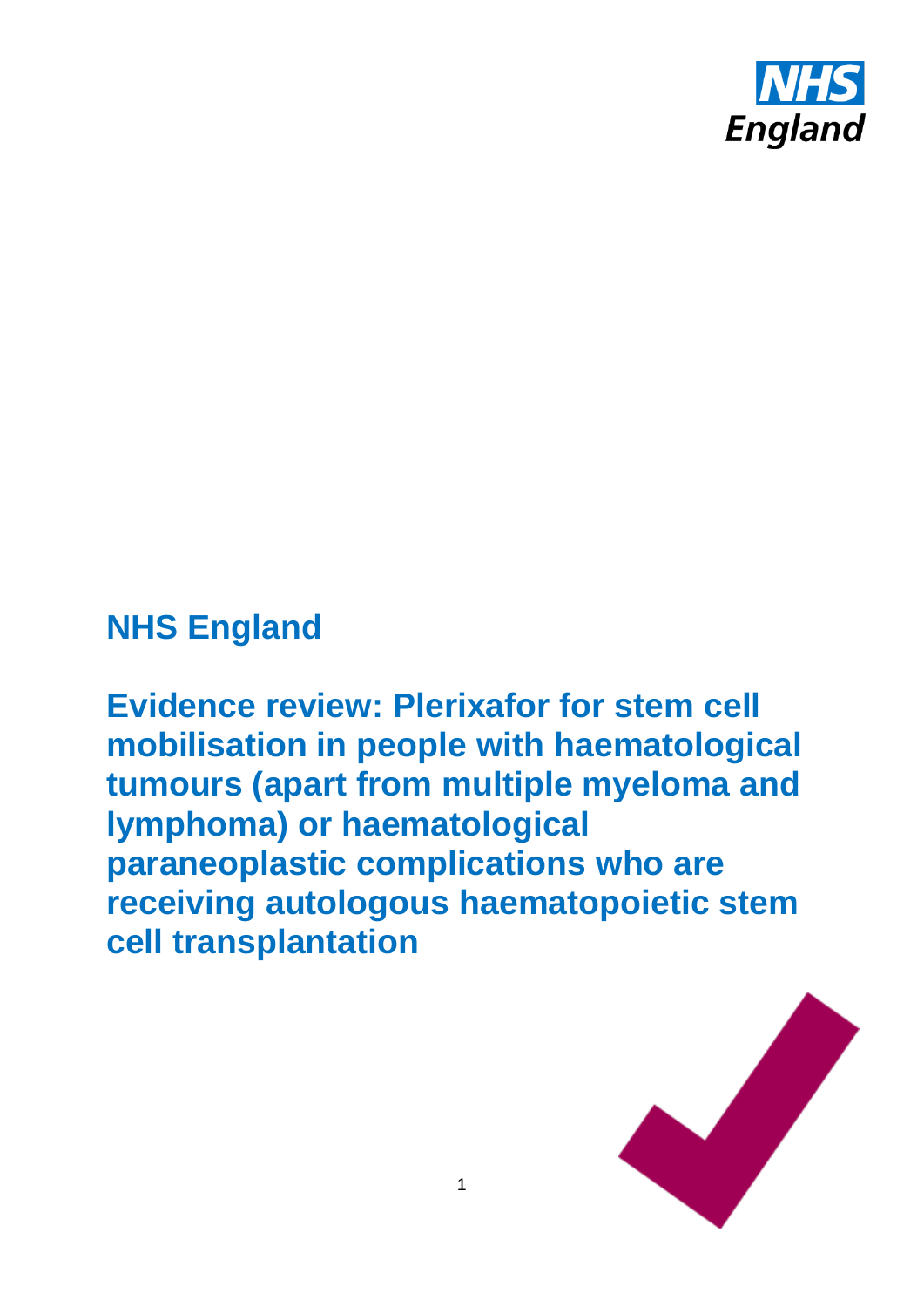# **NHS England**

**Evidence review: Plerixafor for stem cell mobilisation in people with haematological tumours (apart from multiple myeloma and lymphoma) or haematological paraneoplastic complications who are receiving autologous haematopoietic stem cell transplantation**

| First published: | <b>June 2020</b>                                                                                           |
|------------------|------------------------------------------------------------------------------------------------------------|
| Updated:         | Not applicable                                                                                             |
| Prepared by:     | The NICE Medicines and Technologies Programme on behalf of NHS<br><b>England Specialised Commissioning</b> |

The content of this evidence review was up-to-date in June 2019. See [summaries of product](http://www.medicines.org.uk/)  [characteristics](http://www.medicines.org.uk/) (SPCs), [British national formulary](https://www.evidence.nhs.uk/formulary/bnf/current) (BNF) or the [MHRA](https://www.gov.uk/government/organisations/medicines-and-healthcare-products-regulatory-agency) or [NICE](http://www.nice.org.uk/) websites for up-to-date information.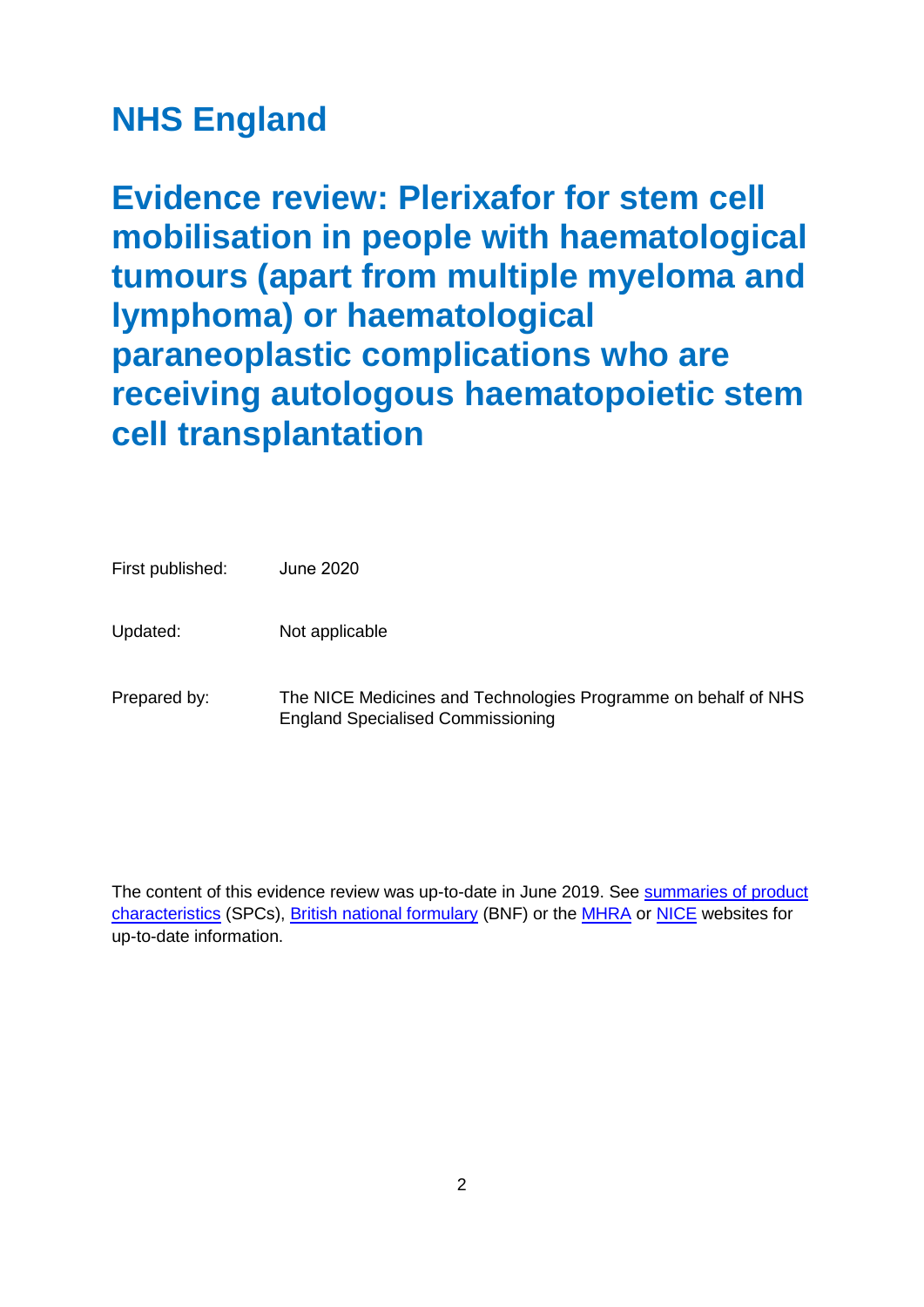# **Key points**

**Regulatory status:** Plerixafor is used to help dislodge or 'mobilise' stem cells from the bone marrow so they can be released into the blood. Using plerixafor for stem cell mobilisation in people with haematological tumours (apart from multiple myeloma and lymphoma) or haematological paraneoplastic complications who are receiving autologous haematopoietic stem cell transplantation (HSCT) is an 'off label' use of this medicine. Plerixafor received a marketing authorisation in July 2009 for use in combination with granulocyte-colony stimulating factor (G-CSF) to enhance mobilisation of stem cells for subsequent autologous HSCT in adults with lymphoma and multiple myeloma whose cells mobilise poorly.

### **Overview**

Autologous HSCT is used to treat various haematological and non-haematological disorders. In autologous transplants, stem cells are removed from a person, stored, and later given back to that same person, rather than using a stem cell donor. Before HSCT is undertaken, 'mobilisation' is needed to dislodge the stem cells from the bone marrow and increase the number of peripheral blood stem cells (PBSC) in the circulating blood flow. The circulating PBSC can then be collected in a procedure called apheresis.

For mobilisation, intravenous chemotherapy and a growth factor (G-CSF) are usually given. However, insufficient cells are collected for autologous transplant in about 10–20% of cases. Plerixafor can be used with G-CSF to increase the amount of PBSC collected. Using plerixafor after unsuccessful PBSC collection is known as **rescue treatment**. Plerixafor has also been used after G-CSF (with or without chemotherapy) in people with a low level of circulating PBSC in the blood on the day of collection. This is known as **pre-emptive treatment**.

NHS England commissions plerixafor for specific haematological cancers (multiple myeloma and lymphoma) in people of any age, and non-haematological solid tumours in people aged 24 years or under. This evidence review considers the effectiveness and safety of plerixafor as a rescue or pre-emptive treatment in stem cell mobilisation for people of any age with haematological tumours (apart from multiple myeloma and lymphoma) or haematological paraneoplastic complications who are receiving autologous HSCT. A related evidence review considers plerixafor as a rescue or pre-emptive in stem cell mobilisation for people aged over 24 years with non-haematological solid tumours.

This evidence review includes 1 retrospective case series, Lee et al. (2014), which investigated 2 men and 1 woman with amyloid light-chain (AL) amyloidosis with cardiac involvement. In this study, successful mobilisation of cells from the bone marrow was defined as a harvest of 2.5 to 5.0 million CD34+ cells/kg after treatment with G-CSF and rescue plerixafor. CD34+ is the protein expressed on the PBSCs that can be detected and measured, allowing the number of stem cells in the blood or the harvest to be counted.

In Lee et al. (2014) a median of 5.7 million CD34+ cells/kg were collected in a median of 2 days. All 3 participants met the threshold for successful mobilisation of cells and all 3 proceeded to HSCT. Neutrophil and platelet engraftment took place in all participants (within 12 days for neutrophils and within 16 days for platelets).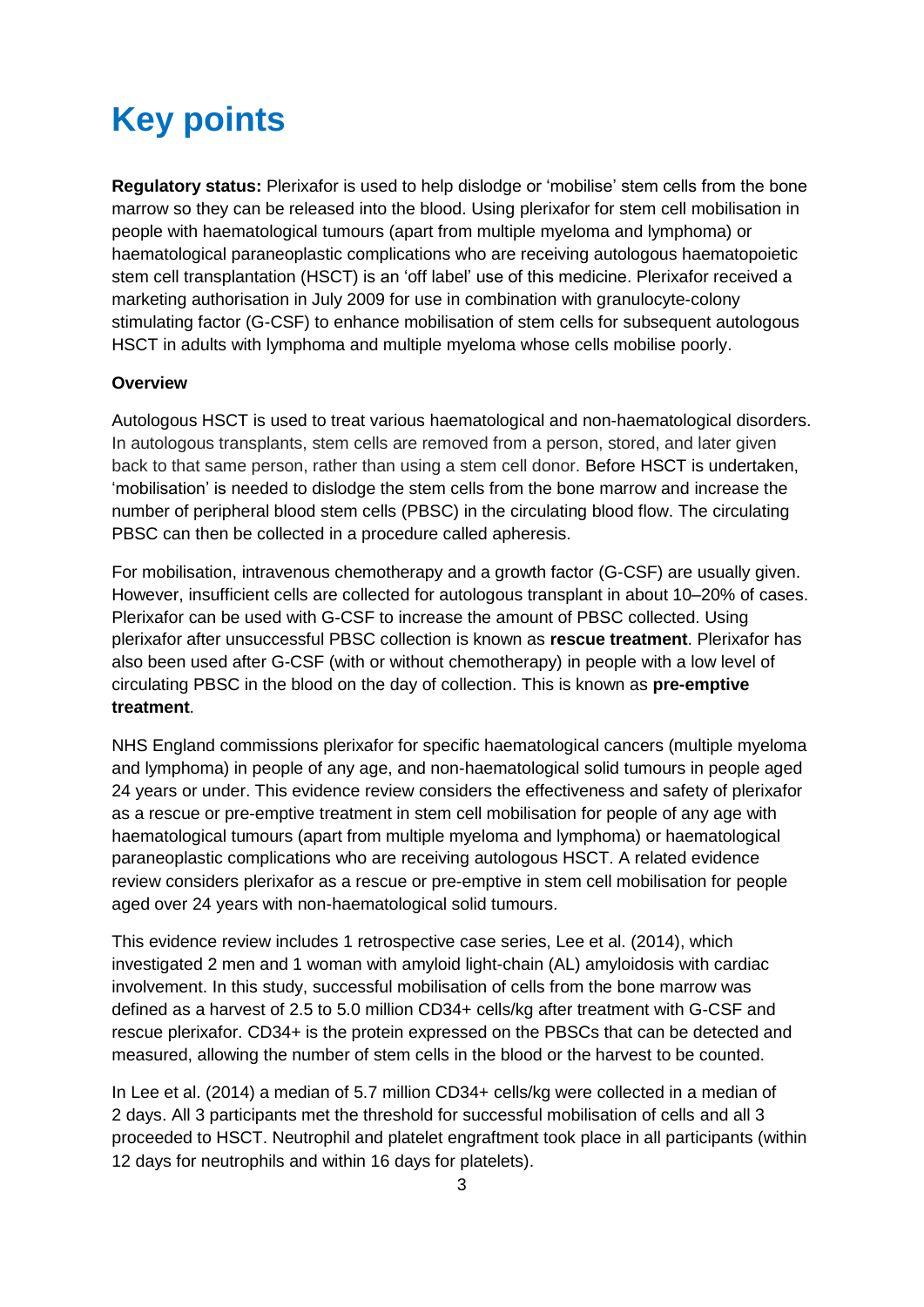Several grade III and IV toxicities were reported but the authors suspected that these were due to underlying amyloidosis and complications of high-dose chemotherapy, neutropenia and immunosuppression, rather than plerixafor.

The study in this evidence review is a small, retrospective case series which is subject to bias and confounding and has many limitations affecting the application of the findings to clinical practice. The dosing regimen used in the study was consistent with the dosing regimen for the licensed indications for plerixafor, and it was used in combination with G-CSF. While all 3 of the people in the study achieved a successful mobilisation of cells and were able to proceed to HSCT, this provides very limited evidence on the clinical effectiveness and safety of using plerixafor as a rescue treatment for inducing stem cell mobilisation in people with AL amyloidosis. It does not provide any information on the efficacy or safety of plerixafor in haematological tumours or other paraneoplastic complications. It also does not provide any information about the efficacy or safety of plerixafor when used as a pre-emptive treatment in this population or in people older than 60 years or in children or young people. No evidence was found to determine whether plerixafor is cost-effective for stem cell mobilisation in haematological tumours.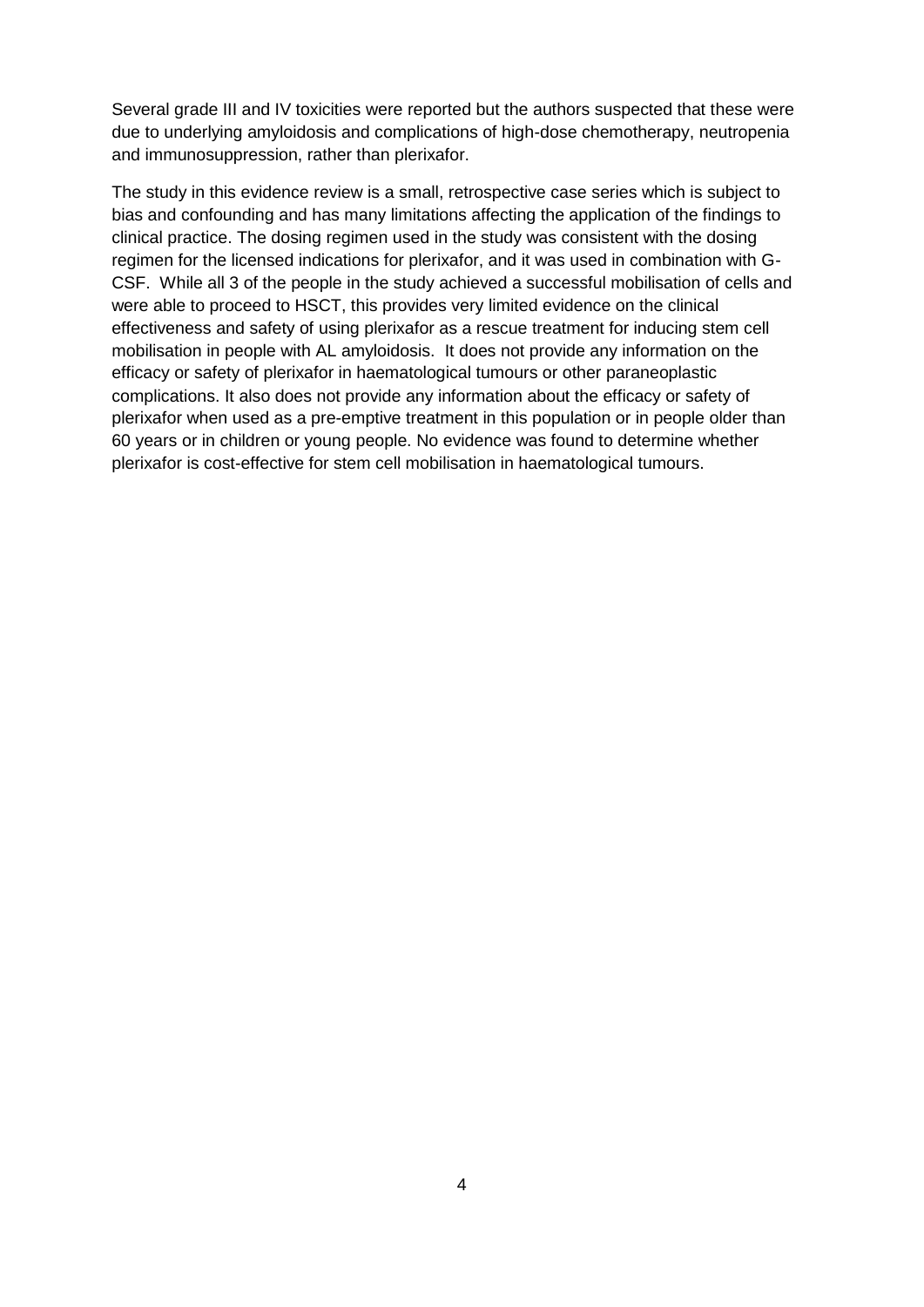## **Contents**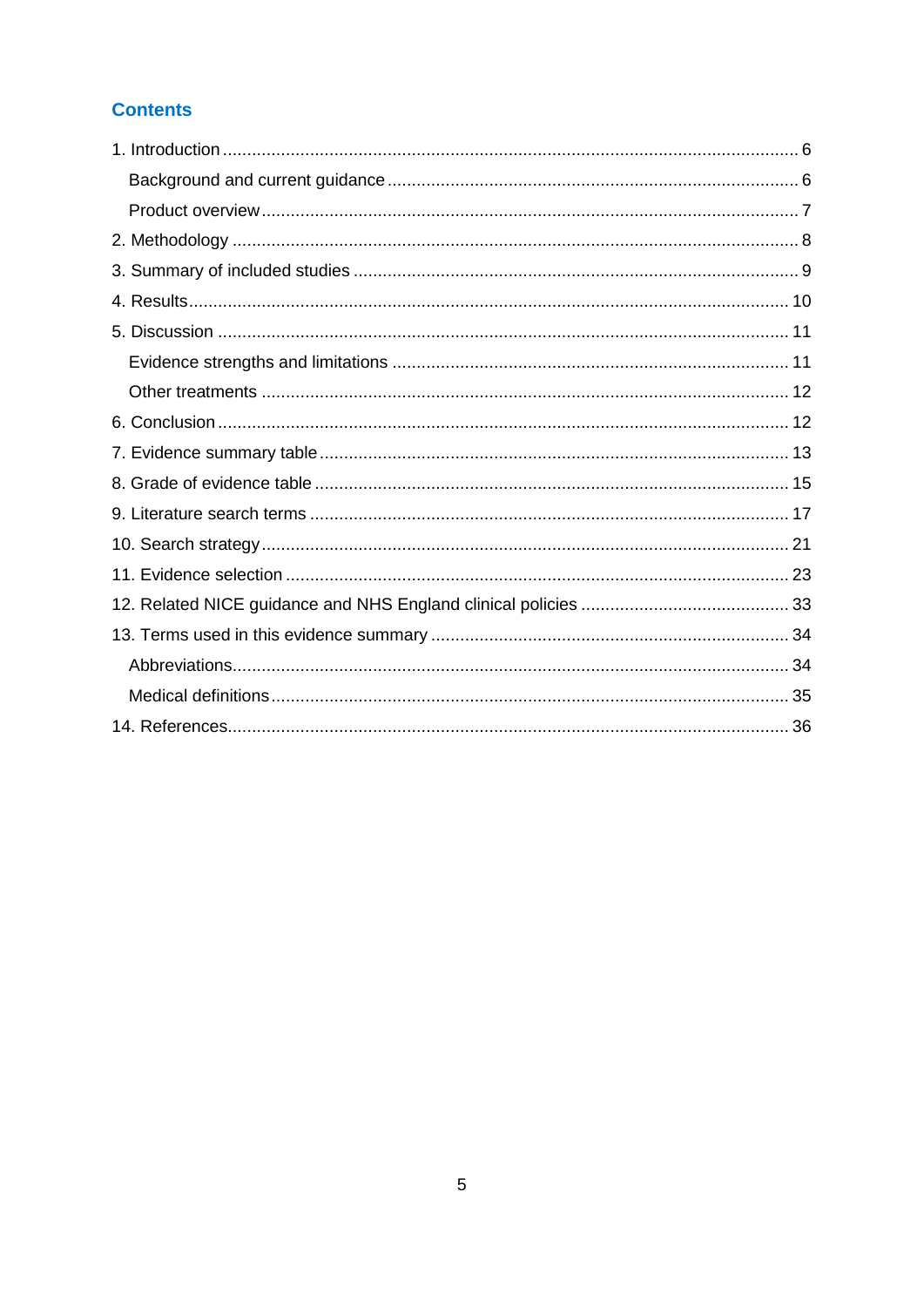## <span id="page-5-0"></span>**1. Introduction**

#### <span id="page-5-1"></span>**Background and current guidance**

Haematopoietic stem cell transplantation (HSCT), also known as blood and marrow transplantation, is used to treat various haematological and non-haematological disorders. It is broadly divided into 2 main types: allogeneic and autologous transplantation.

Allogeneic HSCT involves replacing a person's bone marrow stem cells with stem cells from a donor. Autologous transplantation uses the person's own peripheral blood stem cells (PBSCs), which are harvested before high-dose chemotherapy is administered. It enables the person to be treated with higher doses of chemotherapy than would be possible without subsequent replacement of the harvested stem cells, because the chemotherapy destroys the person's remaining stem cell tissue.

Before an autologous transplant is undertaken, 'mobilisation' is needed to dislodge the haematopoietic stem cells from the bone marrow and increase the number of PBSC in the circulating blood flow. The circulating PBSC can then be collected using a cell separator in a procedure called apheresis. For mobilisation, intravenous chemotherapy and a growth factor called granulocyte-colony stimulating factor (G-CSF) are usually given. This results in successful mobilisation and collection of PBSC in about 80% of people. However, insufficient cells are collected for autologous transplant in about 10–20% of cases. These people are usually offered a second round of stem cell mobilisation and collection using a more intensive chemotherapy regimen. This needs another inpatient admission with more chemotherapy and G-CSF, and has associated adverse effects and costs. Additional attempts at mobilisation are effective only in a small proportion of people (up to 20%). Mobilisation in children can be particularly challenging because of the intensity of chemoradiotherapy regimes given earlier in the treatment pathway, and the increasing use of sequential high-dose therapy.

Plerixafor can be used with G-CSF to increase the amount of PBSC collected [\(Mozobil](https://www.medicines.org.uk/emc/product/790/smpc)  [summary of product characteristics\)](https://www.medicines.org.uk/emc/product/790/smpc). In some conditions (such as lymphoma and multiple myeloma), this treatment has been shown to mobilise PBSC in up to 80% of people who previously failed to collect enough cells. Using plerixafor after unsuccessful PBSC collection is known as rescue treatment.

Plerixafor has also been used after chemotherapy and G-CSF in people with a low level of circulating PBSC in the blood on the day of collection. This is known as pre-emptive treatment. Pre-emptive treatment with plerixafor can improve the number of stem cells mobilising into the blood, avoid a failure of stem cell harvesting, and prevent a second attempt at mobilisation.

NHS England commissions plerixafor for specific haematological cancers (multiple myeloma and lymphoma) in people of any age, and non-haematological solid tumours in people aged 24 years or under. This evidence review considers the effectiveness and safety of plerixafor as a rescue or pre-emptive treatment in stem cell mobilisation for people of any age with haematological tumours (apart from multiple myeloma and lymphoma) or haematological paraneoplastic complications (such as amyloidosis). This review considers people who can be treated with autologous HSCT, who have received either chemotherapy plus G-CSF or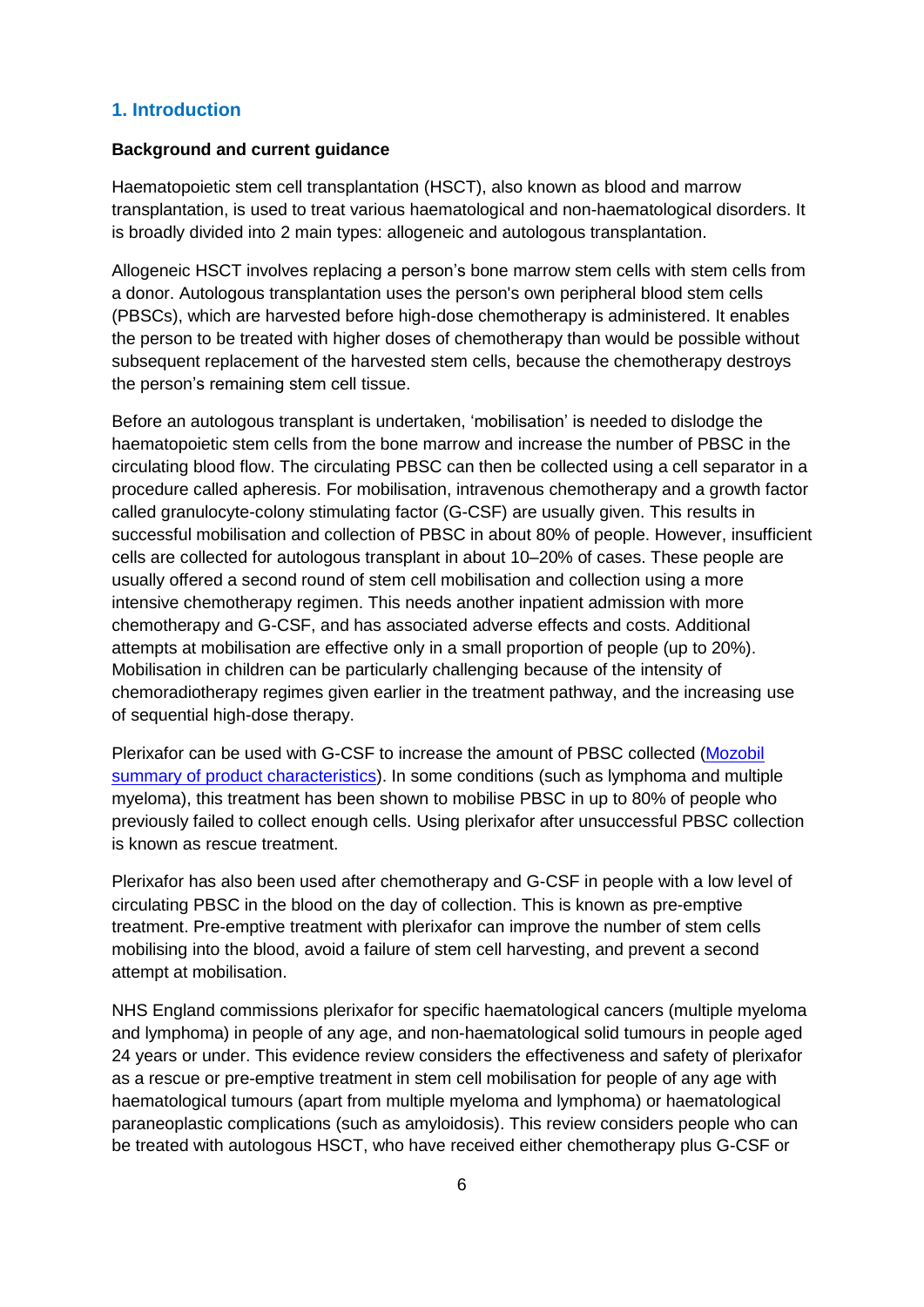G-CSF alone and who have a low peripheral blood CD34+ cell count. A related evidence review considers plerixafor as a rescue or pre-emptive in stem cell mobilisation for people aged more than 24 years with non-haematological solid tumours.

See the NHS England clinical commissioning policies on [HSCT](https://www.england.nhs.uk/wp-content/uploads/2018/07/Haematopoietic-stem-cell-transplantation-All-Ages.pdf) and plerixafor for stem cell [mobilisation](https://www.england.nhs.uk/wp-content/uploads/2018/07/Plerixafor-for-paediatric-stem-cell-mobilisation.pdf) for more information.

#### <span id="page-6-0"></span>**Product overview**

### *Mode of action*

Plerixafor is used to help dislodge or 'mobilise' the stem cells from the bone marrow so they can be released into the blood. It works by blocking the activity of a protein called the CXCR4 chemokine receptor. This protein normally helps to keep stem cells within the bone marrow. By blocking its activity, plerixafor allows the stem cells to be released into the blood, so that they can be collected [\(Mozobil European public assessment report\)](https://www.ema.europa.eu/en/medicines/human/EPAR/mozobil).

## *Regulatory status*

Plerixafor received a marketing authorisation in July 2009. It is licensed for use in combination with G-CSF to enhance mobilisation of haematopoietic stem cells to the peripheral blood for collection and subsequent autologous transplantation in adults with lymphoma and multiple myeloma whose cells mobilise poorly [\(Mozobil summary of product](https://www.medicines.org.uk/emc/product/790/smpc)  [characteristics\)](https://www.medicines.org.uk/emc/product/790/smpc).

Age over 60 years and/or prior myelosuppressive chemotherapy and/or extensive prior chemotherapy and/or a peak circulating stem cell count of less than 20 stem cells/microlitre, have been identified as predictors of poor mobilisation (Mozobil summary of product characteristics).

Using plerixafor for other indications (including the indications covered by the existing NHS England clinical commissioning policy on [plerixafor for stem cell mobilisation](https://www.england.nhs.uk/wp-content/uploads/2018/07/Plerixafor-for-paediatric-stem-cell-mobilisation.pdf) and the indications considered in this evidence review) is an 'off label' use of this medicine. In line with the [guidance from the General Medical Council \(GMC\) on prescribing unlicensed](http://www.gmc-uk.org/guidance/ethical_guidance/14327.asp)  [medicines,](http://www.gmc-uk.org/guidance/ethical_guidance/14327.asp) the prescriber should take full responsibility for determining the needs of the person and whether using plerixafor is appropriate outside its authorised indications. [Supporting information and advice](http://www.gmc-uk.org/guidance/28349.asp) is also available from the GMC.

## *Dosing information*

Plerixafor is a solution for subcutaneous injection. G-CSF is used on its own for 4 days before plerixafor is added. Plerixafor is administered 6–11 hours before each apheresis session (when blood is taken and the stem cells are extracted and frozen). It has commonly been used in clinical trials for 2 to 4 (and up to 7) consecutive days. Depending on body weight, the recommended dose of plerixafor for the licensed indications is:

- 20 mg fixed dose or 0.24 mg/kg for people weighing 83 kg or less, and
- 0.24 mg/kg for people weighing more than 83 kg.

The maximum dosage should not exceed 40mg/day.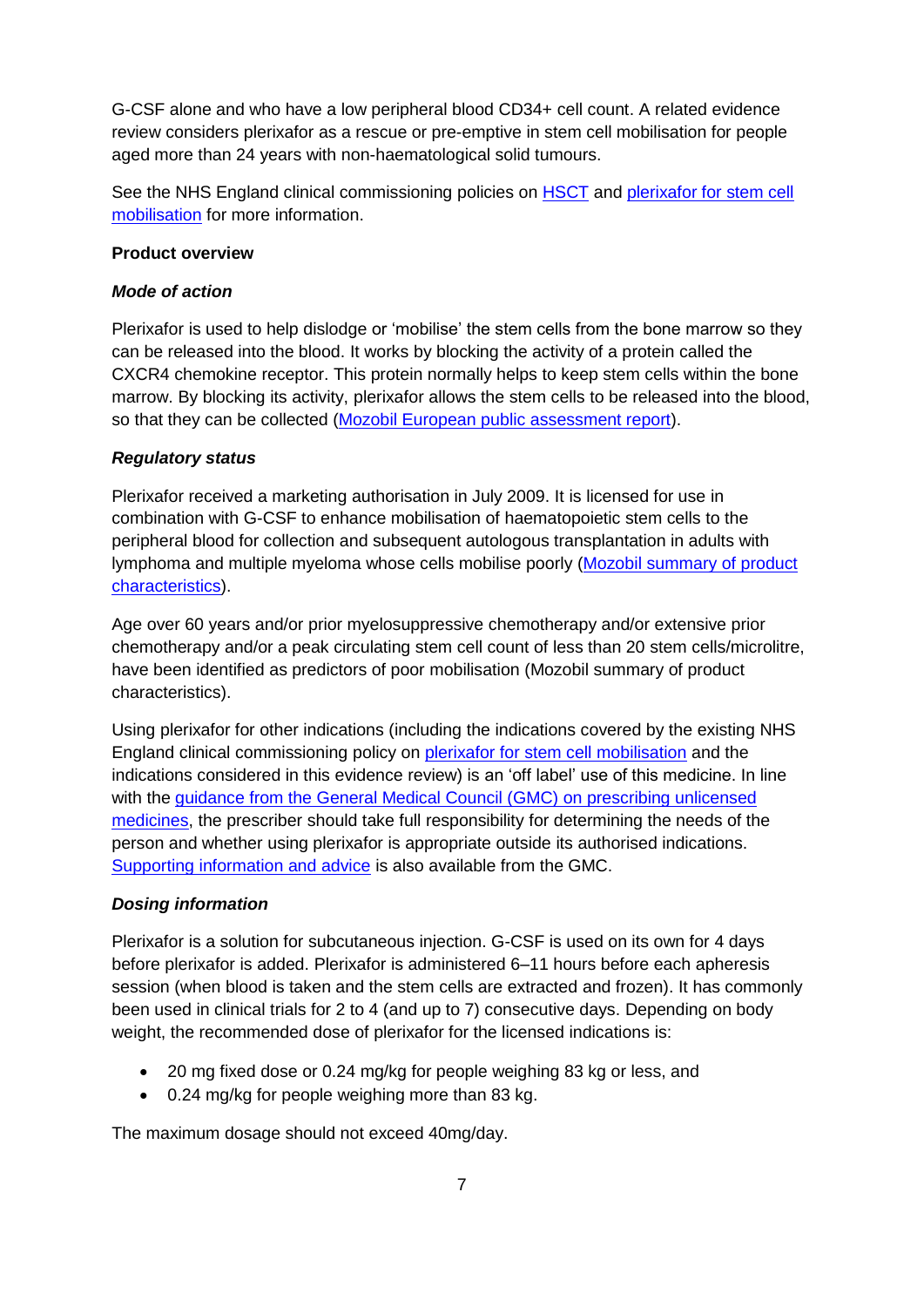In the study included in this evidence review, a dose of 0.24 mg/kg per day was used. The authors reported that a dose adjustment for creatinine clearance was made but did not report what dose was used and in which patients.

In renal impairment (creatinine clearance 20 to 50 ml/min), the dose should be reduced by one-third to 0.16 mg/kg per day and should not exceed 27 mg/day. However, clinical data with this dose adjustment are limited.

## <span id="page-7-0"></span>**2. Methodology**

A description of the relevant Population, Intervention, Comparison and Outcomes [\(PICO\)](https://www.nice.org.uk/Glossary?letter=P) for this review was provided by NHS England's Policy Working Group for the topic (see the literature search terms section for more information). The research questions for this evidence review are:

- 1. In people of any age with haematological tumours (apart from multiple myeloma and lymphoma) or haematological paraneoplastic complications that can be treated with HSCT and who are scheduled for autologous HSCT, what is the clinical effectiveness of plerixafor in stem cell mobilisation compared to standard care?
- 2. In people of any age with haematological tumours (apart from multiple myeloma and lymphoma) or haematological paraneoplastic complications that can be treated with HSCT and who are scheduled for autologous HSCT, what is the safety of plerixafor in stem cell mobilisation compared to standard care?
- 3. In people of any age with haematological tumours (apart from multiple myeloma and lymphoma) or haematological paraneoplastic complications that can be treated with HSCT and who are scheduled for autologous HSCT, what is the cost-effectiveness of plerixafor in stem cell mobilisation compared to standard care?
- 4. From the evidence selected, are there any subgroups of people who would gain greater benefit or harm from treatment with plerixafor, in particular:
	- a. rescue or pre-emptive treatment in stem cell mobilisation
	- b. effects in children (0 to 18 years) and adults (over 18 years).

The searches for evidence to support the use of plerixafor for stem cell mobilisation in people of any age with haematological tumours (apart from multiple myeloma and lymphoma) or haematological paraneoplastic complications were undertaken by the NICE Guidance Information Services' team. Results from the literature searches were screened using their titles and abstracts for relevance against the criteria from the PICO. Full text references of potentially relevant evidence were obtained and reviewed to determine whether they met the PICO inclusion criteria for this evidence review. More information can be found in the sections on [search strategy](#page-20-0) and [evidence selection.](#page-22-0)

The NICE [evidence summary: process guide](https://www.nice.org.uk/process/pmg31/chapter/introduction) (2017) sets out the how the summaries are developed and approved for publication. The included studies are quality assessed using the National Service Framework for Long Term Conditions (NSF-LTC) evidence assessment framework as set out in NHS England's Guidance on conducting evidence reviews for Specialised Services Commissioning Products (2016) (see the grade of evidence section for more information).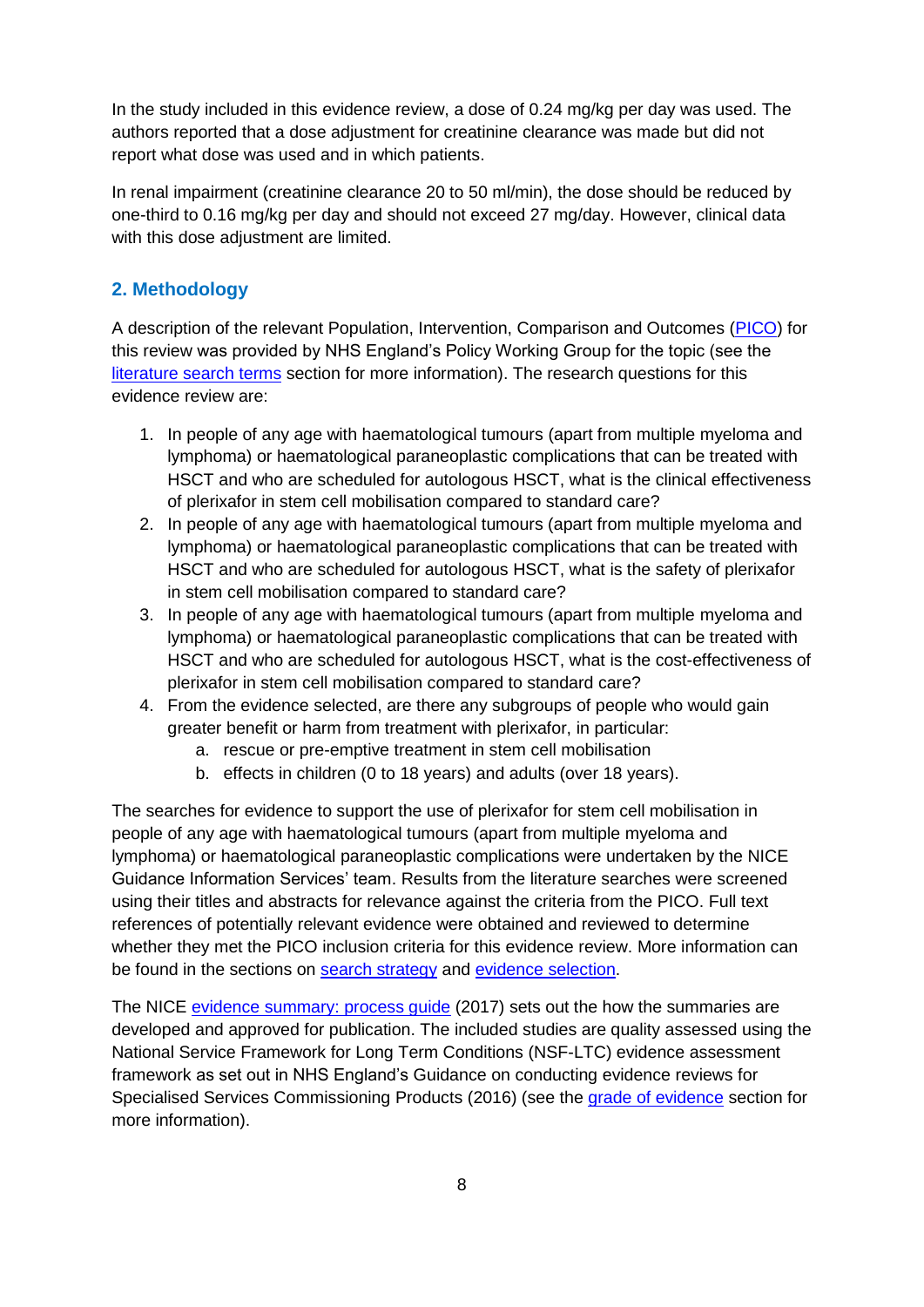## <span id="page-8-0"></span>**3. Summary of included studies**

One case series identified from the evidence search [\(Lee et al. 2014\)](https://www.tandfonline.com/doi/full/10.3109/13506129.2014.900486?scroll=top&needAccess=true) was included in this evidence summary.

A summary of the included study is shown in table 1 (see the [evidence summary tables](#page-12-0) for full details).

| Table 1 Summary of included study |  |  |
|-----------------------------------|--|--|
|-----------------------------------|--|--|

| <b>Study</b>                                                                              | Population                                                                                                                                                                                                                                                                                                                                                                                                                                                                                                                                                                                                                                                                                                                                                                                                                                       | Intervention and                                                                                                                                                                                                                                                                                                                                                                                                                                                                                                                                 | <b>Primary outcome</b>             |
|-------------------------------------------------------------------------------------------|--------------------------------------------------------------------------------------------------------------------------------------------------------------------------------------------------------------------------------------------------------------------------------------------------------------------------------------------------------------------------------------------------------------------------------------------------------------------------------------------------------------------------------------------------------------------------------------------------------------------------------------------------------------------------------------------------------------------------------------------------------------------------------------------------------------------------------------------------|--------------------------------------------------------------------------------------------------------------------------------------------------------------------------------------------------------------------------------------------------------------------------------------------------------------------------------------------------------------------------------------------------------------------------------------------------------------------------------------------------------------------------------------------------|------------------------------------|
|                                                                                           |                                                                                                                                                                                                                                                                                                                                                                                                                                                                                                                                                                                                                                                                                                                                                                                                                                                  | comparison                                                                                                                                                                                                                                                                                                                                                                                                                                                                                                                                       |                                    |
| Lee et al. 2014<br>Uncontrolled<br>retrospective case<br>series of 5 people in<br>the US. | All participants had<br>AL amyloidosis<br>with cardiac<br>involvement. Two<br>people received<br>upfront plerixafor<br>and 3 people<br>received rescue<br>plerixafor. The<br>individual<br>characteristics of<br>the 3 people who<br>had rescue<br>treatment with<br>plerixafor, and met<br>the inclusion<br>criteria, are<br>described below:<br>Person 1: A 57-<br>year-old man with<br>cardiac, renal and<br>peripheral nerve<br>involvement.<br>Previous orthotopic<br>heart<br>transplantation.<br>PBSC yield before<br>rescue treatment<br>with plerixafor:<br>$0.54 \times 10^6$ /kg.<br>Person 2: A 56-<br>year-old man with<br>cardiac, liver and<br>soft-tissue<br>involvement.<br>Previous diagnosis<br>of smouldering<br>myeloma 7 years<br>before. PBSC yield<br>before rescue<br>treatment with<br>plerixafor: 1.1<br>$x10^6$ /kg. | In the 3 participants<br>included in this evidence<br>review, plerixafor was<br>given after inadequate<br>response to G-CSF. G-<br>CSF was administered<br>on days 1 to 3 at a dose<br>of 16 micrograms/kg.<br>After the decision to add<br>plerixafor was made, the<br>dose of G-CSF was<br>reduced to<br>10 micrograms/kg and<br>plerixafor was given at<br>0.24 mg/kg in the<br>evening with an<br>additional dose of G-CSF<br>of 10 micrograms/kg the<br>next morning until the<br>target CD34+ cell yield<br>was achieved.<br>No comparator | Number of CD34+ cells<br>collected |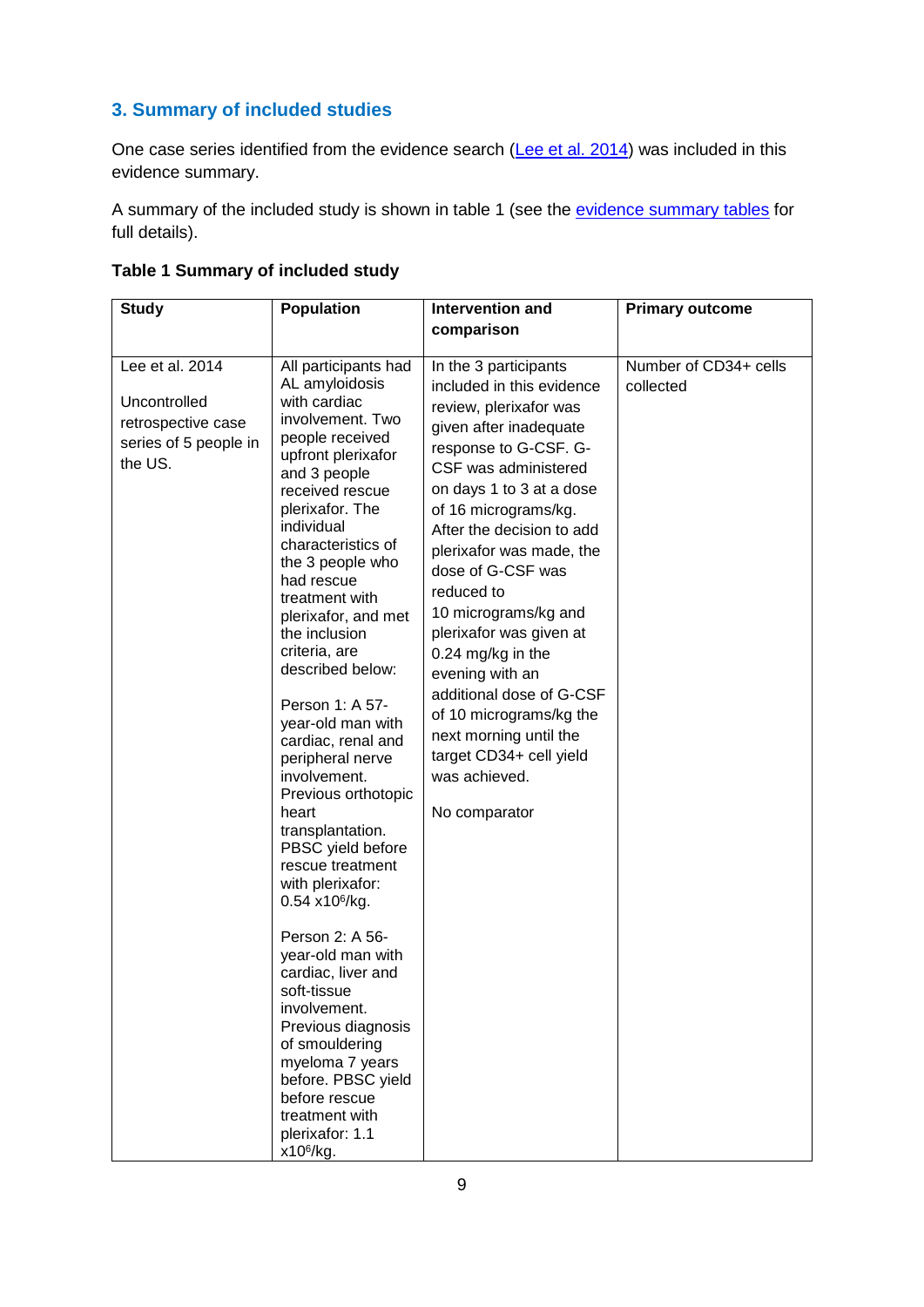|                                                                                               | Person 3: A 45-<br>year-old woman<br>with cardiac<br>involvement. PBSC<br>yield before rescue<br>treatment with<br>plerixafor: 0.9<br>$x10^6$ /kg. |  |  |  |  |
|-----------------------------------------------------------------------------------------------|----------------------------------------------------------------------------------------------------------------------------------------------------|--|--|--|--|
| Abbreviations: PBSC, peripheral blood stem cell; G-CSF, granulocyte-colony stimulating factor |                                                                                                                                                    |  |  |  |  |

Details of the excluded studies are listed in the section on [evidence selection.](#page-22-0)

## <span id="page-9-0"></span>**4. Results**

An overview of the results for clinical effectiveness and safety and tolerability can be found in the [evidence summary](#page-12-0) table. The research questions for the evidence review and the key outcomes identified in the scope are discussed in this section.

The grade of evidence for all outcomes is C.

## **1. In people of any age with haematological tumours (apart from multiple myeloma and lymphoma) or haematological paraneoplastic complications that can be treated with HSCT and who are scheduled for autologous HSCT, what is the clinical effectiveness of plerixafor in stem cell mobilisation compared to standard care? Stem cell mobilisation**

In the 3 participants who did not achieve a PBSC yield of ≥1.5 million CD34+ cells/kg with G-CSF alone, rescue plerixafor was added until the target CD34+ cell count of 2.5 to 5.0 million cells/kg was achieved. The total PBSC yield in these 3 participants was 2.9, 5.7, and 5.9 million cells/kg over 3, 2, and 2 days respectively.

## *Autologous haematopoietic stem cell transplantation (HSCT)*

All 3 participants who received rescue plerixafor and achieved a target CD34+ cell count yield of 2.5 to 5.0 million cells/kg proceeded to autologous HSCT.

#### *Neutrophil and platelet engraftment*

Neutrophil engraftment occurred at a median of 11 days (range 9 to 12 days) and platelet engraftment occurred at a median of 13 days (range 12 to 16 days). Neutrophil and platelet engraftment occurred in all 3 participants who received plerixafor as rescue treatment (within 12 days for neutrophils and 16 days for platelets).

**2. In people of any age with haematological tumours (apart from multiple myeloma and lymphoma) or haematological paraneoplastic complications that can be treated with HSCT and who are scheduled for autologous HSCT, what is the safety of plerixafor in stem cell mobilisation compared to standard care?**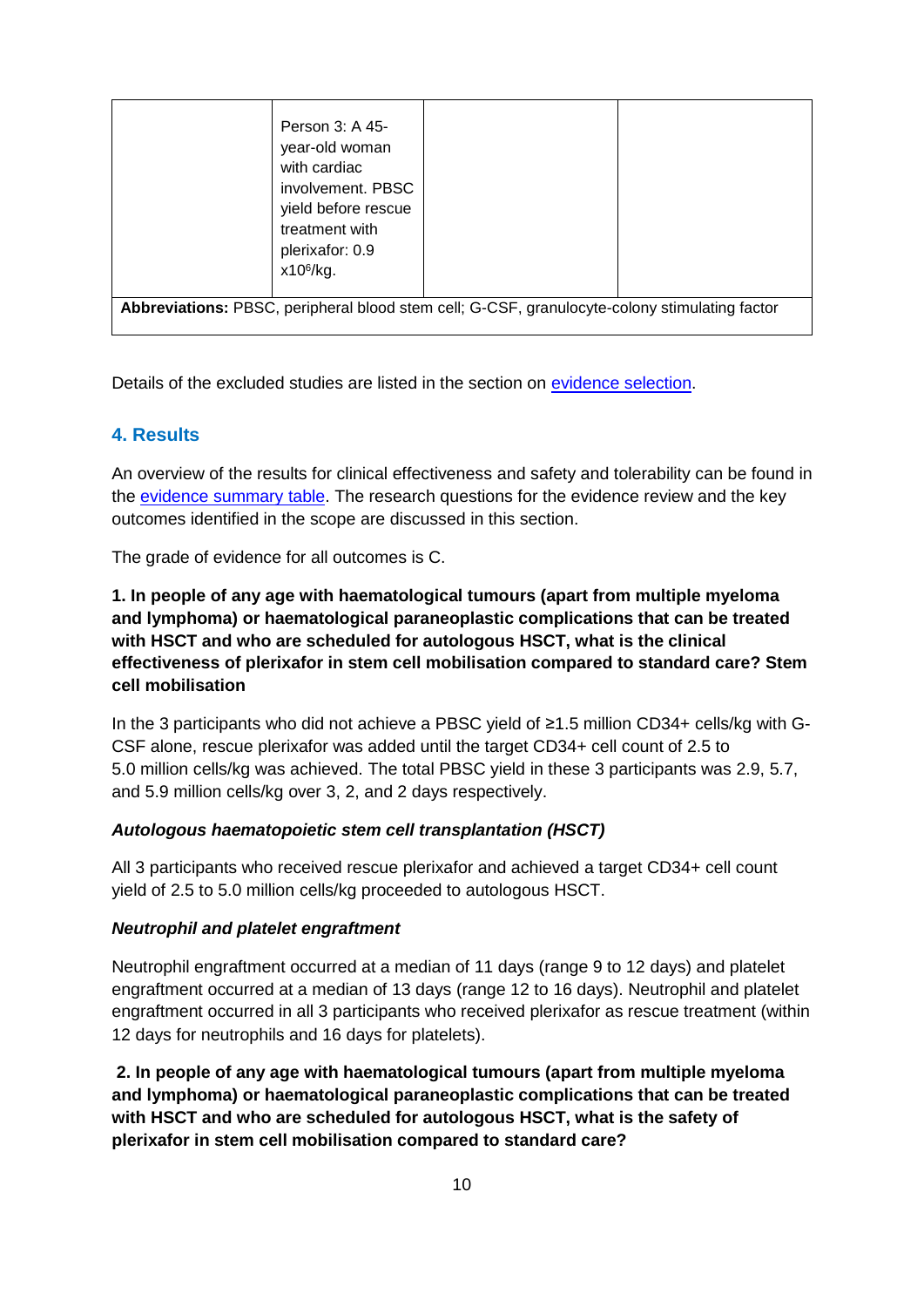One participant had sepsis, renal toxicity and hyperglycaemia and another participant had hepatic toxicity. The authors reported that these adverse events were suspected to be due to underlying amyloidosis and complications of high-dose chemotherapy, neutropenia and immunosuppression. Adverse events and deaths were categorised according to the National Cancer Institute Common Terminology Criteria for Adverse Events (CTCAE) v3.0.

One participant who had rescue plerixafor died 224 days after transplant from large bowel obstruction and septic shock.

#### *Summary of product characteristics*

According to the [plerixafor summary of product characteristics,](https://www.medicines.org.uk/emc/product/790/smpc) very common adverse effects seen in at least 1 in 10 people in studies of lymphoma and multiple myeloma are diarrhoea, nausea and injection site reactions. Common adverse effects (in between 1 in 100 and 1 in 10 people) are insomnia, dizziness, headache, vomiting, abdominal pain, stomach discomfort, dyspepsia, abdominal distention, constipation, flatulence, oral hypoaesthesia (reduced sense of touch or sensation), dry mouth, hyperhidrosis, erythema, arthralgia, musculoskeletal pain, fatigue and malaise.

## **3. In people of any age with haematological tumours (apart from multiple myeloma and lymphoma) or haematological paraneoplastic complications that can be treated with HSCT and who are scheduled for autologous HSCT, what is the costeffectiveness of plerixafor in stem cell mobilisation compared to standard care?**

No evidence was found to determine whether plerixafor is cost-effective for treating people with haematologic tumours or haematological paraneoplastic complications who are receiving autologous HSCT.

## <span id="page-10-0"></span>**5. Discussion**

#### <span id="page-10-1"></span>**Evidence strengths and limitations**

The evidence presented in this review is based on data from 1 retrospective review of electronic medical records in 1 centre in the US. Retrospective case series are subject to bias and confounding and rely on accurate and complete data recording. While all 3 of the people in the study achieved a successful mobilisation of cells and were able to proceed to HSCT, this study provides very limited evidence on the clinical effectiveness, safety and cost-effectiveness of plerixafor for inducing stem cell mobilisation in people with haematological tumours or other haematological paraneoplastic complications. It also provides no data comparing plerixafor with any other treatments for stem cell mobilisation. No statistical analyses were reported. This type of study cannot reliably answer the research questions: the results can only be considered hypothesis generating and cannot support any definitive conclusions.

The study focused on people with AL amyloidosis with cardiac involvement only. Therefore, the findings may not be applicable to people with haematological tumours or other haematological paraneoplastic complications. As the ages of the participants in the study were 45 to 57 years, the findings may not be applicable to people over 60 years, a known predictor of poor mobilisation. The findings may also not be applicable to children, in whom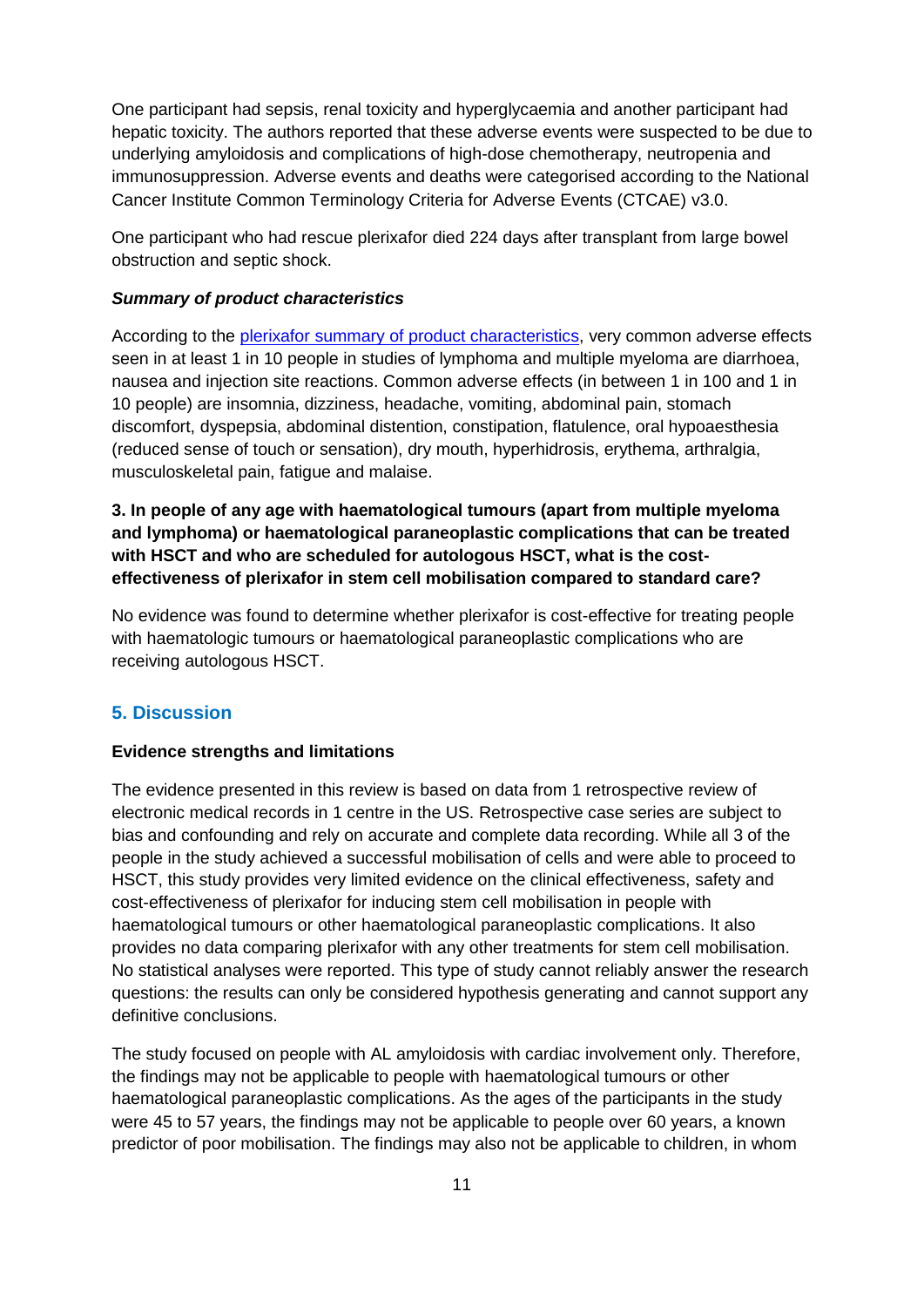mobilisation can be particularly challenging. The 3 people included in the study received plerixafor as a rescue treatment. Therefore, the available evidence does not provide information of the efficacy and safety of using plerixafor as a pre-emptive treatment in people with haematological tumours or other haematological paraneoplastic complications.

#### <span id="page-11-0"></span>**Other treatments**

No other treatments are generally considered at the same stage in the management pathway for stem cell mobilisation in people with haematological tumours.

## <span id="page-11-1"></span>**6. Conclusion**

Stem cell mobilisation is needed before an autologous transplant is undertaken to dislodge the haematopoietic stem cells from the bone marrow and increase the number of PBSC in the circulating blood flow. In adults with lymphoma and multiple myeloma, plerixafor can be used to help dislodge or 'mobilise' the stem cells from the bone marrow so they can be released into the blood and collected.

This evidence review includes a case series of 5 people with AL amyloidosis with cardiac involvement. Three people, aged between 45 and 57 years, met the PICO and received plerixafor as rescue treatment. Before rescue treatment with plerixafor, all 3 participants had an inadequate CD34+ yield with G-CSF alone. The study included in this evidence review, although small, uncontrolled and low quality, demonstrated that in 3 people the PBSC yield was increased after rescue treatment with plerixafor, and all proceeded to HSCT.

From the study included in this evidence review, no adverse events were reported as being attributable to plerixafor. However, reporting may have been incomplete due to its design. Because of the small size of the study, and the concomitant treatment with G-CSF, it is not possible to draw firm conclusions on the safety of plerixafor in people with haematological tumours or haematological paraneoplastic complications. It is likely that the plerixafor [summary of product characteristics](https://www.medicines.org.uk/emc/product/790) provides the best overview of the adverse effects profile of plerixafor, even for indications outside of the terms of the license.

This study provides very limited evidence on the clinical effectiveness and safety of plerixafor as rescue treatment for stem cell mobilisation in people with AL amyloidosis. It does not provide any information on the efficacy or safety of plerixafor in haematological tumours or other paraneoplastic complications. It also does not provide any information about the efficacy or safety of plerixafor when used as a pre-emptive treatment in this population or in people older than 60 years or in children or young people.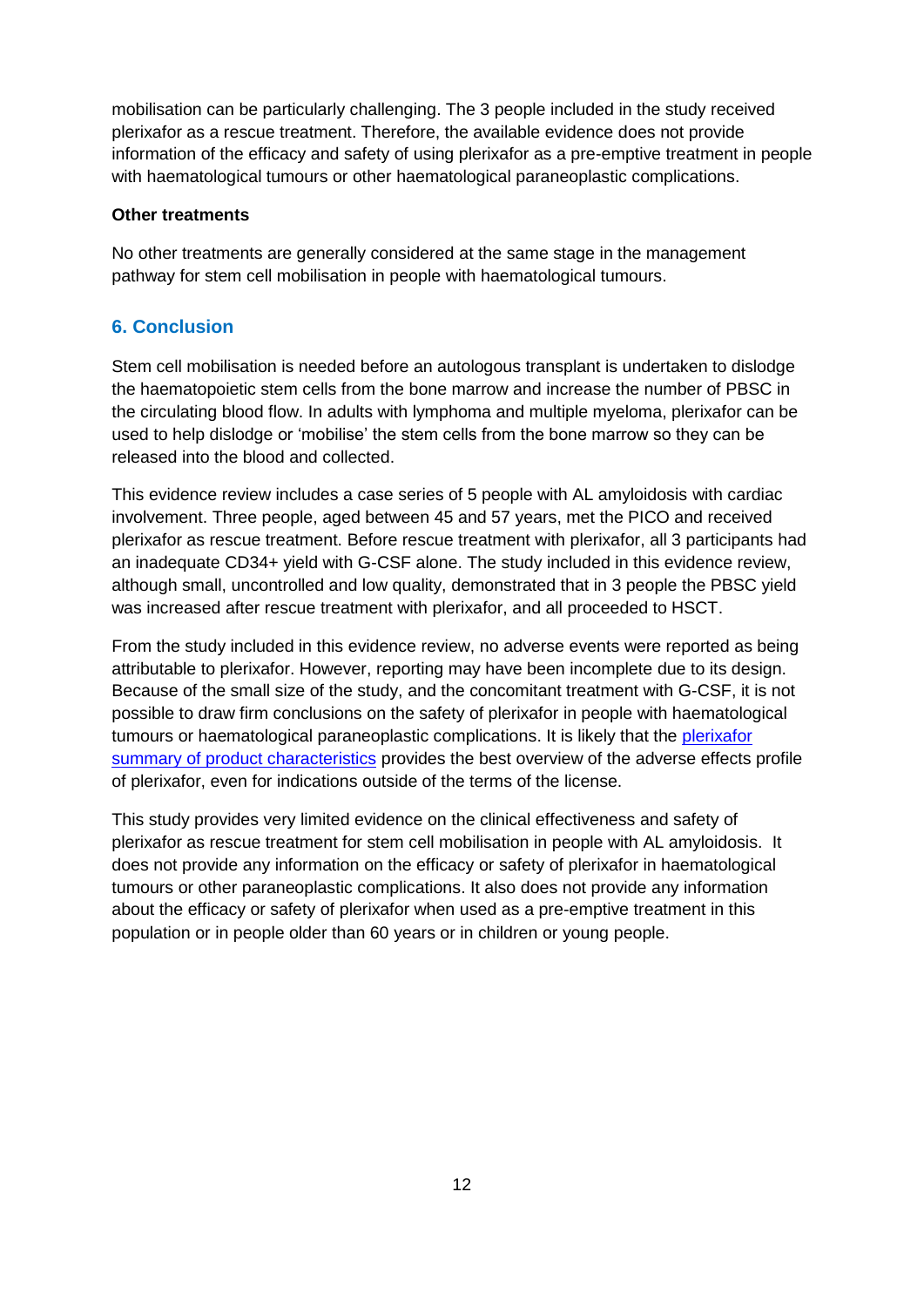## **7. Evidence summary table**

<span id="page-12-0"></span>

| Use of plerixafor to induce mobilisation of PBSC in people with AL amyloidosis and cardiac involvement |                                                                                                                                                                                                                                                                                                                                                                                                                                                                                                   |                                                                                                                                                                                                                                                                                                                                                                                                                                                                                                                                                                                                                                                                                          |                                                                                                                                               |                                                                                                                                                                                                                                                                                   |                                                                                                                                                                                                                                                                                      |                                                                                                                                                                                                          |                                                                                                                                                                                                                                                                                 |  |  |
|--------------------------------------------------------------------------------------------------------|---------------------------------------------------------------------------------------------------------------------------------------------------------------------------------------------------------------------------------------------------------------------------------------------------------------------------------------------------------------------------------------------------------------------------------------------------------------------------------------------------|------------------------------------------------------------------------------------------------------------------------------------------------------------------------------------------------------------------------------------------------------------------------------------------------------------------------------------------------------------------------------------------------------------------------------------------------------------------------------------------------------------------------------------------------------------------------------------------------------------------------------------------------------------------------------------------|-----------------------------------------------------------------------------------------------------------------------------------------------|-----------------------------------------------------------------------------------------------------------------------------------------------------------------------------------------------------------------------------------------------------------------------------------|--------------------------------------------------------------------------------------------------------------------------------------------------------------------------------------------------------------------------------------------------------------------------------------|----------------------------------------------------------------------------------------------------------------------------------------------------------------------------------------------------------|---------------------------------------------------------------------------------------------------------------------------------------------------------------------------------------------------------------------------------------------------------------------------------|--|--|
| <b>Study Design</b>                                                                                    | Population<br>characteristics                                                                                                                                                                                                                                                                                                                                                                                                                                                                     | <b>Intervention</b>                                                                                                                                                                                                                                                                                                                                                                                                                                                                                                                                                                                                                                                                      | <b>Outcome</b><br>measure type                                                                                                                | <b>Outcome</b><br>measures                                                                                                                                                                                                                                                        | <b>Results</b>                                                                                                                                                                                                                                                                       | <b>Quality of</b><br><b>Evidence Score</b>                                                                                                                                                               | <b>Applicability</b>                                                                                                                                                                                                                                                            |  |  |
| Study reference 1. Lee et al. 2014                                                                     |                                                                                                                                                                                                                                                                                                                                                                                                                                                                                                   |                                                                                                                                                                                                                                                                                                                                                                                                                                                                                                                                                                                                                                                                                          |                                                                                                                                               |                                                                                                                                                                                                                                                                                   |                                                                                                                                                                                                                                                                                      |                                                                                                                                                                                                          |                                                                                                                                                                                                                                                                                 |  |  |
| P1 retrospective<br>case series of 5<br>people in the US                                               | All participants<br>had AL<br>amyloidosis with<br>cardiac<br>involvement. The<br>individual<br>characteristics of<br>the 3 people who<br>had rescue<br>treatment with<br>plerixafor are<br>described below:<br>Person 1: A 57-<br>year-old man with<br>cardiac, renal and<br>peripheral nerve<br>involvement.<br>Previous<br>orthotopic heart<br>transplantation.<br>PBSC yield before<br>rescue treatment<br>with plerixafor:<br>$0.54 \times 10^6$ /kg.<br>Person 2: A 56-<br>year-old man with | Two people received upfront<br>plerixafor in combination with G-<br>CSF and 3 people received<br>rescue plerixafor after<br>inadequate mobilisation with G-<br>CSF alone.<br>In the 3 participants included in<br>this evidence review, plerixafor<br>was given after inadequate<br>response to G-CSF. G-CSF was<br>administered on days 1 to 3 at a<br>dose of 16 micrograms/kg. After<br>the decision to add plerixafor<br>was made, the dose of G-CSF<br>was reduced to<br>10 micrograms/kg and plerixafor<br>was given at 0.24 mg/kg in the<br>evening with an additional dose<br>of G-CSF of 10 micrograms/kg<br>the next morning until the target<br>CD34+ cell yield was achieved | Clinical<br>effectiveness<br>Clinical<br>effectiveness<br>Clinical<br>effectiveness<br>Clinical<br>effectiveness<br>Clinical<br>effectiveness | Number of<br>$CD34+$ cells<br>collected<br>Number of<br>participants<br>collecting 2.5 to<br>$5.0 \times 10^6$ CD34+<br>cells/kg<br>Number of days<br>of apheresis<br>Number of<br>participants<br>proceeding to<br><b>HSCT</b><br>Number of days<br>to neutrophil<br>engraftment | Person 1: 2.9 x 10 <sup>6</sup> cells/kg<br>Person 2: 5.9 x 10 <sup>6</sup> cells/kg<br>Person 5: 5.7 x 10 <sup>6</sup> cells/kg<br>3/3(100%)<br>Person 1: 3 days<br>Person 2: 2 days<br>Person 5: 2 days<br>3/3(100%)<br>Person 1: 12 days<br>Person 2: 11 days<br>Person 5: 9 days | Poor quality study<br>(3/10 or less).<br>Limited evidence<br>in 3 people from a<br>single centre in<br>the US.<br>Retrospective<br>review of<br>electronic medical<br>records with no<br>comparator arm. | Direct study<br>focusing on<br>people with AL<br>amyloidosis and<br>the<br>characteristics of<br>interest. It is<br>unclear how<br>qeneralisable<br>the results will<br>be to people<br>with<br>haematological<br>tumours, to<br>other age<br>groups and to a<br>UK population. |  |  |
|                                                                                                        |                                                                                                                                                                                                                                                                                                                                                                                                                                                                                                   |                                                                                                                                                                                                                                                                                                                                                                                                                                                                                                                                                                                                                                                                                          |                                                                                                                                               |                                                                                                                                                                                                                                                                                   |                                                                                                                                                                                                                                                                                      |                                                                                                                                                                                                          |                                                                                                                                                                                                                                                                                 |  |  |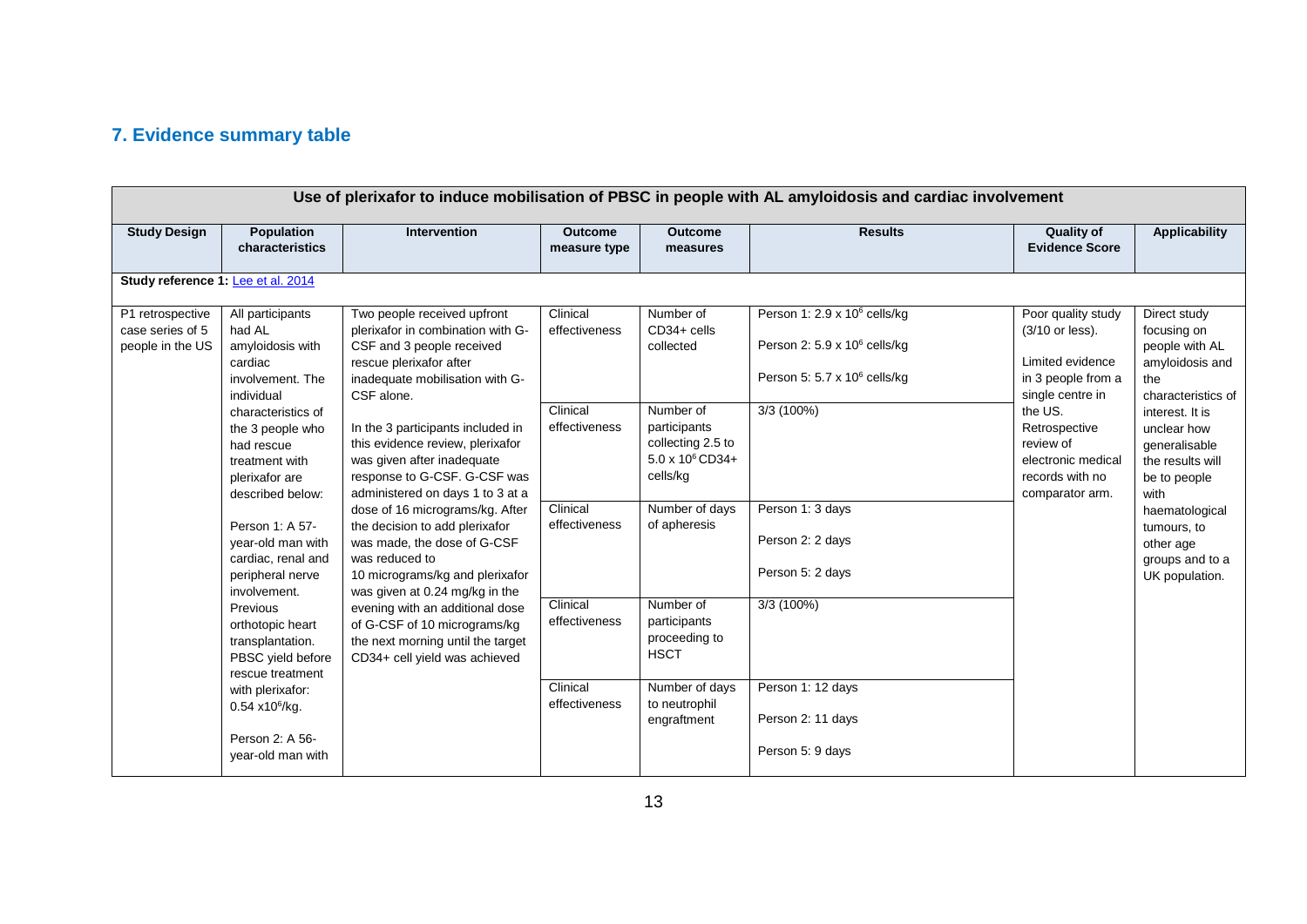| Use of plerixafor to induce mobilisation of PBSC in people with AL amyloidosis and cardiac involvement                                                                       |                                                                                              |                                                                                                              |                                |                                                                                                    |                                                                                                                                                                                                                                                                                                                                                                                                            |                                            |                      |
|------------------------------------------------------------------------------------------------------------------------------------------------------------------------------|----------------------------------------------------------------------------------------------|--------------------------------------------------------------------------------------------------------------|--------------------------------|----------------------------------------------------------------------------------------------------|------------------------------------------------------------------------------------------------------------------------------------------------------------------------------------------------------------------------------------------------------------------------------------------------------------------------------------------------------------------------------------------------------------|--------------------------------------------|----------------------|
| <b>Study Design</b>                                                                                                                                                          | <b>Population</b><br>characteristics                                                         | <b>Intervention</b>                                                                                          | <b>Outcome</b><br>measure type | <b>Outcome</b><br>measures                                                                         | <b>Results</b>                                                                                                                                                                                                                                                                                                                                                                                             | <b>Quality of</b><br><b>Evidence Score</b> | <b>Applicability</b> |
|                                                                                                                                                                              | cardiac, liver and<br>soft-tissue<br>involvement.<br>Previous<br>diagnosis of<br>smouldering |                                                                                                              | Clinical<br>effectiveness      | Number of days<br>to platelet<br>engraftment                                                       | Person 1: 16 days<br>Person 2: 13 days<br>Person 5: 12 days                                                                                                                                                                                                                                                                                                                                                |                                            |                      |
|                                                                                                                                                                              | myeloma 7 years<br>before. PBSC<br>yield before<br>rescue treatment<br>with plerixafor:      |                                                                                                              | Safety                         | Death                                                                                              | Person 2: Died at day 224 from large bowel<br>obstruction and septic shock.                                                                                                                                                                                                                                                                                                                                |                                            |                      |
| $1.1 \times 10^6$ /kg.<br>Person 5: A 45-<br>year-old woman<br>with cardiac<br>involvement.<br>PBSC yield before<br>rescue treatment<br>with plerixafor:<br>$0.9 x10^6$ /kg. |                                                                                              | Safety                                                                                                       | Grade III to IV<br>toxicities  | Person 1: Sepsis, renal, hyperglycaemia<br>Person 2: Not reported<br>Person 5: Hepatic (bilirubin) |                                                                                                                                                                                                                                                                                                                                                                                                            |                                            |                      |
|                                                                                                                                                                              | Safety                                                                                       | Adverse events<br>attributed to<br>plerixafor                                                                | 0/3(0%)                        |                                                                                                    |                                                                                                                                                                                                                                                                                                                                                                                                            |                                            |                      |
|                                                                                                                                                                              |                                                                                              | predictor of poor mobilisation) or to children (in whom mobilisation can be particularly challenging).       |                                |                                                                                                    | Critical appraisal summary See section 3.5.2.1 Very small, uncontrolled, retrospective observational study at high risk of bias and confounding. Included people with AL amyloidosis with cardiac<br>involvement only and the age range of people in the study was 45 to 57 years. Therefore, the findings may not be applicable to people with haematological tumours, people aged over 60 years (a known |                                            |                      |
|                                                                                                                                                                              |                                                                                              | Abbreviations: G-CSF; Granulocyte-colony-stimulating factor, HSCT; haematopoietic stem cell transplantation. |                                |                                                                                                    |                                                                                                                                                                                                                                                                                                                                                                                                            |                                            |                      |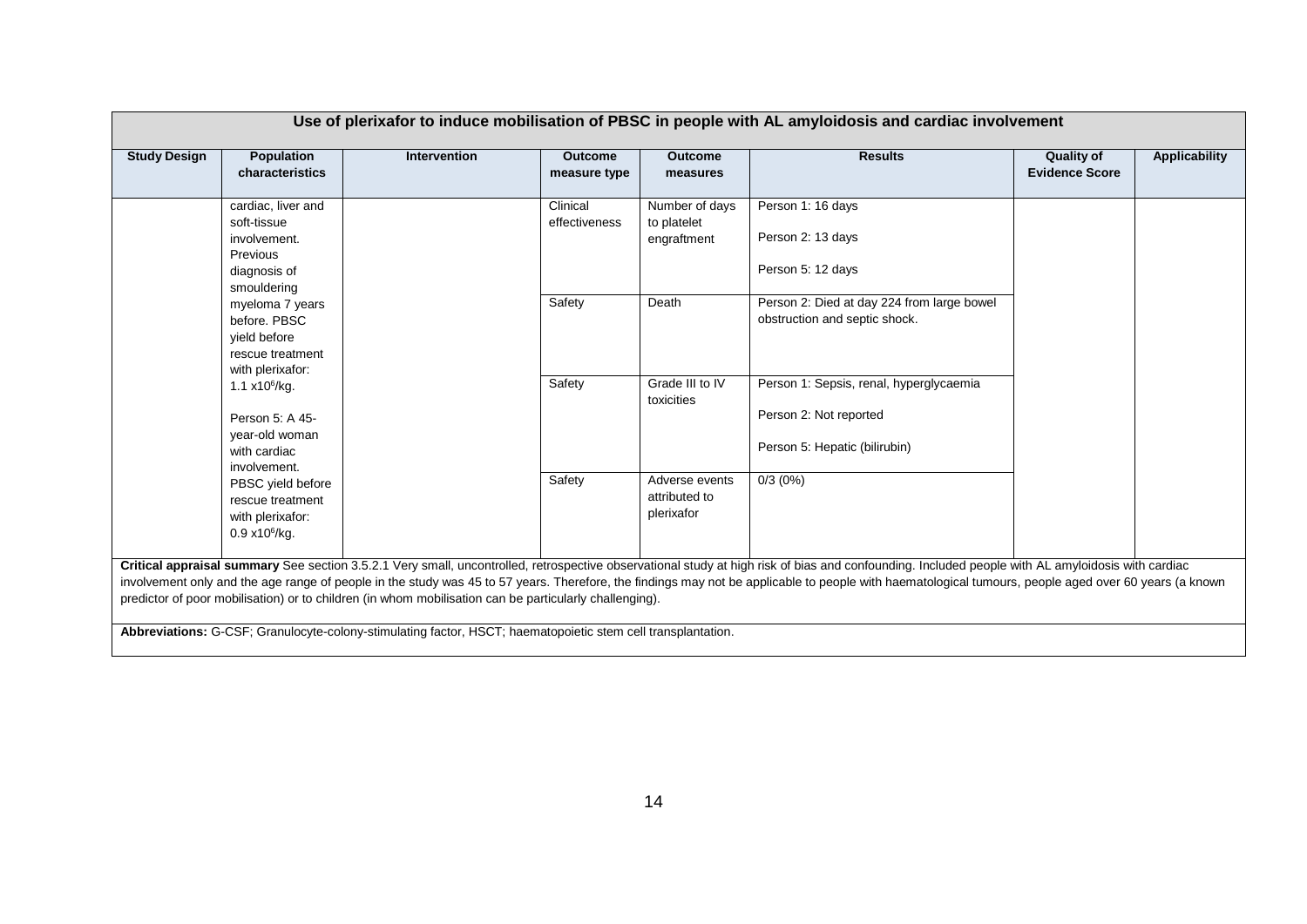## **8. Grade of evidence table**

<span id="page-14-0"></span>

| Use of plerixafor to induce mobilisation of PBSC in people with AL amyloidosis and cardiac involvement |                  |                                                      |               |                             |                                                                                                                                                                                                                                                                                                                                                                                                                                                                                                                                                                                                                                                                                                                                                                                                                                                                                                                                                                                                                                                                                                                                                                                                                                                                                            |  |
|--------------------------------------------------------------------------------------------------------|------------------|------------------------------------------------------|---------------|-----------------------------|--------------------------------------------------------------------------------------------------------------------------------------------------------------------------------------------------------------------------------------------------------------------------------------------------------------------------------------------------------------------------------------------------------------------------------------------------------------------------------------------------------------------------------------------------------------------------------------------------------------------------------------------------------------------------------------------------------------------------------------------------------------------------------------------------------------------------------------------------------------------------------------------------------------------------------------------------------------------------------------------------------------------------------------------------------------------------------------------------------------------------------------------------------------------------------------------------------------------------------------------------------------------------------------------|--|
| <b>Outcome</b><br><b>Measure</b>                                                                       | <b>Reference</b> | <b>Quality of</b><br><b>Evidence</b><br><b>Score</b> | Applicability | Grade of<br><b>Evidence</b> | <b>Interpretation of Evidence</b>                                                                                                                                                                                                                                                                                                                                                                                                                                                                                                                                                                                                                                                                                                                                                                                                                                                                                                                                                                                                                                                                                                                                                                                                                                                          |  |
| Median number of<br>$CD34+$ cells<br>collected                                                         | Lee et al. 2014  | 3/10                                                 | <b>Direct</b> | $\mathbf{C}$                | CD34+ is the protein expressed on the PBSC that can be detected and measured. This outcome looks at the<br>average number of CD34+ cells that were collected after plerixafor was used to help dislodge the stem cells from the<br>bone marrow and increase the amount circulating in the blood, which is known as mobilisation. Successful<br>mobilisation of cells from the bone marrow was defined as collection of between 2.5 and 5.0 million CD34+ cells/kg<br>during treatment with plerixafor plus G-CSF.<br>In the 3 people with AL amyloidosis in the study who received rescue treatment with plerixafor, the median number of<br>CD34+ cells collected was 5.7 x 10 <sup>6</sup> cells/kg (range 2.9 to 5.9 x 10 <sup>6</sup> cells/kg).<br>Before treatment with plerixafor, the median number of cells collected with G-CSF alone in the 3 people with AL<br>amyloidosis who received rescue treatment with plerixafor was 0.9 x 10 <sup>6</sup> cells/kg (range 0.54 to 1.1 x 10 <sup>6</sup> cells/kg).<br>This study was small, uncontrolled, retrospective, and observational and at high risk of bias and confounding. It is<br>therefore not possible to draw any firm conclusions on the safety and efficacy of plerixafor. No statistical analyses<br>were reported. |  |
| Number of<br>participants<br>collecting 2.5 to<br>$5.0 \times 10^6$ CD34+<br>cells/kg                  | Lee et al. 2014  | 3/10                                                 | <b>Direct</b> | $\mathsf{C}$                | This outcome looks at the number of people in whom 2.5 to 5.0 million CD34+ cells/kg were collected after<br>mobilisation using plerixafor and G-CSF, meaning they were potentially eligible for HSCT<br>In the 3 people with AL amyloidosis in the study who received rescue treatment with plerixafor, the target of 2.5 to<br>5.0 million CD34+ cells/kg were collected in all 3 people.<br>These results suggest that using plerixafor to help mobilise stem cells results in enough cells to proceed to HSCT in<br>3 out of 3 adults with AL amyloidosis with cardiac involvement who have had inadequate response to G-CSF alone.<br>See above for limitations.                                                                                                                                                                                                                                                                                                                                                                                                                                                                                                                                                                                                                      |  |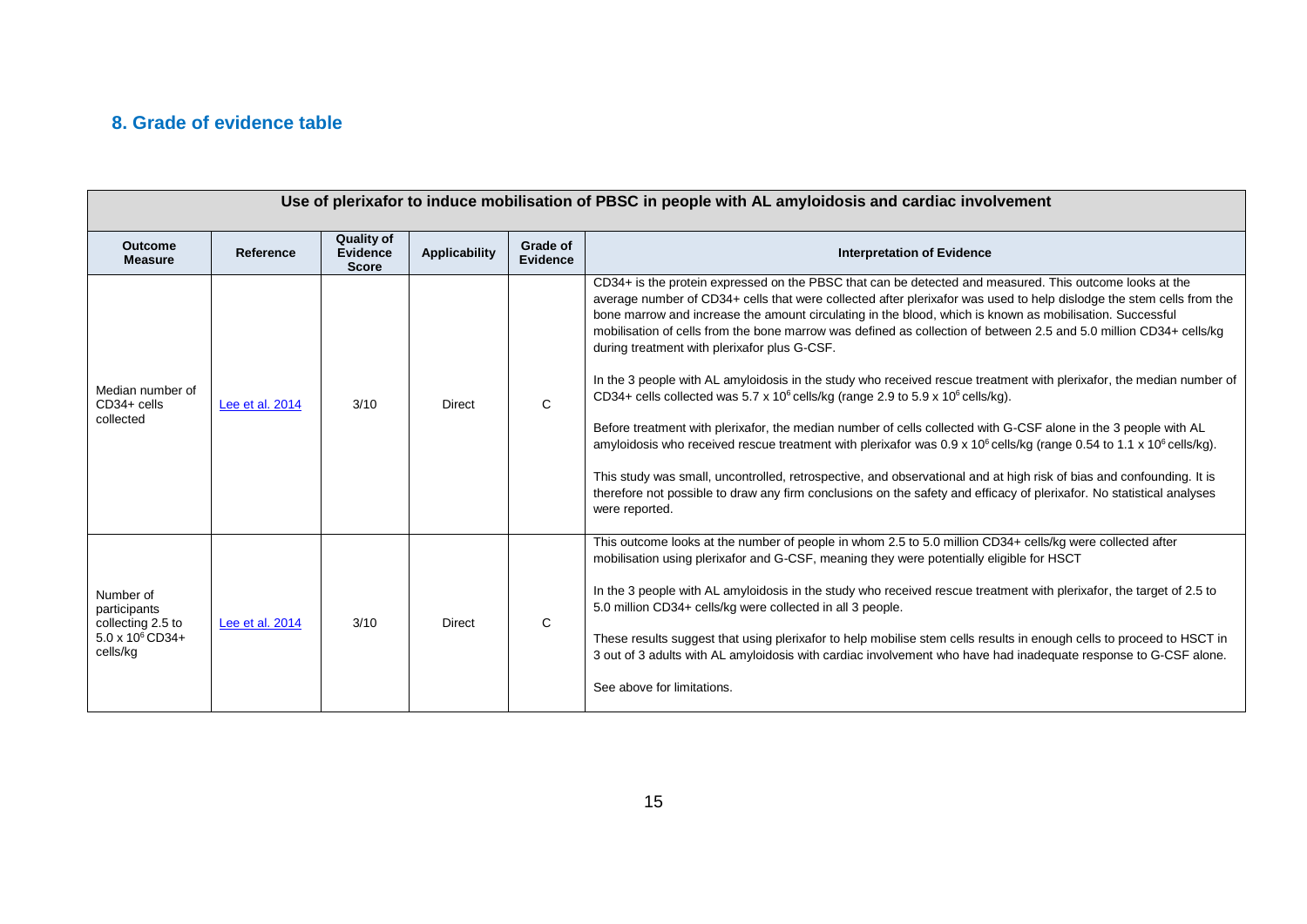| Number of days of<br>apheresis                           | Lee et al. 2014 | 3/10 | Direct        | $\mathbf C$  | This outcome looks at the total number of required stem cell collection days, also known leukapheresis days. In the<br>study protocol, leukapheresis was given over 5 hours each day.<br>In the 3 people with AL amyloidosis in the study who received rescue treatment with plerixafor, the median number of<br>stem cell collection days was 2 (range 2 to 3 days)<br>These results suggest that using plerixafor to help mobilise stem cells results in enough cells to proceed to HSCT<br>within 3 days in people with AL amyloidosis with cardiac involvement who have had inadequate response to G-CSF<br>alone.<br>See above for limitations. |
|----------------------------------------------------------|-----------------|------|---------------|--------------|------------------------------------------------------------------------------------------------------------------------------------------------------------------------------------------------------------------------------------------------------------------------------------------------------------------------------------------------------------------------------------------------------------------------------------------------------------------------------------------------------------------------------------------------------------------------------------------------------------------------------------------------------|
| Number of<br>participants<br>proceeding to<br>transplant | Lee et al. 2014 | 3/10 | <b>Direct</b> | C            | This outcome looks at the number of people who had HSCT after receiving plerixafor and G-CSF.<br>In the 3 people with AL amyloidosis in the study who received rescue treatment with plerixafor, all 3 proceeded to<br>HSCT.<br>These results suggest that using plerixafor to help mobilise stem cells can result in HSCT in 3 out of 3 adults with AL<br>amyloidosis with cardiac involvement who have had inadequate response to G-CSF alone.<br>See above for limitations.                                                                                                                                                                       |
| Number of days to<br>neutrophil<br>engraftment           | Lee et al. 2014 | 3/10 | <b>Direct</b> | $\mathsf{C}$ | This outcome looks at the average number of days for the number of neutrophils (a type of white blood cell) to<br>recover and reach a set level after HSCT (known as engraftment).<br>In the 3 people with AL amyloidosis in the study who received rescue treatment with plerixafor, the median number of<br>days to neutrophil engraftment was 11 (range 9 to 12 days)<br>These results suggest that using plerixafor in people with AL amyloidosis with cardiac involvement who have had<br>inadequate response to G-CSF alone results in neutrophil engraftment within 12 days of HSCT.<br>See above for limitations.                            |
| Number of days to<br>platelet<br>engraftment             | Lee et al. 2014 | 3/10 | Direct        | C            | This outcome looks at the average number of days for the number of platelets (a type of blood cell involved in blood<br>clotting) to recover and reach a set level after HSCT (known as engraftment).<br>In the 3 people with AL amyloidosis in the study who received rescue treatment with plerixafor, the median number of<br>days to platelet engraftment was 13 (range 12 to 16 days)                                                                                                                                                                                                                                                           |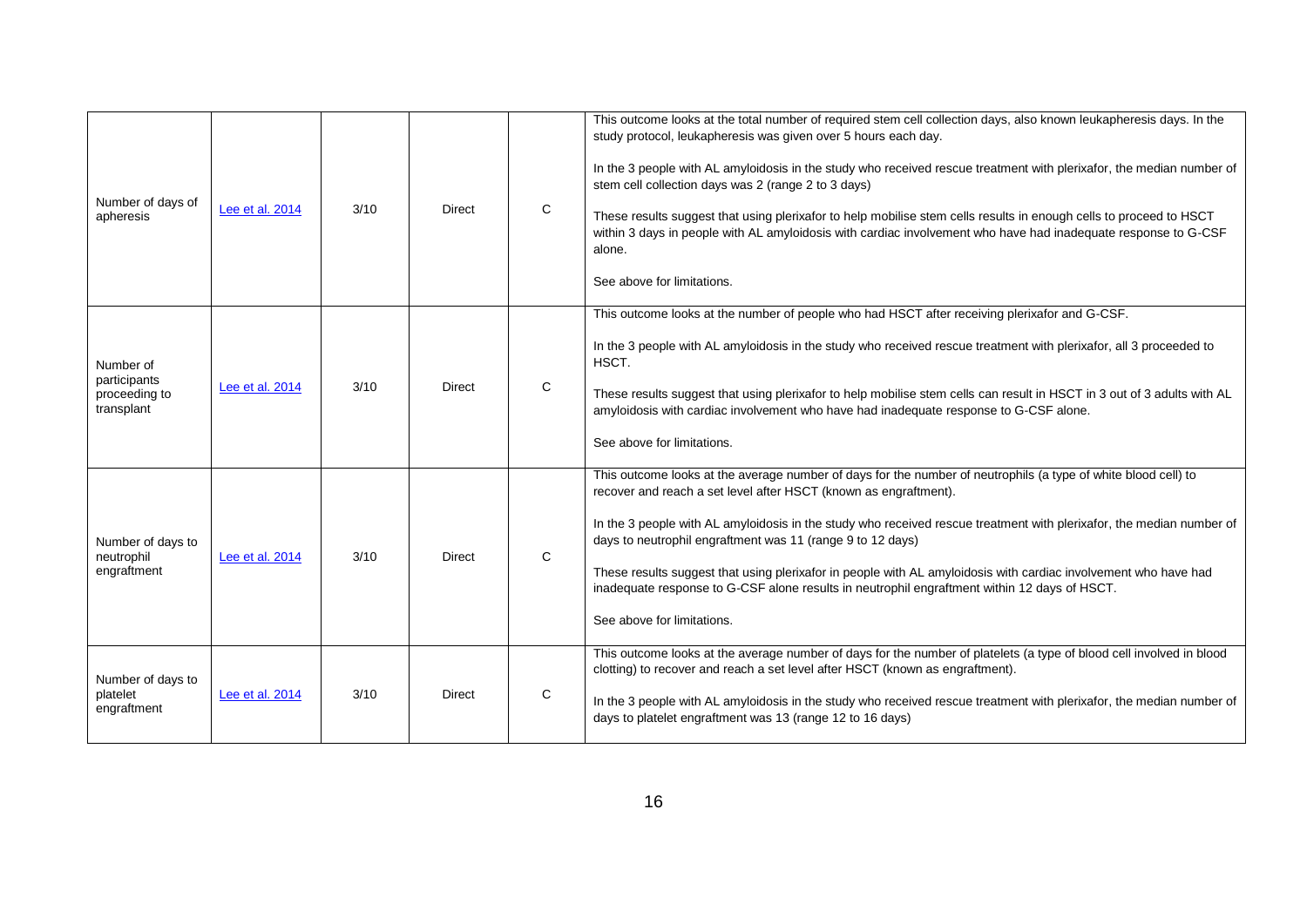|                                                                                                                                               |                 |      |               |              | These results suggest that using plerixafor in people with AL amyloidosis with cardiac involvement who have had<br>inadequate response to G-CSF alone results in platelet engraftment within 16 days of HSCT.<br>See above for limitations.                                                                                                                                                                                                                                                                                                                                          |
|-----------------------------------------------------------------------------------------------------------------------------------------------|-----------------|------|---------------|--------------|--------------------------------------------------------------------------------------------------------------------------------------------------------------------------------------------------------------------------------------------------------------------------------------------------------------------------------------------------------------------------------------------------------------------------------------------------------------------------------------------------------------------------------------------------------------------------------------|
| Death                                                                                                                                         | Lee et al. 2014 | 3/10 | Direct        | $\mathsf{C}$ | This outcome looks at the number of people who died over the follow-up period and the cause of death.<br>One person who received rescue plerixafor died at day 224 from large bowel obstruction and septic shock.<br>See above for limitations.                                                                                                                                                                                                                                                                                                                                      |
| Grade III/IV<br>toxicities                                                                                                                    | Lee et al. 2014 | 3/10 | <b>Direct</b> | C            | This outcome looks at the number of Grade III/IV toxicities (categorised according to the National Cancer Institute<br>Common Terminology Criteria for Adverse Events [CTCAE] v3.0) reported over the follow-up period.<br>One participant had sepsis, renal toxicity and hyperglycaemia and another participant had hepatic toxicity. The<br>authors reported that these adverse events were suspected to be due to underlying amyloidosis and complications of<br>high-dose chemotherapy, neutropenia and immunosuppression, rather than plerixafor.<br>See above for limitations. |
| Adverse events<br>attributable to<br>plerixafor                                                                                               | Lee et al. 2014 | 3/10 | <b>Direct</b> | $\mathbf{C}$ | This outcome looks at the number of adverse events attributable to plerixafor reported over the follow-up period.<br>No one had adverse events attributed to plerixafor.<br>See above for limitations.                                                                                                                                                                                                                                                                                                                                                                               |
| Abbreviations: G-CSF; Granulocyte-colony-stimulating factor, HSCT; haematopoietic stem cell transplantation, PBSC; peripheral blood stem cell |                 |      |               |              |                                                                                                                                                                                                                                                                                                                                                                                                                                                                                                                                                                                      |

## **9. Literature search terms**

<span id="page-16-0"></span>

| <b>P</b> -Population and Indication | Patients of any age with haematological tumours other than multiple myeloma and lymphoma     |
|-------------------------------------|----------------------------------------------------------------------------------------------|
|                                     | e.g. aPML, CLL, myelofibrosis) OR haematological paraneoplastic complications (amyloidosis), |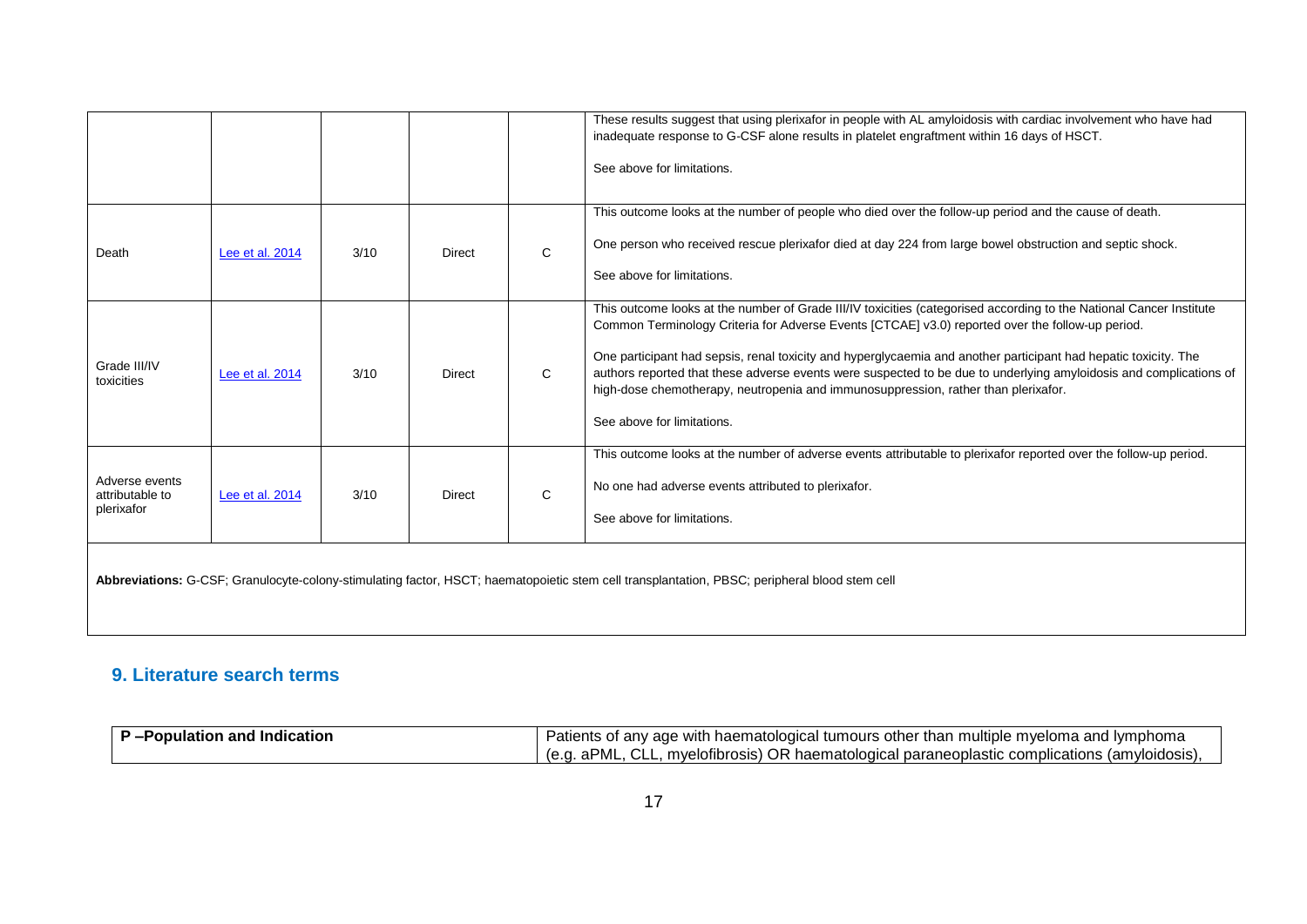| Describe the relevant population and indication provided<br>previously including if necessary disease severity or<br>duration, previous treatment, new or recurrent symptoms,<br>any specific co-morbidities and other population factors (for<br>example, age range).                                                                                                                 | that can be treated with autologous HSCT, who have received either chemotherapy + G-CSF or<br>G-CSF alone and who have a low peripheral blood CD34+ cell count.<br>[Subgroups of interest: children OR adults]<br>[effects in children (0-18 years) and adults (>18 years)] |
|----------------------------------------------------------------------------------------------------------------------------------------------------------------------------------------------------------------------------------------------------------------------------------------------------------------------------------------------------------------------------------------|-----------------------------------------------------------------------------------------------------------------------------------------------------------------------------------------------------------------------------------------------------------------------------|
| Add details of any subgroups or stratifications for which<br>separate evidence may be required.                                                                                                                                                                                                                                                                                        |                                                                                                                                                                                                                                                                             |
| I-Intervention                                                                                                                                                                                                                                                                                                                                                                         | Plerixafor (as EITHER a rescue OR pre-emptive treatment)                                                                                                                                                                                                                    |
| Describe the intervention details provided previously<br>including if necessary details of treatment, mode of<br>delivery, size/frequency/duration of dose, position of<br>intervention in treatment pathway (e.g. first/second<br>line/salvage) and any background / concomitant medication                                                                                           | [Subgroups of interest: a rescue OR pre-emptive treatment]                                                                                                                                                                                                                  |
| C - Comparators                                                                                                                                                                                                                                                                                                                                                                        |                                                                                                                                                                                                                                                                             |
| What is/are the main alternative/s to compare with the<br>intervention being considered?<br>Describe the comparator details provided previously<br>including if necessary details of treatment, mode of<br>delivery, size/frequency/duration of dose, position of<br>intervention in treatment pathway (e.g. first/second<br>line/salvage) and any background / concomitant medication | No plerixafor treatment<br>A further round of G-CSF +/- chemotherapy                                                                                                                                                                                                        |
| O - Outcomes                                                                                                                                                                                                                                                                                                                                                                           | Critical to decision-making:                                                                                                                                                                                                                                                |
| Outcomes should be patient focused and relate to those<br>detailed in the PPP and the Research Questions covering                                                                                                                                                                                                                                                                      | clinical effectiveness, for example:<br>number of patients collecting sufficient stem cells to be eligible for transplant<br>$\circ$<br>total CD34+cell count (x10 <sup>6</sup> /kg) in harvest of patients receiving plerixafor<br>$\circ$                                 |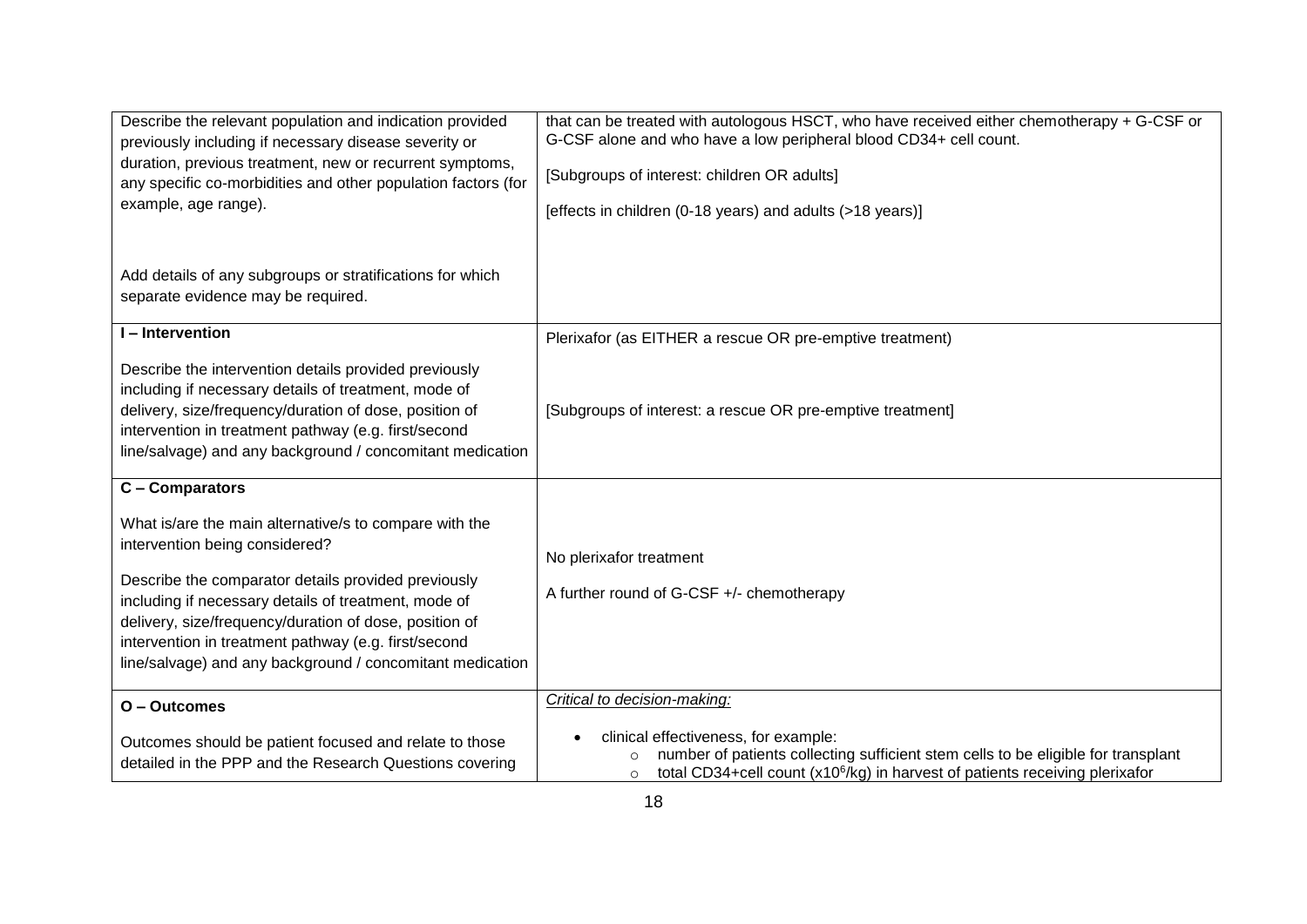| clinical effectiveness, safety and cost-effectiveness as<br>required.<br>Examples will be topic specific but might include<br>intermediate or short-term outcomes; mortality; morbidity;<br>quality of life; treatment complications; adverse effects;<br>rates of relapse; late morbidity and re-admission; return to<br>work, physical and social functioning, resource use. | number of patients meeting target peripheral blood CD34+ thresholds and<br>$\circ$<br>proceeding to apheresis<br>number of days of apheresis<br>$\circ$<br>number of patients proceeding to transplant<br>$\circ$<br>median number of days to neutrophil and platelet engraftment<br>$\circ$<br>adverse effects of plerixafor<br>mortality<br>Important to decision-making:<br>cost-effectiveness of plerixafor |
|--------------------------------------------------------------------------------------------------------------------------------------------------------------------------------------------------------------------------------------------------------------------------------------------------------------------------------------------------------------------------------|-----------------------------------------------------------------------------------------------------------------------------------------------------------------------------------------------------------------------------------------------------------------------------------------------------------------------------------------------------------------------------------------------------------------|
| <b>Inclusion criteria</b>                                                                                                                                                                                                                                                                                                                                                      |                                                                                                                                                                                                                                                                                                                                                                                                                 |
| <b>Study design</b>                                                                                                                                                                                                                                                                                                                                                            | Systematic reviews, randomised controlled trials, controlled clinical trials, cohort studies.<br>If no higher level quality evidence is found, case series can be considered.                                                                                                                                                                                                                                   |
| Language                                                                                                                                                                                                                                                                                                                                                                       | English only                                                                                                                                                                                                                                                                                                                                                                                                    |
| <b>Patients</b>                                                                                                                                                                                                                                                                                                                                                                | Human studies only                                                                                                                                                                                                                                                                                                                                                                                              |
| Age                                                                                                                                                                                                                                                                                                                                                                            | All ages                                                                                                                                                                                                                                                                                                                                                                                                        |
| <b>Date limits</b>                                                                                                                                                                                                                                                                                                                                                             | 2009-2019                                                                                                                                                                                                                                                                                                                                                                                                       |
| <b>Exclusion criteria</b>                                                                                                                                                                                                                                                                                                                                                      |                                                                                                                                                                                                                                                                                                                                                                                                                 |
| <b>Publication type</b>                                                                                                                                                                                                                                                                                                                                                        | Conference abstracts, non-systematic reviews, narrative reviews, commentaries, letters and<br>editorials                                                                                                                                                                                                                                                                                                        |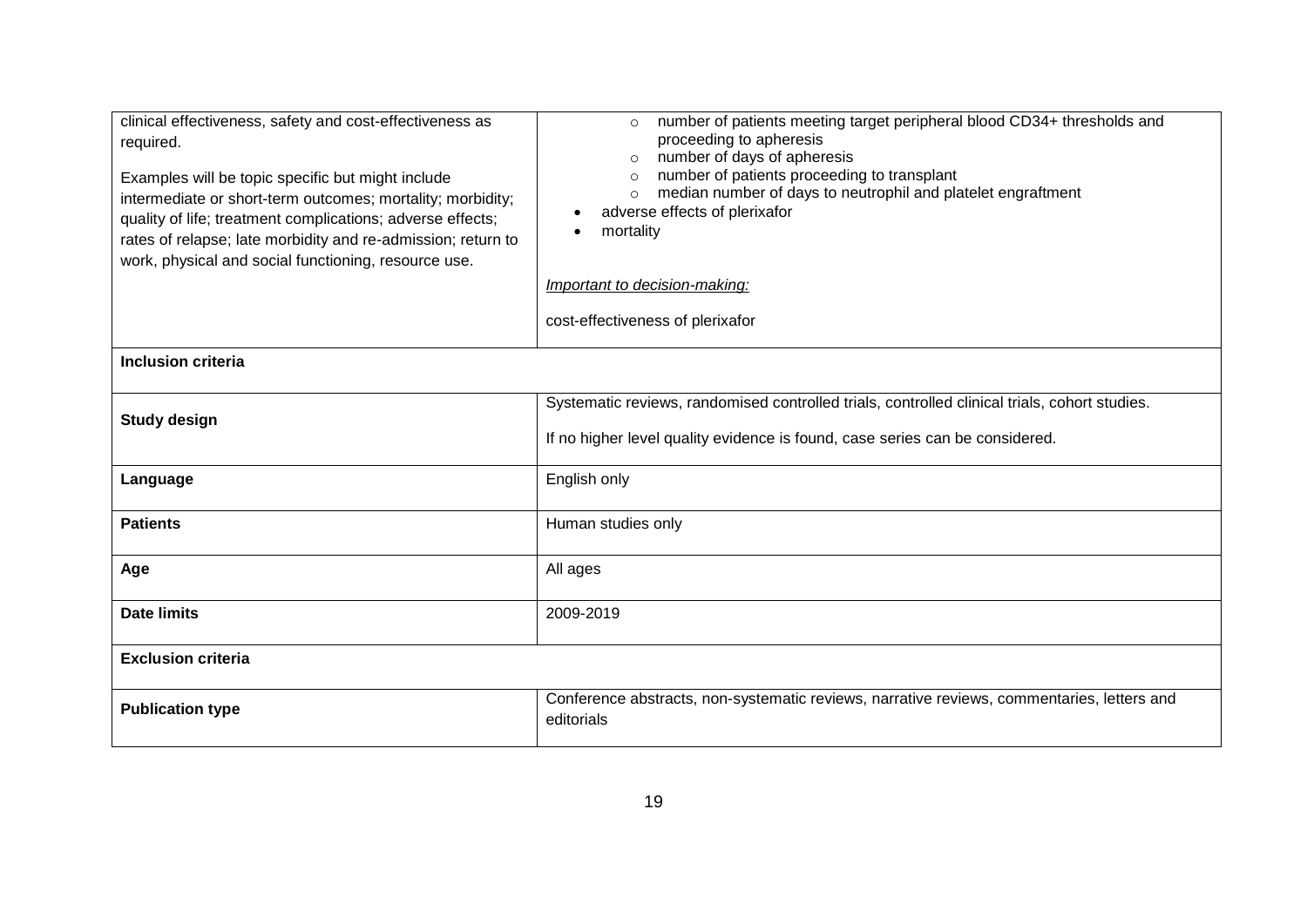| Study design                                                                                                | Case reports, resource utilisation studies |
|-------------------------------------------------------------------------------------------------------------|--------------------------------------------|
| Abbreviations: G-CSF; Granulocyte-colony stimulating factor: HSCT; Haematopoietic stem cell transplantation |                                            |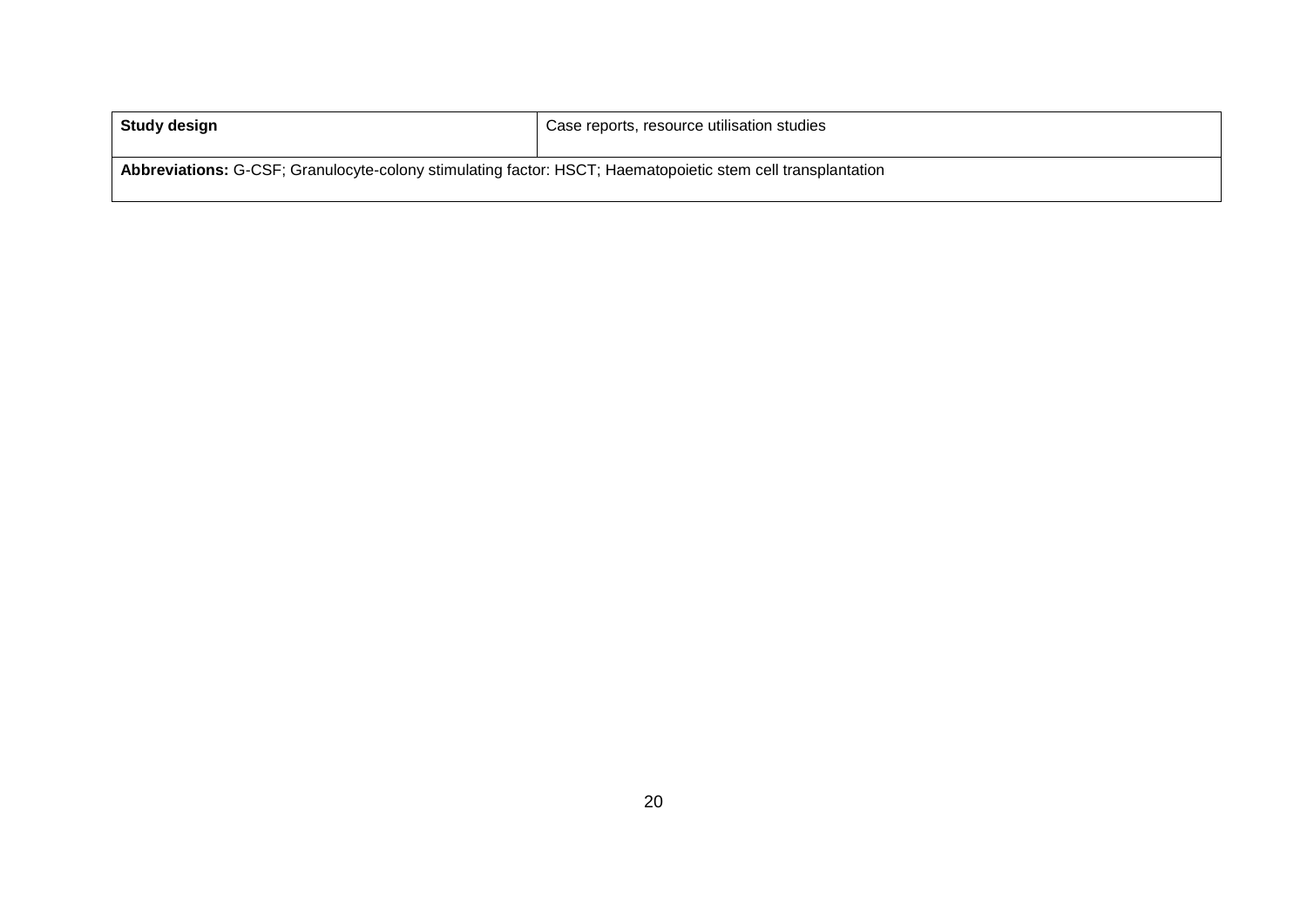## <span id="page-20-0"></span>**10. Search strategy**

## *Database search strategies*

### **Database: Medline**

Platform: Ovid Version: 1946 to March 18 2019 Search date: 19/03/2019 Number of results retrieved: 361

## Search strategy:

1 (plerixafor\* or amd 3100 or amd3100 or mozobil\* or jm 3100 or jm3100 or sdzsid 791 or sdzsid791 or sid 791 or sid791 ).tw. (1477)

- 2 Hematopoietic Stem Cell Mobilization/ (3956)
- 3 Hematopoietic Stem Cell Transplantation/ (37906)
- 4 Hematopoietic Stem Cells/ (40574)
- 5 ((autologous or autogenous or autogeneic) adj2 stem\* adj2 (mobilization or mobilisation\*)).tw.
- (65)
- 6 (auto-sct or autosct).tw. (320)
- 7 (hematopoietic adj2 stem\* adj2 (mobilization or mobilisation\*)).tw. (362)
- 8 2 or 3 or 5 or 6 or 7 (40589)
- $9 1$  and 8 (458)
- 10 animals/ not humans/ (4524962)
- 11 9 not 10 (387)
- 12 limit 11 to ed=20090101-20190321 (361)

#### **Database: Medline in-process**

Platform: Ovid Version: 1946 to March 18 2019 Search date: 19/03/2019 Number of results retrieved: 5 Search strategy: see Medline above

#### **Database: Medline epubs ahead of print**

Platform: Ovid Version: March 18, 2019 Search date: 19/03/2019 Number of results retrieved: 6 Search strategy: see Medline above

#### **Database: Medline daily update**

Platform: Ovid Version: March 2018 Search date: 19/03/2019 Number of results retrieved: 1 Search strategy see Medline above

### **Database: Embase**

Platform: Ovid Version: 1980 to 2019 Week 11 Search date: 19/03/2019 Number of results retrieved: 703 Search strategy:

1 Plerixafor/ (4463)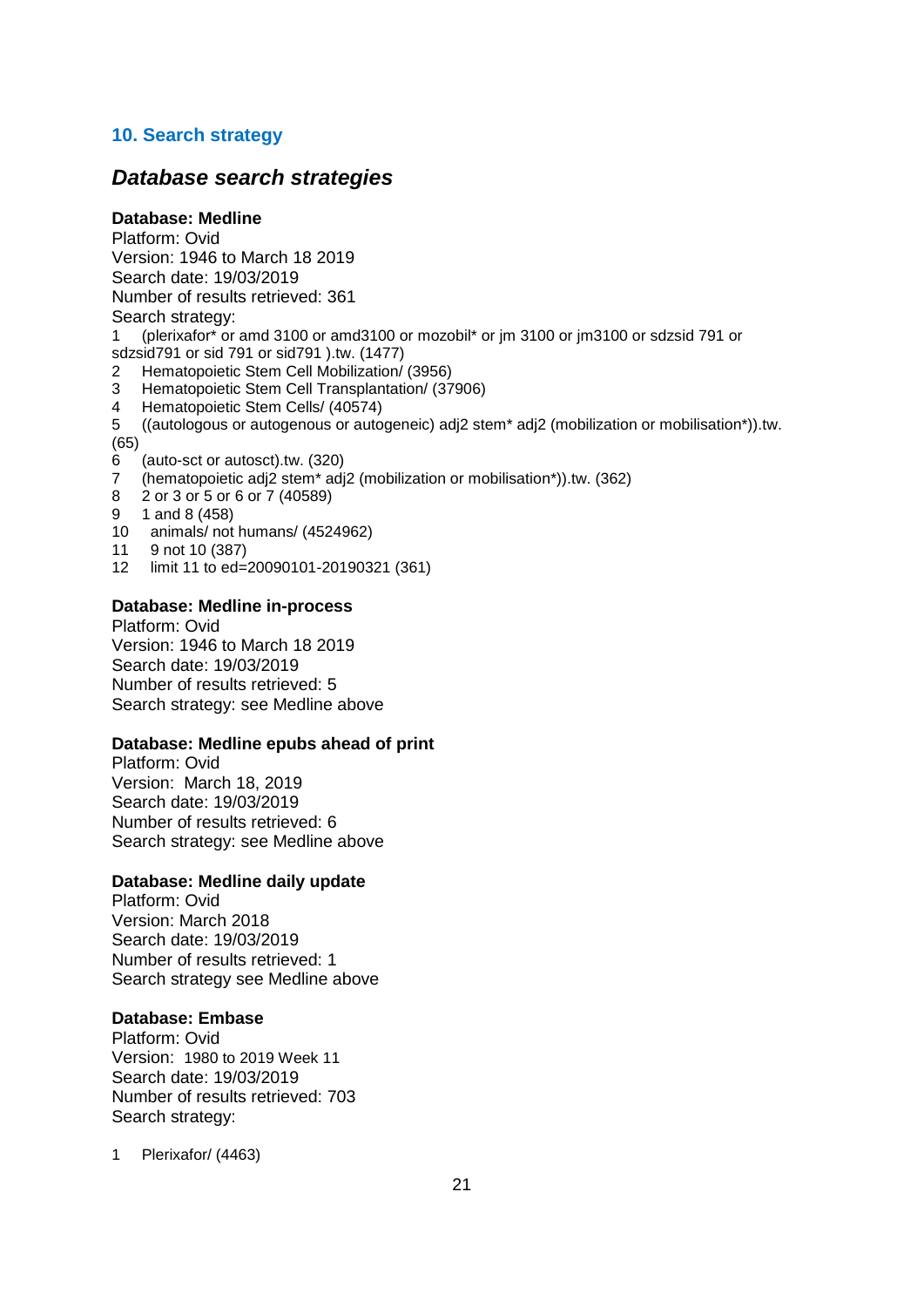- 2 (plerixafor\* or amd 3100 or amd3100 or mozobil\* or jm 3100 or jm3100 or sdzsid 791 or
- sdzsid791 or sid 791 or sid791).tw. (4675)
- 3 1 or 2 (5339)
- 4 stem cell mobilization/ (7055)
- 5 Hematopoietic Stem Cell Transplantation/ (34977)
- 6 Hematopoietic Stem Cell/ (54231)
- 7 ((autologous or autogenous or autogeneic) adj2 stem\* adj2 (mobilization or mobilisation\*)).tw.  $(199)$
- 8 (auto-sct or autosct).tw. (1129)
- 9 (hematopoietic adj2 stem\* adj2 (mobilization or mobilisation\*)).tw. (711)
- 10 4 or 5 or 6 or 7 or 8 or 9 (91815)
- 11 3 and 10 (1915)
- 12 nonhuman/ not (human/ and nonhuman/) (4321121)
- 13 11 not 12 (1724)
- 14 limit 13 to dc=20090101-20190321 (1621)
- 15 limit 14 to english language (1601)
- 16 (letter or editorial).pt. (1599576)
- 17 (conference abstract or conference paper or conference proceeding or "conference review").pt. (4067509)
- 18 16 or 17 (5667085)
- 19 15 not 18 (703)

## **Database: Cochrane Library – incorporating Cochrane Database of Systematic Reviews (CDSR); CENTRAL**

Platform: Wiley Version:

CDSR – Issue 3 of 12, March 2019 CENTRAL – Issue 3 of 12, March 2019 Search date: 19/03/2019 Number of results retrieved:  $CDSR - 1$ CENTRAL – 37.

#1 MeSH descriptor: [Hematopoietic Stem Cell Mobilization] this term only 287

- #2 MeSH descriptor: [Hematopoietic Stem Cell Transplantation] this term only 1086
- #3 MeSH descriptor: [Hematopoietic Stem Cells] this term only 269

#4 ((((autologous or autogenous or autogeneic) Near/2 stem\* Near/2 (mobilization or mobilisation\*)))):ti,ab,kw 22

#5 (((auto-sct or autosct))):ti,ab,kw 77

#6 (((hematopoietic Near/2 stem\* Near/2 (mobilization or mobilisation\*)))):ti,ab,kw 318 #7 (plerixafor\* or amd 3100 or amd3100 or mozobil\* or jm 3100 or jm3100 or sdzsid 791 or sdzsid791 or sid 791 or sid791):ti,ab,kw 134

- #8 #1 or #2 or #3 or #4 or #5 or #6 1515
- #9 #7 and #8 37

## **Database: HTA**

Platform: CRD

Version: From 31 March 2018, the HTA database remains available, but CRD are no longer adding new records to it

Search date: 19/03/2019

Number of results retrieved: 6

Search strategy: plerixafor\* or amd 3100 or amd3100 or mozobil\* or jm 3100 or sdzsid 791or sid 791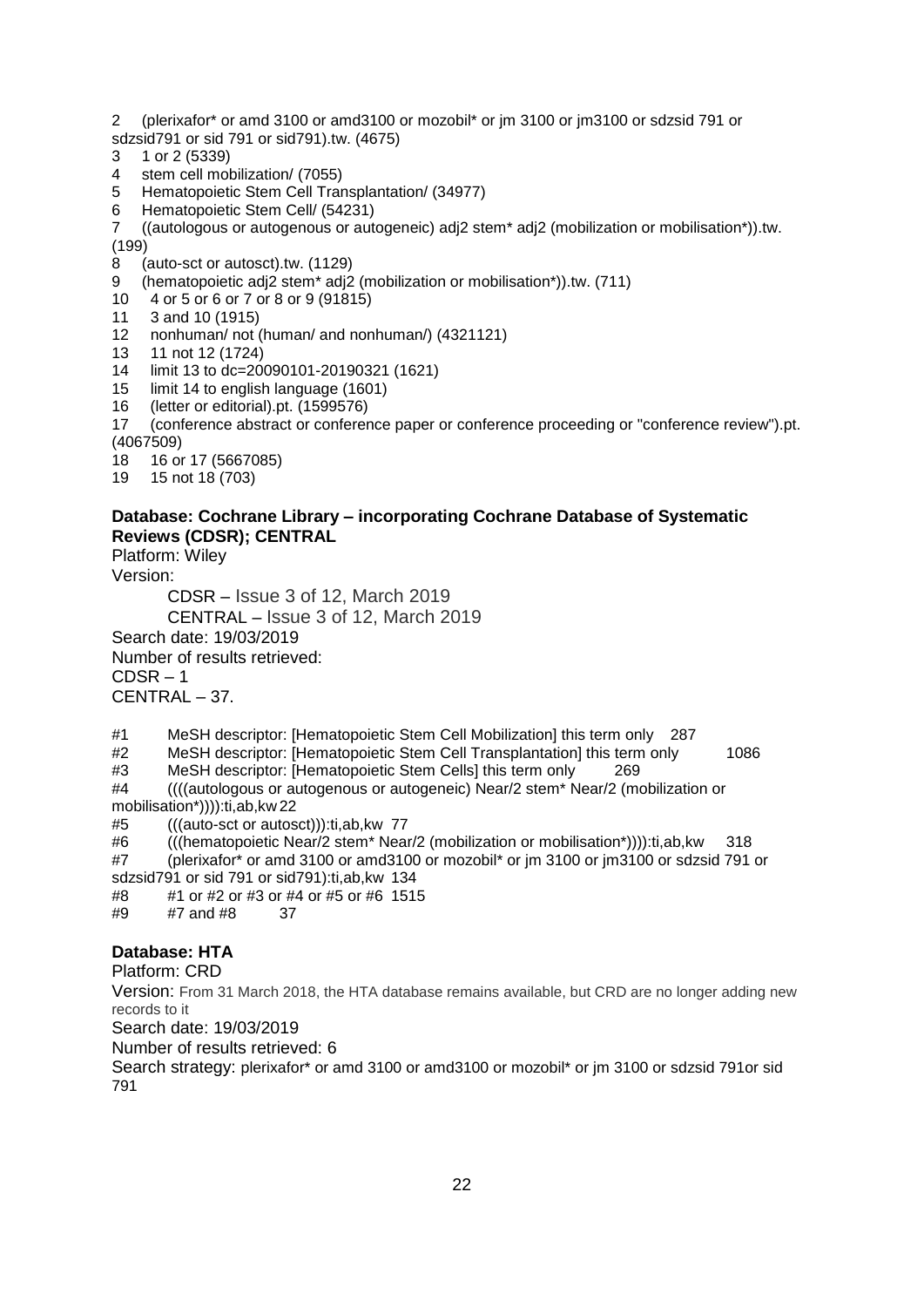## *Trials registry search results*

## **Clinicaltrials.gov**

Search date: 12 March 2019 Number of results retrieved: 75 Search strategy: Plerixafor or Mozibil AND stem cell

## <span id="page-22-0"></span>**11. Evidence selection**

A single literature search was conducted for 2 related evidence summaries looking at plerixafor for mobilisation in people receiving autologous HSCT for solid tumours or haematological tumours (excluding multiple myeloma and lymphoma) and haematological paraneoplastic complications. The search identified 797 references after duplicates were removed (see [search strategy](#page-20-0) for full details). These references were screened using their titles and abstracts and 85 references were obtained and assessed for relevance. Of these, 1 reference is included in this evidence summary on haematological tumours and haematological paraneoplastic complications, and 2 references are included in the evidence summary on solid tumours. The remaining 82 references were excluded and are listed in the following table.

| <b>Study</b>                                                                                                                                                                                                                                                                                | <b>Reason for exclusion</b>                             |
|---------------------------------------------------------------------------------------------------------------------------------------------------------------------------------------------------------------------------------------------------------------------------------------------|---------------------------------------------------------|
| Aabideen, Kanakkande, Anoop, Parameswaran, Ethell, Mark E. et al.<br>(2011) The feasibility of plerixafor as a second-line stem cell mobilizing<br>agent in children. Journal of pediatric hematology/oncology 33(1): 65-7                                                                  | Study includes<br>children with solid<br>tumours        |
| Abhyankar, S., DeJarnette, S., Aljitawi, O. et al. (2012) A risk-based<br>approach to optimize autologous hematopoietic stem cell (HSC) collection<br>with the use of plerixafor. Bone marrow transplantation 47(4): 483-7                                                                  | Study includes<br>population with MM<br>and/or lymphoma |
| Abusin, G. A., Abu-Arja, R. F., Gingrich, R. D. et al. (2013) An algorithm<br>for utilizing peripheral blood CD34 count as a predictor of the need for<br>plerixafor in autologous stem cell mobilization - Cost-effectiveness<br>analysis. Journal of Clinical Apheresis 28(4): 293-300    | Study combines<br>various populations                   |
| Avramova, Boryana E., Yordanova, Maya N., Konstantinov, Dobrin N. et<br>al. (2011) Successful mobilization of peripheral blood stem cells in<br>children with cancer using plerixafor (Mozobil) and granulocyte-colony<br>stimulating factor. Drug design, development and therapy 5: 407-9 | Study includes<br>children with solid<br>tumours        |
| Azar, Nabih, Ouzegdouh, Maya, Choquet, Sylvain et al. (2018) Impact of<br>plerixafor (mozobil) on hospital efficiency: A single center experience.<br>Journal of clinical apheresis 33(1): 5-13                                                                                             | Study combines<br>various populations                   |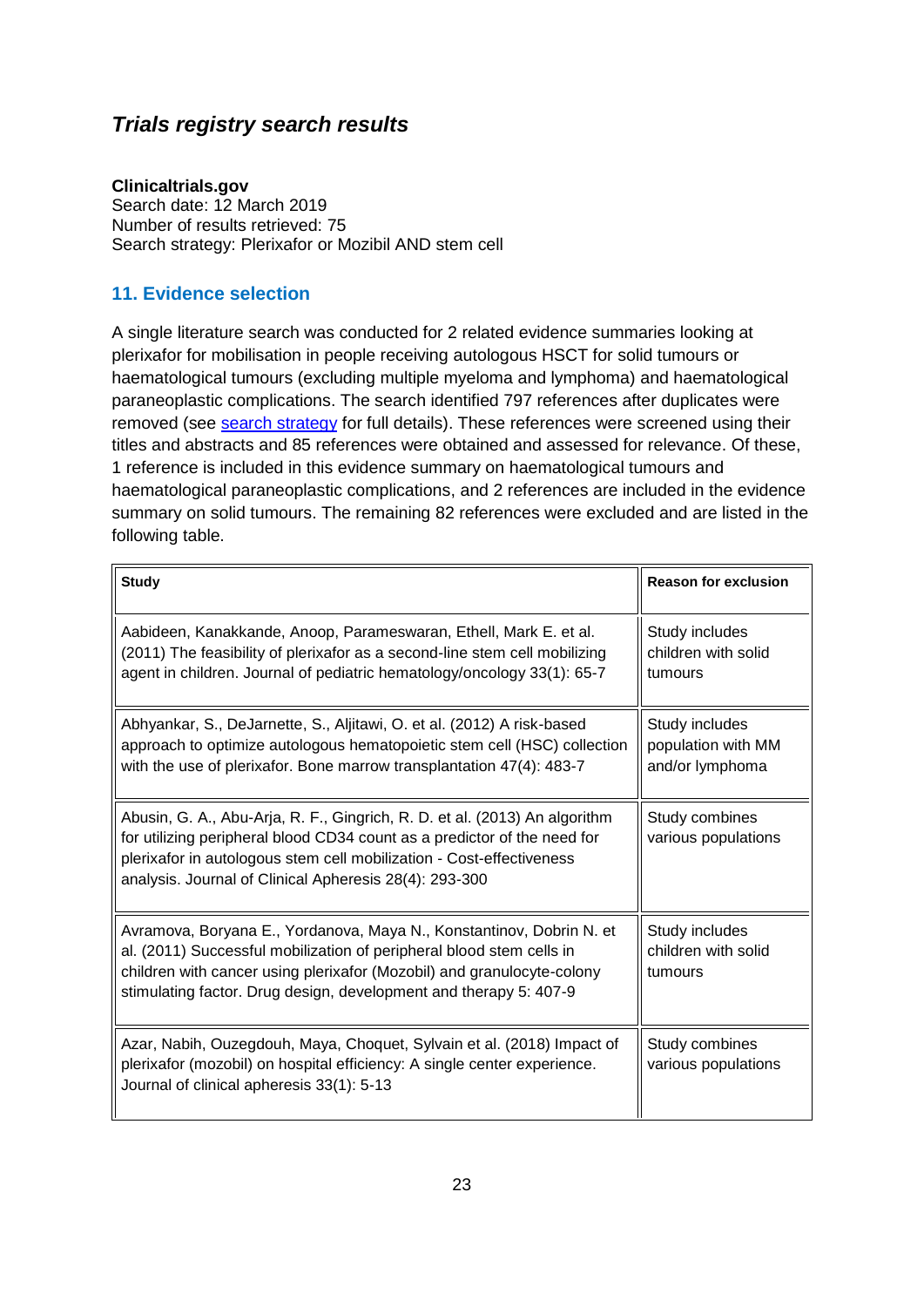| <b>Study</b>                                                                                                                                                                                                                                                                                                                                             | <b>Reason for exclusion</b>                                                                            |
|----------------------------------------------------------------------------------------------------------------------------------------------------------------------------------------------------------------------------------------------------------------------------------------------------------------------------------------------------------|--------------------------------------------------------------------------------------------------------|
| Baertsch, M. A., Kriegsmann, K., Pavel, P. et al. (2018) Platelet Count<br>before Peripheral Blood Stem Cell Mobilization Is Associated with the<br>Need for Plerixafor But Not with the Collection Result. Transfusion<br>Medicine and Hemotherapy 45(1): 24-31                                                                                         | Study combines<br>various populations                                                                  |
| Basak, G. W., Mikala, G., Koristek, Z. et al. (2011) Plerixafor to rescue<br>failing chemotherapy-based stem cell mobilization: It's not too late.<br>Leukemia and Lymphoma 52(9): 1711-1719                                                                                                                                                             | Study includes<br>population with MM<br>and/or lymphoma                                                |
| Basak, Grzegorz W., Jaksic, Ozren, Koristek, Zdenek et al. (2011)<br>Identification of prognostic factors for plerixafor-based hematopoietic stem<br>cell mobilization. American journal of hematology 86(7): 550-3                                                                                                                                      | Study includes<br>population with MM<br>and/or lymphoma                                                |
| Bitan, Menachem, Eshel, Rinat, Sadot, Efraim et al. (2016) Combined<br>plerixafor and granulocyte colony-stimulating factor for harvesting high-<br>dose hematopoietic stem cells: Possible niche for plerixafor use in<br>pediatric patients. Pediatric transplantation 20(4): 565-71                                                                   | Study includes<br>children with solid<br>tumours                                                       |
| Boulad, F., Shore, T., van Besien, K. et al. (2018) Safety and efficacy of<br>plerixafor dose escalation for the mobilization of cd34+ hematopoietic<br>progenitor cells in patients with sickle cell disease: Interim results.<br>Haematologica 103(5): 770-777                                                                                         | Does not contain a<br>population of people<br>undergoing<br>autologous HSCT<br>treated with plerixafor |
| Cappellari, Roberta, D'Anna, Marianna, Avogaro, Angelo et al. (2016)<br>Plerixafor improves the endothelial health balance. The effect of diabetes<br>analysed by polychromatic flow cytometry. Atherosclerosis 251: 373-380                                                                                                                             | Not a relevant study<br>design                                                                         |
| Cardenoux, Charlotte, Demeocq, Francois, Kanold, Justyna et al. (2010)<br>Pegfilgrastim plus AMD 3100 for stem-cell mobilization in children.<br>Pediatric blood & cancer 55(4): 769                                                                                                                                                                     | Not a relevant study<br>design                                                                         |
| Chambon, Fanny, Merlin, Etienne, Rochette, Emmanuelle et al. (2013)<br>Mobilization of hematopoietic stem cells by plerixafor alone in children: a<br>sequential Bayesian trial. Transfusion and apheresis science : official<br>journal of the World Apheresis Association : official journal of the<br>European Society for Haemapheresis 49(3): 453-8 | Study includes<br>children with solid<br>tumours                                                       |
| Chen, A. I., Bains, T., Murray, S. et al. (2012) Clinical experience with a<br>simple algorithm for plerixafor utilization in autologous stem cell<br>mobilization. Bone marrow transplantation 47(12): 1526-9                                                                                                                                           | Study combines<br>various populations                                                                  |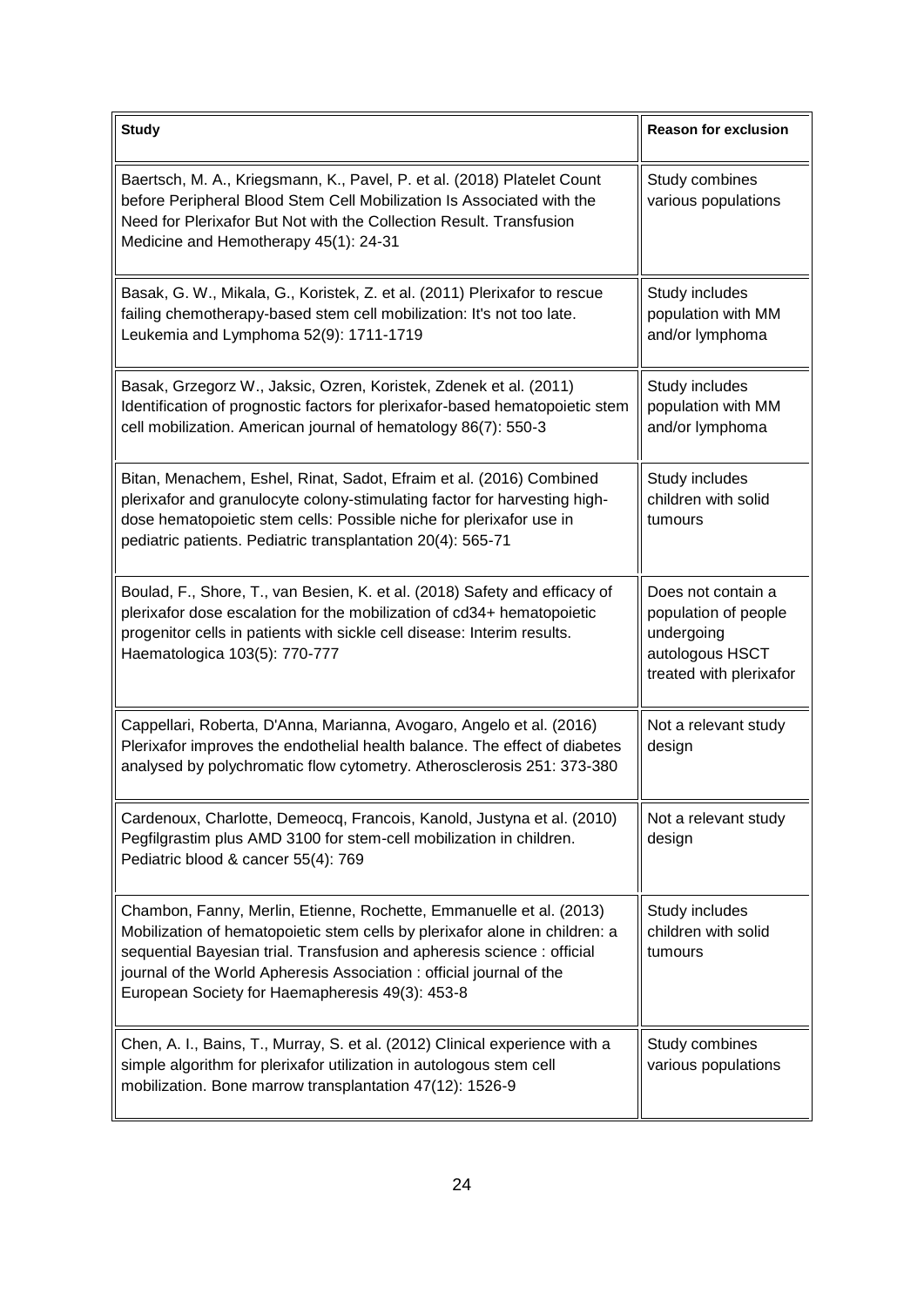| <b>Study</b>                                                                                                                                                                                                                                                                                                                                                       | <b>Reason for exclusion</b>                                                                            |
|--------------------------------------------------------------------------------------------------------------------------------------------------------------------------------------------------------------------------------------------------------------------------------------------------------------------------------------------------------------------|--------------------------------------------------------------------------------------------------------|
| De Blasio, Angelo, Rossi, Luigi, Zappone, Elisabetta et al. (2013)<br>Plerixafor and autologous stem cell transplantation: impressive result in a<br>chemoresistant testicular cancer patient treated with high-dose<br>chemotherapy. Anti-cancer drugs 24(6): 653-7                                                                                               | Not a relevant study<br>design                                                                         |
| de Greef, G. E., Braakman, E., van der Holt, B. et al. (2019) The feasibility<br>and efficacy of subcutaneous plerixafor for mobilization of peripheral blood<br>stem cells in allogeneic HLA-identical sibling donors: results of the<br>HOVON-107 study. Transfusion 59(1): 316-324                                                                              | Does not contain a<br>population of people<br>undergoing<br>autologous HSCT<br>treated with plerixafor |
| Dhakal, B., D'Souza, A., Arce-Lara, C. et al. (2015) Superior efficacy but<br>higher cost of plerixafor and abbreviated-course G-CSF for mobilizing<br>hematopoietic progenitor cells (HPC) in AL amyloidosis. Bone marrow<br>transplantation 50(4): 610-2                                                                                                         | Not pre-emptive or<br>rescue treatment                                                                 |
| Dhakal, Binod, Strouse, Christopher, D'Souza, Anita et al. (2014)<br>Plerixafor and abbreviated-course granulocyte colony-stimulating factor<br>for mobilizing hematopoietic progenitor cells in light chain amyloidosis.<br>Biology of blood and marrow transplantation : journal of the American<br>Society for Blood and Marrow Transplantation 20(12): 1926-31 | Not pre-emptive or<br>rescue treatment                                                                 |
| Dunn, D., Vikas, P., Jagasia, M. et al. (2012) Plerixafor in AL amyloidosis:<br>improved graft composition and faster lymphocyte recovery after auto-<br>SCT in patient with end-stage renal-disease. Bone marrow transplantation<br>47(8): 1136-7                                                                                                                 | Not a relevant study<br>design                                                                         |
| Dvorak, Christopher C., Horn, Biljana N., Puck, Jennifer M. et al. (2014) A<br>trial of plerixafor adjunctive therapy in allogeneic hematopoietic cell<br>transplantation with minimal conditioning for severe combined<br>immunodeficiency. Pediatric transplantation 18(6): 602-8                                                                                | Does not contain a<br>population of people<br>undergoing<br>autologous HSCT<br>treated with plerixafor |
| Emir, Suna, Demir, Haci Ahmet, Aksu, Tekin et al. (2014) Use of plerixafor<br>for peripheral blood stem cell mobilization failure in children. Transfusion<br>and apheresis science : official journal of the World Apheresis Association<br>: official journal of the European Society for Haemapheresis 50(2): 214-8                                             | Study includes<br>children with solid<br>tumours                                                       |
| Esrick, E. B., Manis, J. P., Daley, H. et al. (2018) Successful<br>hematopoietic stem cell mobilization and apheresis collection using<br>plerixafor alone in sickle cell patients. Blood Advances 2(19): 2505-2512                                                                                                                                                | Does not contain a<br>population of people<br>undergoing<br>autologous HSCT<br>treated with plerixafor |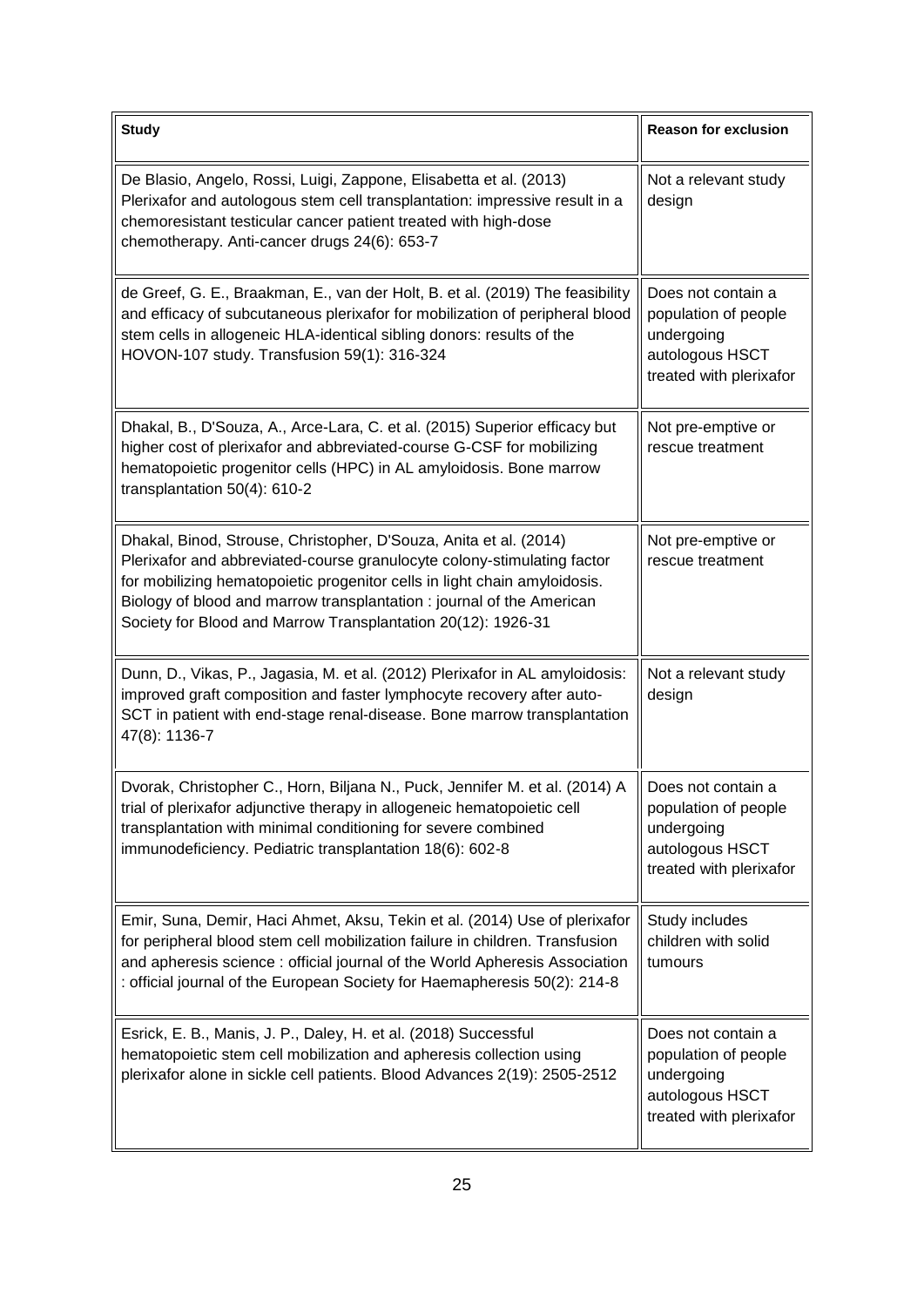| <b>Study</b>                                                                                                                                                                                                                                                                                                                                                                                                   | <b>Reason for exclusion</b>                                                                            |
|----------------------------------------------------------------------------------------------------------------------------------------------------------------------------------------------------------------------------------------------------------------------------------------------------------------------------------------------------------------------------------------------------------------|--------------------------------------------------------------------------------------------------------|
| Fadini, Gian Paolo, Fiala, Mark, Cappellari, Roberta et al. (2015) Diabetes<br>Limits Stem Cell Mobilization Following G-CSF but Not Plerixafor.<br>Diabetes 64(8): 2969-77                                                                                                                                                                                                                                    | Study includes<br>population with MM<br>and/or lymphoma                                                |
| Fowler, C. J., Dunn, A., Hayes-Lattin, B. et al. (2009) Rescue from failed<br>growth factor and/or chemotherapy HSC mobilization with G-CSF and<br>plerixafor (AMD3100): an institutional experience. Bone marrow<br>transplantation 43(12): 909-17                                                                                                                                                            | Study includes<br>population with MM<br>and/or lymphoma                                                |
| Galli, Monica, Lessi, Federica, Rambaldi, Alessandro et al. (2015)<br>Mobilization of peripheral blood hematopoietic stem cells by granulocyte-<br>colony stimulating factor and plerixafor in patients with cardiac AL<br>amyloidosis. Amyloid: the international journal of experimental and clinical<br>investigation : the official journal of the International Society of<br>Amyloidosis 22(4): 259-60   | Not pre-emptive or<br>rescue treatment                                                                 |
| Garcia-Escobar, I., Parrilla, L., Ortega, L. M. et al. (2014) Clinical<br>experience with plerixafor as a mobilization regimen for autologous<br>peripheral blood stem cell transplantation in patients with refractory germ<br>cell tumors. Molecular and Clinical Oncology 2(6): 923-926                                                                                                                     | Not a relevant study<br>design                                                                         |
| Ghobadi, Armin, Fiala, Mark A., Ramsingh, Giridharan et al. (2017) Fresh<br>or Cryopreserved CD34+-Selected Mobilized Peripheral Blood Stem and<br>Progenitor Cells for the Treatment of Poor Graft Function after Allogeneic<br>Hematopoietic Cell Transplantation. Biology of blood and marrow<br>transplantation : journal of the American Society for Blood and Marrow<br>Transplantation 23(7): 1072-1077 | Does not contain a<br>population of people<br>undergoing<br>autologous HSCT<br>treated with plerixafor |
| Green, Michael M. B., Chao, Nelson, Chhabra, Saurabh et al. (2016)<br>Plerixafor (a CXCR4 antagonist) following myeloablative allogeneic<br>hematopoietic stem cell transplantation enhances hematopoietic recovery.<br>Journal of hematology & oncology 9(1): 71                                                                                                                                              | Does not contain a<br>population of people<br>undergoing<br>autologous HSCT<br>treated with plerixafor |
| Gregory, Kelly M.; Rao, Kamakshi V.; Armistead, Paul M. (2010)<br>Plerixafor dosing and administration in a patient with dialysis-dependent<br>renal failure. The Annals of pharmacotherapy 44(12): 2028-30                                                                                                                                                                                                    | Not a relevant study<br>design                                                                         |
| Greil, Christine, Kiote-Schmidt, Chrissoula, Fink, Geertje et al. (2017)<br>Successful peripheral blood stem cell mobilization with a cost-efficient<br>single fixed-dose plerixafor schedule in poor mobilizers. Leukemia &<br>lymphoma 58(8): 1849-1858                                                                                                                                                      | Study combines<br>various populations                                                                  |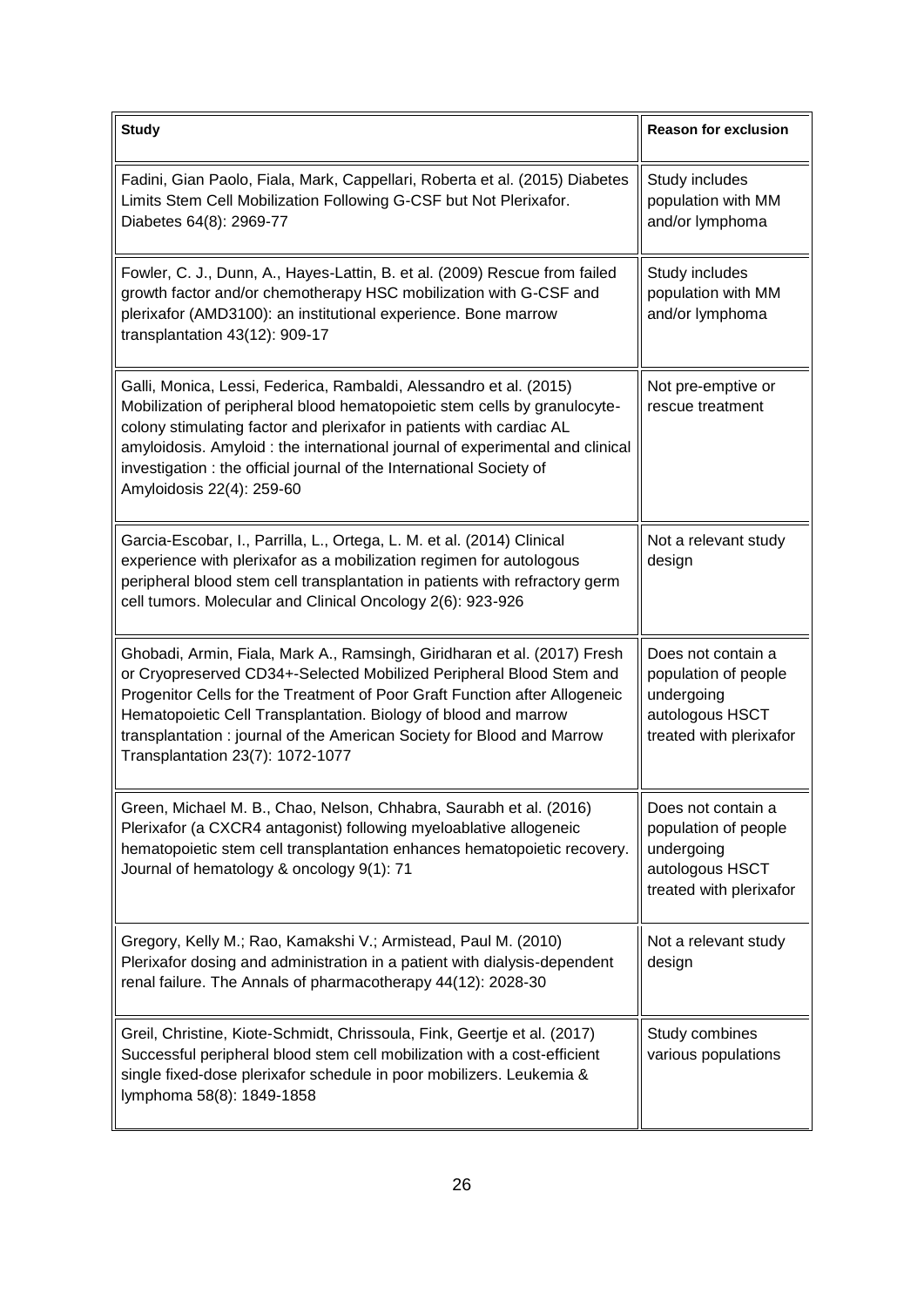| <b>Study</b>                                                                                                                                                                                                                                                                                                                                                                                                                                                                                                                                  | <b>Reason for exclusion</b>                             |
|-----------------------------------------------------------------------------------------------------------------------------------------------------------------------------------------------------------------------------------------------------------------------------------------------------------------------------------------------------------------------------------------------------------------------------------------------------------------------------------------------------------------------------------------------|---------------------------------------------------------|
| Hamid, A. A., Markt, S. C., Vicier, C. et al. (2019) Autologous Stem-Cell<br>Transplantation Outcomes for Relapsed Metastatic Germ-Cell Tumors in<br>the Modern Era. Clinical Genitourinary Cancer 17(1): 58                                                                                                                                                                                                                                                                                                                                  | Not a relevant study<br>design                          |
| He, Shun, Chu, Jianhong, Vasu, Sumithira et al. (2014) FLT3L and<br>plerixafor combination increases hematopoietic stem cell mobilization and<br>leads to improved transplantation outcome. Biology of blood and marrow<br>transplantation: journal of the American Society for Blood and Marrow<br>Transplantation 20(3): 309-13                                                                                                                                                                                                             | Not a relevant study<br>design                          |
| Hong, Kyung Taek, Kang, Hyoung Jin, Kim, Nam Hee et al. (2012)<br>Successful mobilization using a combination of plerixafor and G-CSF in<br>pediatric patients who failed previous chemomobilization with G-CSF<br>alone and possible complications of the treatment. Journal of hematology<br>& oncology 5: 14                                                                                                                                                                                                                               | Study includes<br>children with solid<br>tumours        |
| Horwitz, M. E., Chute, J. P., Gasparetto, C. et al. (2012) Preemptive<br>dosing of plerixafor given to poor stem cell mobilizers on day 5 of G-CSF<br>administration. Bone marrow transplantation 47(8): 1051-5                                                                                                                                                                                                                                                                                                                               | Study includes<br>population with MM<br>and/or lymphoma |
| Hsieh, Matthew M. and Tisdale, John F. (2018) Hematopoietic stem cell<br>mobilization with plerixafor in sickle cell disease. Haematologica 103(5):<br>749-750                                                                                                                                                                                                                                                                                                                                                                                | Not a relevant study<br>design                          |
| Hubel, K., Fresen, M. M., Salwender, H. et al. (2011) Plerixafor with and<br>without chemotherapy in poor mobilizers: results from the German<br>compassionate use program. Bone marrow transplantation 46(8): 1045-52                                                                                                                                                                                                                                                                                                                        | Study includes<br>population with MM<br>and/or lymphoma |
| Jaiswal, Sarita Rani, Bhakuni, Prakash, Joy, Aby et al. (2018) Impact of<br>Single-Dose Plerixafor as an Adjunct to Granulocyte Colony-Stimulating<br>Factor-Based Peripheral Blood Stem Cell Mobilization on the Graft<br>Composition and Outcome for T Cell-Replete Haploidentical Peripheral<br>Blood Stem Cell Transplantation with Post-Transplantation<br>Cyclophosphamide: A Comparative Study. Biology of blood and marrow<br>transplantation: journal of the American Society for Blood and Marrow<br>Transplantation 24(3): 542-548 | Not a relevant study<br>design                          |
| Jantunen, E. and Fruehauf, S. (2011) Importance of blood graft<br>characteristics in auto-SCT: implications for optimizing mobilization<br>regimens. Bone marrow transplantation 46(5): 627-35                                                                                                                                                                                                                                                                                                                                                | Study includes<br>population with MM<br>and/or lymphoma |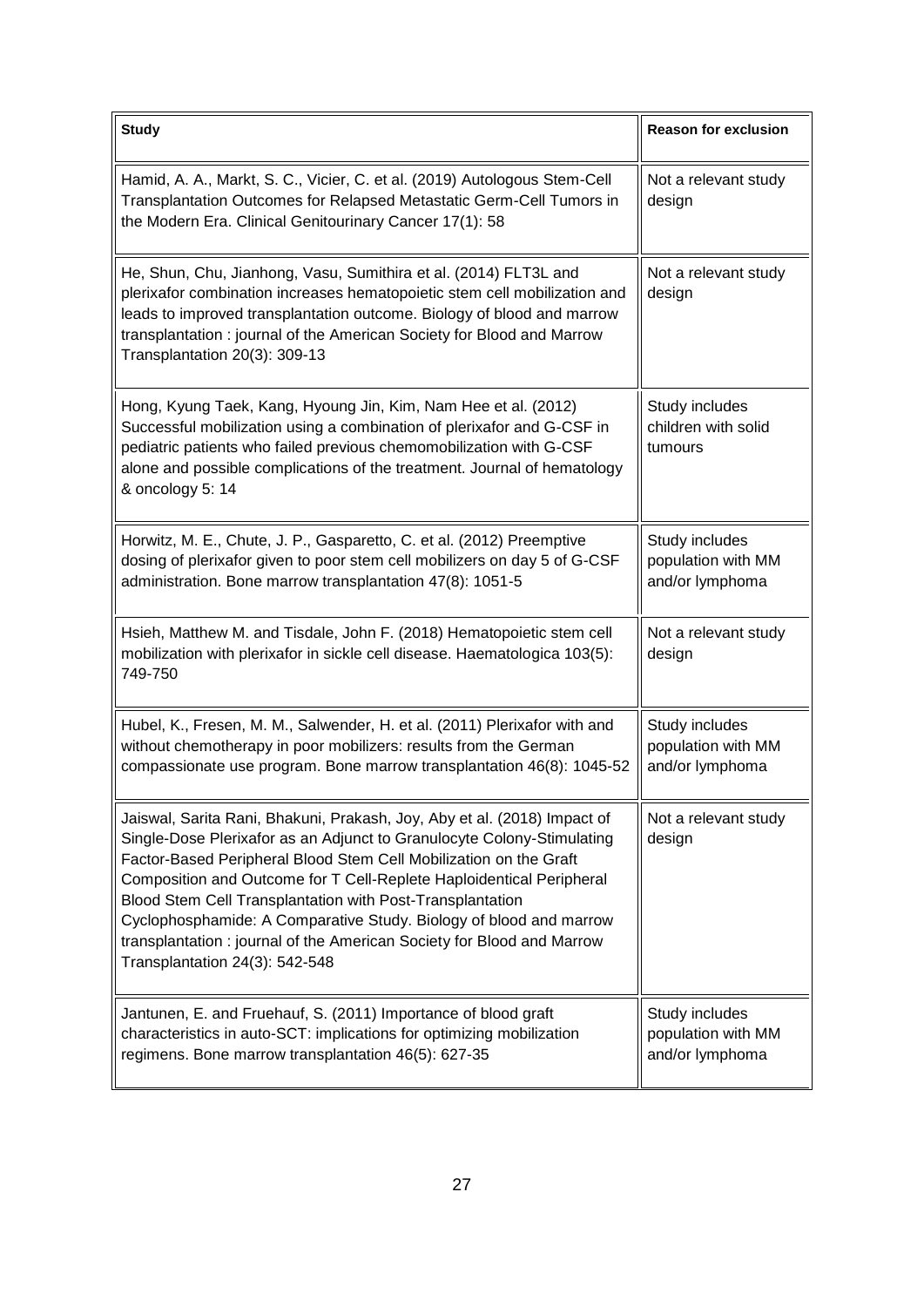| <b>Study</b>                                                                                                                                                                                                                                                                                                                                                                                                                           | <b>Reason for exclusion</b>                                                                            |
|----------------------------------------------------------------------------------------------------------------------------------------------------------------------------------------------------------------------------------------------------------------------------------------------------------------------------------------------------------------------------------------------------------------------------------------|--------------------------------------------------------------------------------------------------------|
| Kamdar, M., Abebe, S., Gonzalez Fontal, G. R. et al. (2017)<br>Administration of plerixafor for peripheral blood CD34+ stem cell content<br>of less than 30 x 10-6/L for autologous stem cell mobilization leads to<br>decreased apheresis days and increased total yield. Bone marrow<br>transplantation. Conference: 43rd annual meeting of the european society<br>for blood and marrow transplantation. France 52(supplement1): 39 | Conference abstract                                                                                    |
| Karponi, Garyfalia, Psatha, Nikoletta, Lederer, Carsten Werner et al.<br>(2015) Plerixafor+G-CSF-mobilized CD34+ cells represent an optimal<br>graft source for thalassemia gene therapy. Blood 126(5): 616-9                                                                                                                                                                                                                          | Does not contain a<br>population of people<br>undergoing<br>autologous HSCT<br>treated with plerixafor |
| Kaul, E., Shah, G., Chaulagain, C. et al. (2014) Plerixafor and G-CSF for<br>autologous stem cell mobilization in AL amyloidosis. Bone marrow<br>transplantation 49(9): 1233                                                                                                                                                                                                                                                           | Not pre-emptive or<br>rescue treatment                                                                 |
| Kobold, S., Isernhagen, J., Hubel, K. et al. (2011) Plerixafor is effective<br>and safe for stem cell mobilization in heavily pretreated germ cell tumor<br>patients. Bone marrow transplantation 46(8): 1053-6                                                                                                                                                                                                                        | Not a relevant study<br>design                                                                         |
| Kosmas, Christos, Athanasopoulos, Aggelos, Dimitriadis, George et al.<br>(2014) Plerixafor added to G-CSF-supported paclitaxel-ifosfamide-<br>cisplatin salvage chemotherapy enhances mobilization of adequate<br>numbers of hematopoietic stem cells for subsequent autografting in hard-<br>to-mobilize patients with relapsed/refractory germ-cell tumors: a single-<br>center experience. Anti-cancer drugs 25(7): 841-7           | Not a relevant study<br>design                                                                         |
| Lagresle-Peyrou, C., Lefrere, F., Magrin, E. et al. (2018) Plerixafor<br>enables safe, rapid, efficient mobilization of hematopoietic stem cells in<br>sickle cell disease patients after exchange transfusion. Haematologica<br>103(5): 778-786                                                                                                                                                                                       | Does not contain a<br>population of people<br>undergoing<br>autologous HSCT<br>treated with plerixafor |
| Leotta, S., Poidomani, M., Mauro, E. et al. (2011) AMD3100 for urgent<br>PBSC mobilization and allogeneic transplantation from a normal donor<br>after failed marrow harvest. Bone marrow transplantation 46(2): 314-6                                                                                                                                                                                                                 | Not a relevant study<br>design                                                                         |
| Lessi, Federica, Marson, Piero, Colpo, Anna et al. (2016) Spontaneous<br>splenic rupture following stem cell mobilization with G-CSF and plerixafor<br>in AL amyloidosis. Transfusion and apheresis science : official journal of<br>the World Apheresis Association : official journal of the European Society<br>for Haemapheresis 54(2): 256-8                                                                                      | Not a relevant study<br>design                                                                         |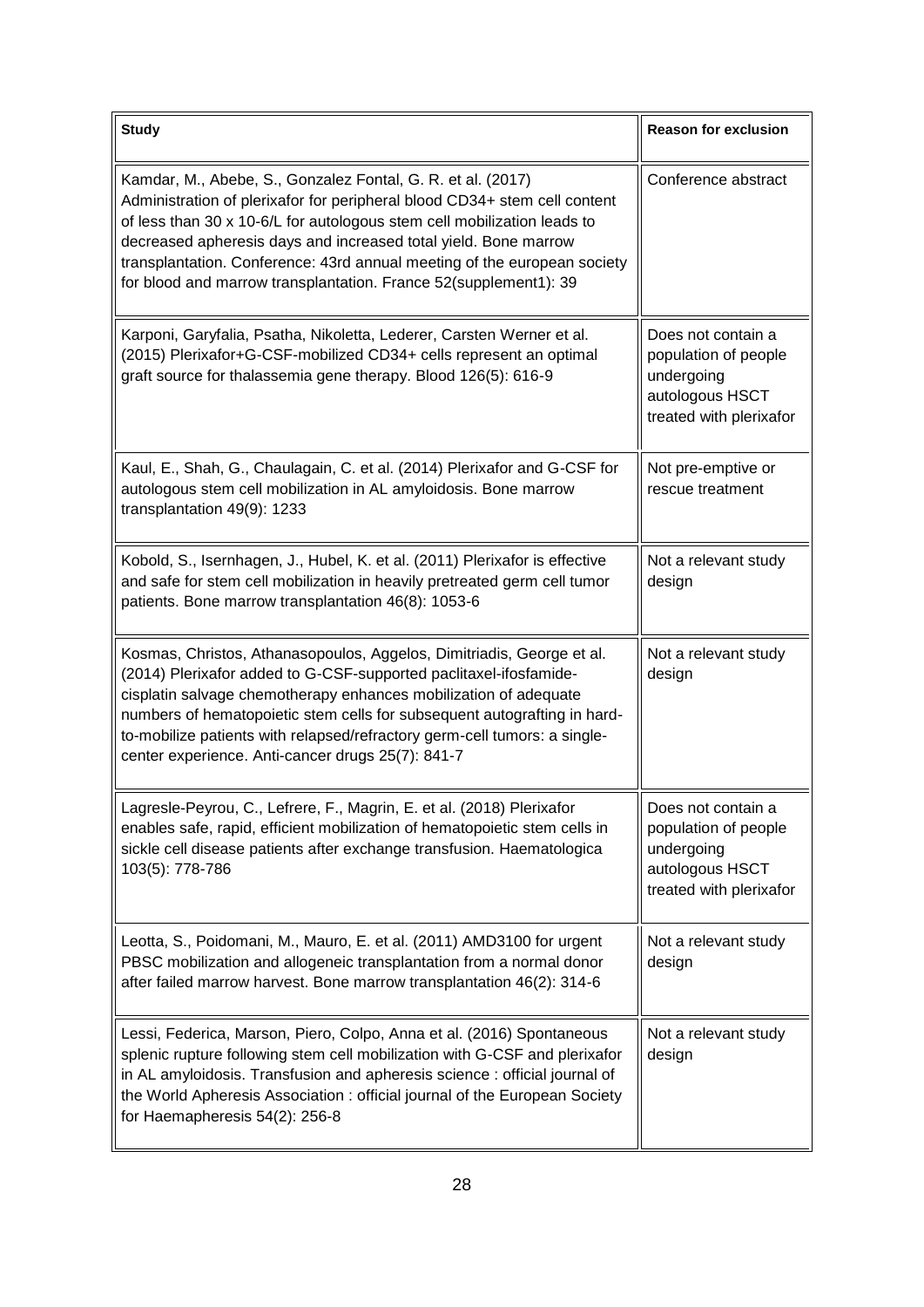| <b>Study</b>                                                                                                                                                                                                                                                                                                                                                                                                | <b>Reason for exclusion</b>                             |
|-------------------------------------------------------------------------------------------------------------------------------------------------------------------------------------------------------------------------------------------------------------------------------------------------------------------------------------------------------------------------------------------------------------|---------------------------------------------------------|
| Lidonnici, Maria Rosa, Aprile, Annamaria, Frittoli, Marta Claudia et al.<br>(2017) Plerixafor and G-CSF combination mobilizes hematopoietic stem<br>and progenitors cells with a distinct transcriptional profile and a reduced in<br>vivo homing capacity compared to plerixafor alone. Haematologica 102(4):<br>e120-e124                                                                                 | Not a relevant study<br>design                          |
| Liesveld, J. (2015) Plerixafor: Potential role in acute leukemia therapy.<br>Expert Opinion on Orphan Drugs 3(4): 467-475                                                                                                                                                                                                                                                                                   | Review article but not<br>a systematic review           |
| Liu, T., Li, X., You, S. et al. (2016) Effectiveness of AMD3100 in treatment<br>of leukemia and solid tumors: From original discovery to use in current<br>clinical practice. Experimental Hematology and Oncology 5(1): 19                                                                                                                                                                                 | Review article but not<br>a systematic review           |
| Lopez-Castano, F., Manresa, P., Diaz, V. et al. (2019) Comparison and<br>cost analysis of three protocols for mobilization and apheresis of<br>haematopoietic progenitor cells. Journal of Clinical Apheresis                                                                                                                                                                                               | Study includes<br>population with MM<br>and/or lymphoma |
| Maschan, A. A., Balashov, D. N., Kurnikova, E. E. et al. (2015) Efficacy of<br>plerixafor in children with malignant tumors failing to mobilize a sufficient<br>number of hematopoietic progenitors with G-CSF. Bone marrow<br>transplantation 50(8): 1089-91                                                                                                                                               | Study includes<br>children with solid<br>tumours        |
| Mehdizadeh, M., Hajifathali, A., Tabarraee, M. et al. (2013) Plerixafor in<br>the treatment of stem cell mobilization failure; first experience in Iran.<br>Iranian Journal of Pharmaceutical Research 12(suppl): 185-187                                                                                                                                                                                   | Study includes<br>population with MM<br>and/or lymphoma |
| Micallef, I. N., Jacobsen, E. D., Shaughnessy, P. et al. (2013) G-CSF plus<br>plerixafor (Mozobil) to mobilize hematopoietic stem cells in patients with<br>thrombocytopenia or leukopenia prior to auto-SCT. Bone marrow<br>transplantation 48(2): 303-4                                                                                                                                                   | Study includes<br>population with MM<br>and/or lymphoma |
| Milone, Giuseppe and Tripepi, Giovanni (2014) Algorithms for early<br>identification of poor mobilization and for on-demand use of plerixafor in<br>patients mobilized by chemotherapy and granulocyte-colony stimulating<br>factor. Leukemia & lymphoma 55(3): 725-6                                                                                                                                       | Not a relevant study<br>design                          |
| Miltiadous, Constantinos, Dimitriadis, Georgios K., Roditis, Pavlos et al.<br>(2017) Plerixafor mobilization of peripheral blood hematopoietic<br>progenitors to support further high-dose chemotherapy cycles in a patient<br>with germ-cell tumor relapsing after previous tandem high-dose<br>chemotherapy and hematopoietic cell transplantation: report of a case.<br>Anti-cancer drugs 28(2): 237-241 | Not a relevant study<br>design                          |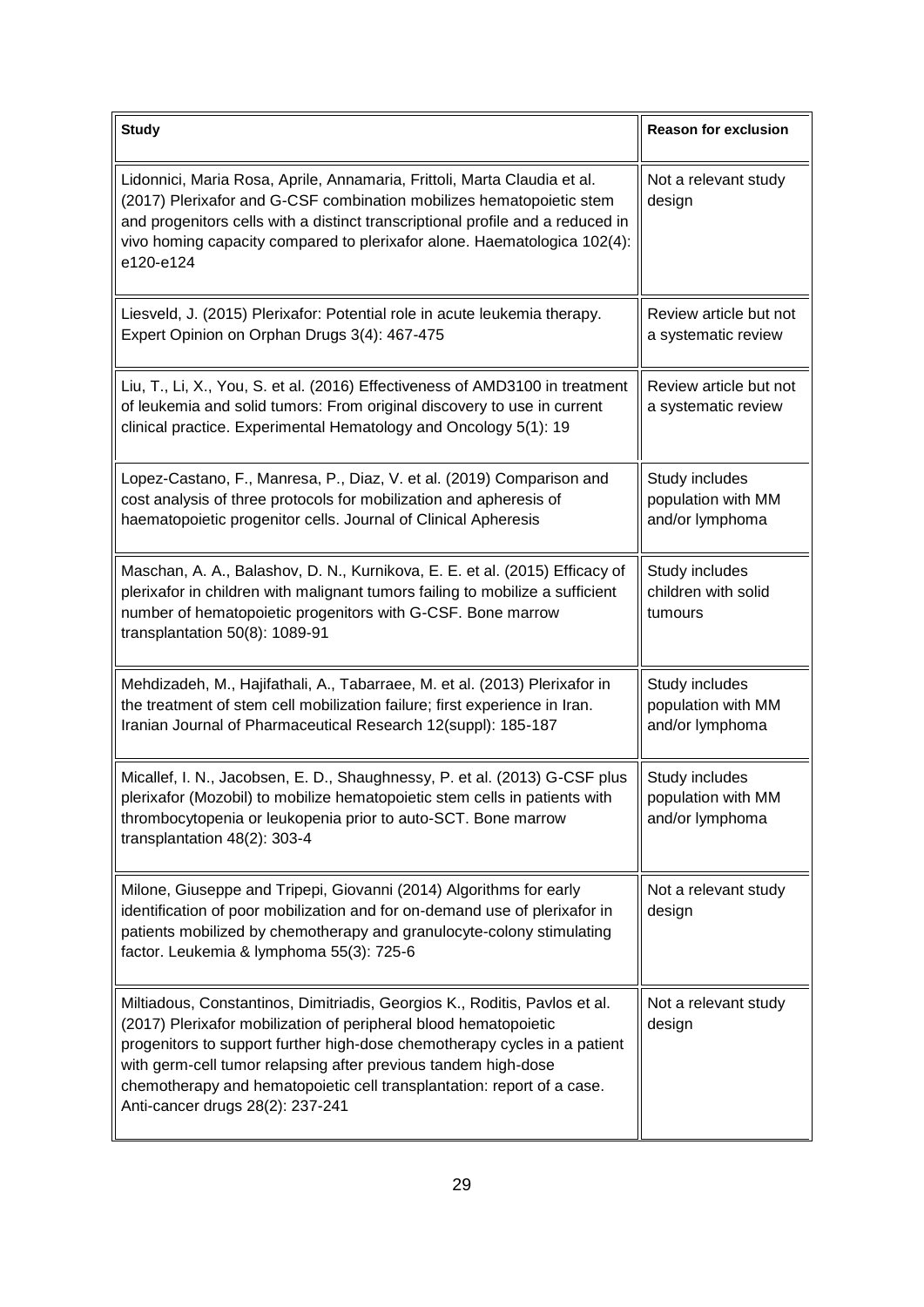| <b>Study</b>                                                                                                                                                                                                                                                                                              | <b>Reason for exclusion</b>                                                                            |
|-----------------------------------------------------------------------------------------------------------------------------------------------------------------------------------------------------------------------------------------------------------------------------------------------------------|--------------------------------------------------------------------------------------------------------|
| Modak, Shakeel, Cheung, Irene Y., Kushner, Brian H. et al. (2012)<br>Plerixafor plus granulocyte-colony stimulating factor for autologous<br>hematopoietic stem cell mobilization in patients with metastatic<br>neuroblastoma. Pediatric blood & cancer 58(3): 469-71                                    | Study includes<br>children with solid<br>tumours                                                       |
| Mohty, M., Drillat, P., Grouin, J. M. et al. (2017) Addition of plerixafor to G-<br>CSF is useful to achieve efficient collection even in very poor mobilizers:<br>hope for patients with diminished hematopoietic function. Bone marrow<br>transplantation 52(7): 1049-1050                              | Not a relevant study<br>design                                                                         |
| Naithani, Rahul, Sachdeva, Mansi, Rai, Reeta et al. (2016) Plerixafor for<br>Hematopoietic Stem Cell Mobilization in Children With Neuroblastoma.<br>Experimental and clinical transplantation: official journal of the Middle<br>East Society for Organ Transplantation 14(3): 358-9                     | Study includes<br>children with solid<br>tumours                                                       |
| O'Hara, V. J. D., Karr, A. H., Srivastava, S. et al. (2014) Experience with<br>plerixafor for hematopoietic cell mobilization in nine patients with germ cell<br>tumors. Pharmacotherapy 34(1): 85-88                                                                                                     | Not pre-emptive or<br>rescue treatment                                                                 |
| Saure, Christian, Weigelt, Christian, Schroeder, Thomas et al. (2010)<br>Plerixafor enables successful hematopoietic stem cell collection in an<br>extensively pretreated patient with testicular cancer. Acta haematologica<br>124(4): 235-8                                                             | Not a relevant study<br>design                                                                         |
| Schroeder, Mark A., Rettig, Michael P., Lopez, Sandra et al. (2017)<br>Mobilization of allogeneic peripheral blood stem cell donors with<br>intravenous plerixafor mobilizes a unique graft. Blood 129(19): 2680-2692                                                                                     | Does not contain a<br>population of people<br>undergoing<br>autologous HSCT<br>treated with plerixafor |
| Selleslag, D., Dierickx, D., Breems, D. A. et al. (2011) Plerixafor in poor<br>stem cell mobilizers: the Belgian Compassionate Use Program. Acta<br>clinica Belgica 66(3): 200-4                                                                                                                          | Study includes<br>population with MM<br>and/or lymphoma                                                |
| Sevilla, Julian, Schiavello, Elisabetta, Madero, Luis et al. (2012) Priming of<br>hematopoietic progenitor cells by plerixafor and filgrastim in children with<br>previous failure of mobilization with chemotherapy and/or cytokine<br>treatment. Journal of pediatric hematology/oncology 34(2): 146-50 | Study includes<br>children with solid<br>tumours                                                       |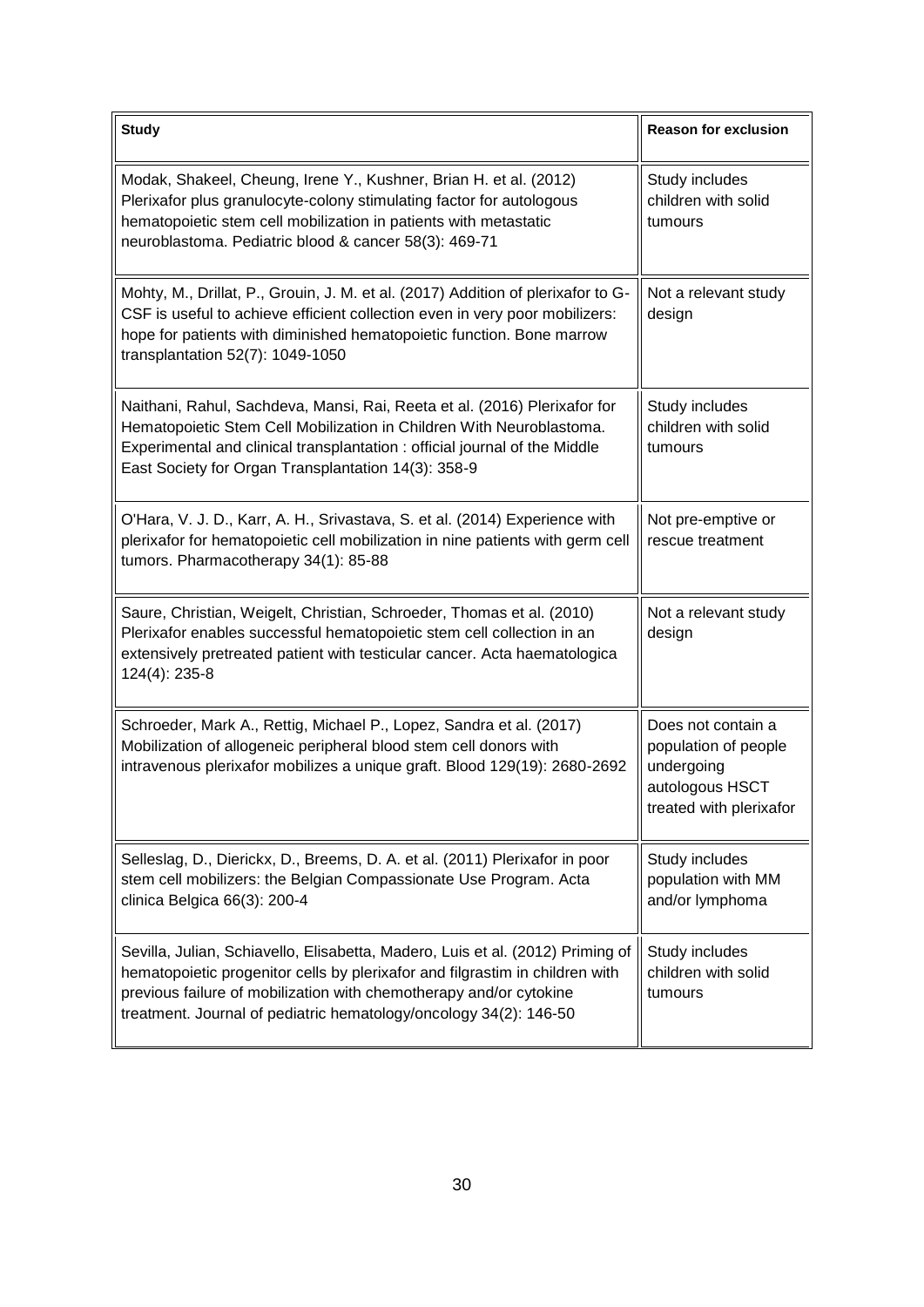| <b>Study</b>                                                                                                                                                                                                                                                                                                                                                                                             | <b>Reason for exclusion</b>                                                                            |
|----------------------------------------------------------------------------------------------------------------------------------------------------------------------------------------------------------------------------------------------------------------------------------------------------------------------------------------------------------------------------------------------------------|--------------------------------------------------------------------------------------------------------|
| Sheppard, Dawn, Bredeson, Christopher, Allan, David et al. (2012)<br>Systematic review of randomized controlled trials of hematopoietic stem<br>cell mobilization strategies for autologous transplantation for hematologic<br>malignancies. Biology of blood and marrow transplantation : journal of the<br>American Society for Blood and Marrow Transplantation 18(8): 1191-203                       | Study includes<br>population with MM<br>and/or lymphoma                                                |
| Shimizu, N., Sakaida, E., Ohwada, C. et al. (2012) Mobilization of PBSCs<br>in poor mobilizers with POEMS syndrome using G-CSF with plerixafor.<br>Bone marrow transplantation 47(12): 1587-8                                                                                                                                                                                                            | Not a relevant study<br>design                                                                         |
| Son, Meong Hi, Kang, Eun Suk, Kim, Dong Hwan et al. (2013) Efficacy<br>and toxicity of plerixafor for peripheral blood stem cell mobilization in<br>children with high-risk neuroblastoma. Pediatric blood & cancer 60(8):<br>E57-9                                                                                                                                                                      | Study includes<br>children with solid<br>tumours                                                       |
| Spoerl, Silvia, Peter, Robert, Wascher, Dagmar et al. (2017) Patients'<br>outcome after rescue plerixafor administration for autologous stem cell<br>mobilization: a single-center retrospective analysis. Transfusion 57(1):<br>115-121                                                                                                                                                                 | Study includes<br>population with MM<br>and/or lymphoma                                                |
| Srinivasan, Ashok, Panetta, John C., Cross, Shane J. et al. (2014) Phase<br>I study of the safety and pharmacokinetics of plerixafor in children<br>undergoing a second allogeneic hematopoietic stem cell transplantation<br>for relapsed or refractory leukemia. Biology of blood and marrow<br>transplantation: journal of the American Society for Blood and Marrow<br>Transplantation 20(8): 1224-8 | Does not contain a<br>population of people<br>undergoing<br>autologous HSCT<br>treated with plerixafor |
| Tanhehco, Yvette C., Adamski, Jill, Sell, Mary et al. (2010) Plerixafor<br>mobilization leads to a lower ratio of CD34+ cells to total nucleated cells<br>which results in greater storage costs. Journal of clinical apheresis 25(4):<br>202-8                                                                                                                                                          | Study includes<br>population with MM<br>and/or lymphoma                                                |
| Teusink, Ashley, Pinkard, Susan, Davies, Stella et al. (2016) Plerixafor is<br>safe and efficacious for mobilization of peripheral blood stem cells in<br>pediatric patients. Transfusion 56(6): 1402-5                                                                                                                                                                                                  | Study includes<br>children with solid<br>tumours                                                       |
| Toledano, Helen, Yahel, Anat, Cohen, Ian J. et al. (2010) Successful<br>mobilization, harvest and transplant of peripheral blood stem cells using<br>AMD3100 and G-CSF following high dose craniospinal irradiation for<br>medulloblastoma in a young child. Pediatric blood & cancer 54(4): 613-5                                                                                                       | Study includes<br>children with solid<br>tumours                                                       |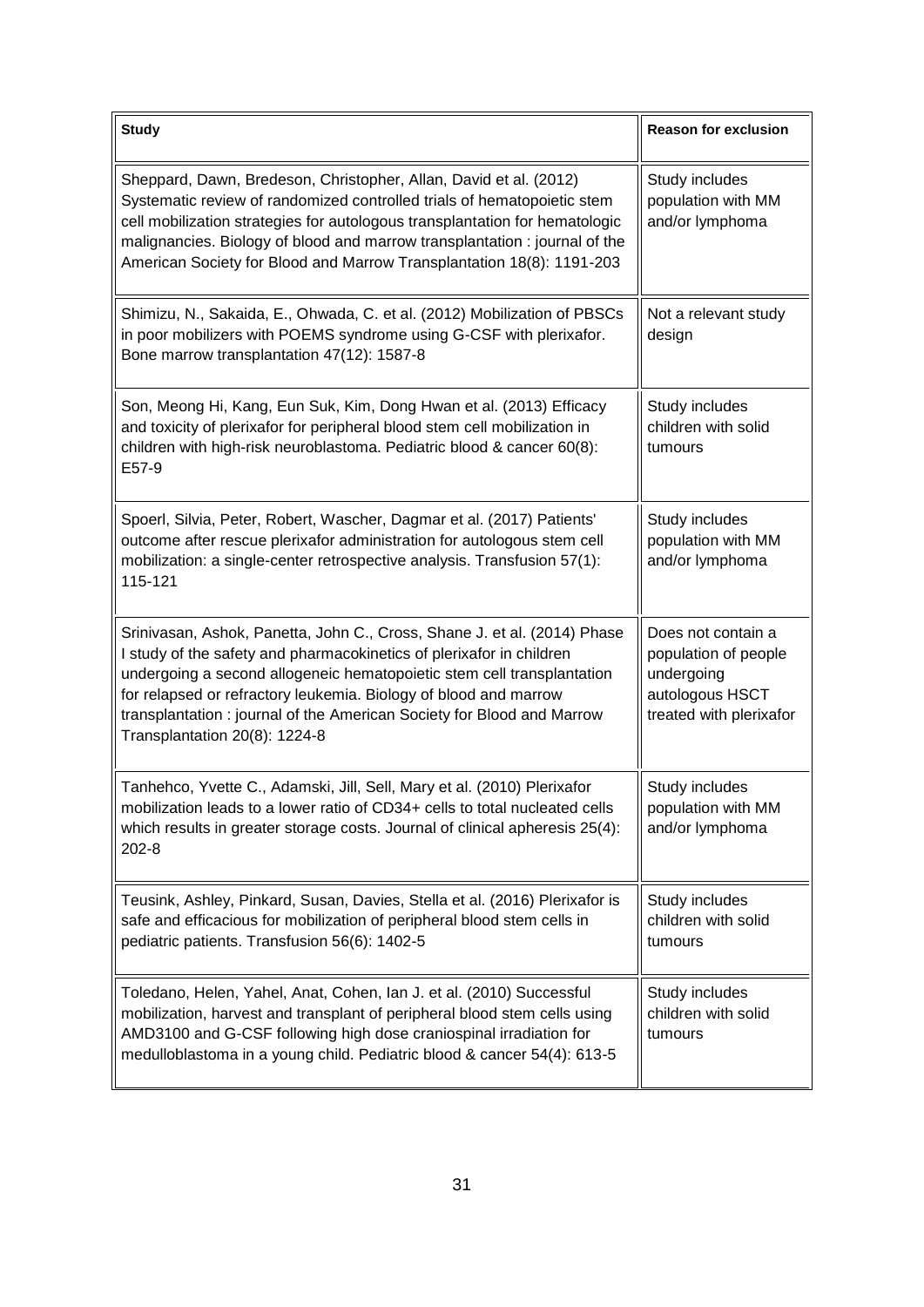| <b>Study</b>                                                                                                                                                                                                                                                                                                                                                                                    | <b>Reason for exclusion</b>                                                                            |
|-------------------------------------------------------------------------------------------------------------------------------------------------------------------------------------------------------------------------------------------------------------------------------------------------------------------------------------------------------------------------------------------------|--------------------------------------------------------------------------------------------------------|
| Tuffaha, Haitham and Abdel-Rahman, Fawzi Abdel-Latif (2010)<br>Successful stem-cell mobilization and transplantation using plerixafor in a<br>patient with a germ cell tumor. Hematology/oncology and stem cell<br>therapy 3(4): 203-5                                                                                                                                                          | Not a relevant study<br>design                                                                         |
| Veeraputhiran, Muthu, Jain, Tania, Cronin, Simon et al. (2014) Successful<br>hematopoietic stem cell collection in patients who fail initial plerixafor<br>mobilization for autologous stem cell transplant. Journal of clinical<br>apheresis 29(6): 293-8                                                                                                                                      | Study includes<br>population with MM<br>and/or lymphoma                                                |
| Vettenranta, Kim; Mottonen, Merja; Riikonen, Pekka (2012) The use of<br>plerixafor in harvesting autologous stem cells in the pediatric setting.<br>Pediatric blood & cancer 59(1): 197-8                                                                                                                                                                                                       | Study includes<br>children with solid<br>tumours                                                       |
| Vishnu, Prakash, Roy, Vivek, Paulsen, Athena et al. (2012) Efficacy and<br>cost-benefit analysis of risk-adaptive use of plerixafor for autologous<br>hematopoietic progenitor cell mobilization. Transfusion 52(1): 55-62                                                                                                                                                                      | Study includes<br>population with MM<br>and/or lymphoma                                                |
| Vives, S., Sancho, J. M., Almazan, F. et al. (2012) Plerixafor plus G-CSF<br>in combination with chemotherapy for stem cell mobilization in a pediatric<br>patient with Ewing's sarcoma. Journal of Clinical Apheresis 27(5): 260-262                                                                                                                                                           | Study includes<br>children with solid<br>tumours                                                       |
| Worel, Nina, Fritsch, Gerhard, Agis, Hermine et al. (2017) Plerixafor as<br>preemptive strategy results in high success rates in autologous stem cell<br>mobilization failure. Journal of clinical apheresis 32(4): 224-234                                                                                                                                                                     | Study includes<br>population with MM<br>and/or lymphoma                                                |
| Yannaki, E., Papayannopoulou, T., Jonlin, E. et al. (2012) Erratum:<br>"hematopoietic stem cell mobilization for gene therapy of adult patients<br>with severe beta-Thalassemia: Results of clinical trials using G-CSF or<br>plerixafor in splenectomized and nonsplenectomized subjects" (Molecular<br>Therapy (2012) 20 (230-238) DOI: 10.1038/mt.2011.195). Molecular<br>Therapy 20(2): 469 | Does not contain a<br>population of people<br>undergoing<br>autologous HSCT<br>treated with plerixafor |
| Yannaki, E., Papayannopoulou, T., Jonlin, E. et al. (2011) Hematopoietic<br>Stem Cell Mobilization for Gene Therapy of Adult Patients With Severe<br>beta-Thalassemia: Results of Clinical Trials Using G-CSF or plerixafor in<br>Splenectomized and Nonsplenectomized Subjects. Molecular Therapy                                                                                              | Does not contain a<br>population of people<br>undergoing<br>autologous HSCT<br>treated with plerixafor |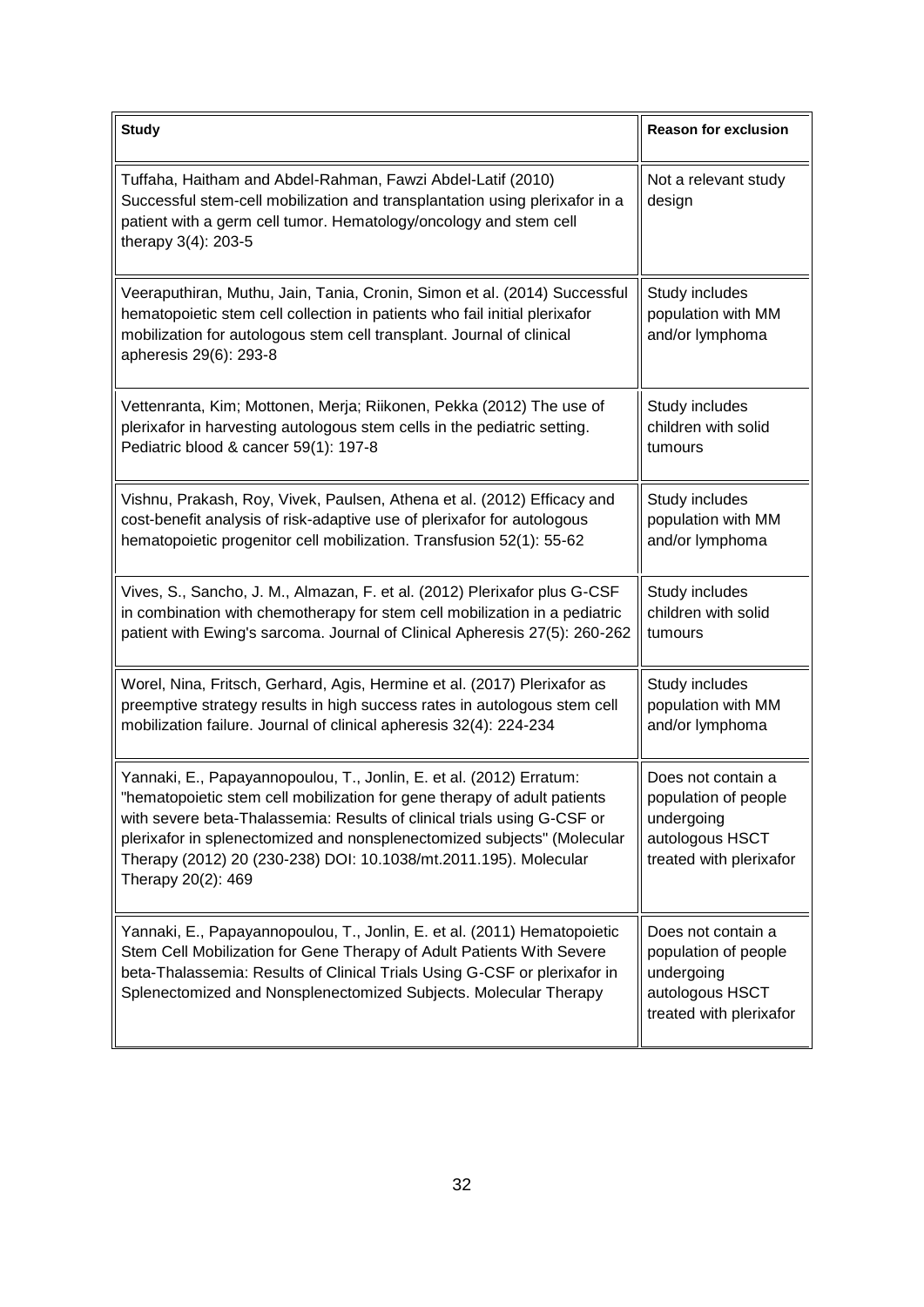| <b>Study</b>                                                                                                                                                                                                                                                                                                                                                                              | <b>Reason for exclusion</b>                                                                            |
|-------------------------------------------------------------------------------------------------------------------------------------------------------------------------------------------------------------------------------------------------------------------------------------------------------------------------------------------------------------------------------------------|--------------------------------------------------------------------------------------------------------|
| Yannaki, Evangelia, Karponi, Garyfalia, Zervou, Fani et al. (2013)<br>Hematopoietic stem cell mobilization for gene therapy: superior<br>mobilization by the combination of granulocyte-colony stimulating factor<br>plus plerixafor in patients with beta-thalassemia major. Human gene<br>therapy 24(10): 852-60                                                                        | Does not contain a<br>population of people<br>undergoing<br>autologous HSCT<br>treated with plerixafor |
| Yannaki, Evangelia, Papayannopoulou, Thalia, Jonlin, Erica et al. (2012)<br>Hematopoietic stem cell mobilization for gene therapy of adult patients<br>with severe beta-thalassemia: results of clinical trials using G-CSF or<br>plerixafor in splenectomized and nonsplenectomized subjects. Molecular<br>therapy: the journal of the American Society of Gene Therapy 20(1): 230-<br>8 | Does not contain a<br>population of people<br>undergoing<br>autologous HSCT<br>treated with plerixafor |
| Yuan, Shan, Wang, Shirong, Salhotra, Amandeep et al. (2014) Plerixafor<br>to the rescue: boosting peripheral blood stem cell mobilization in patients<br>previously treated with hyperfractionated cyclophosphamide, vincristine,<br>doxorubicin, dexamethasone/methotrexate, cytarabine (Hyper-CVAD)<br>chemotherapy. Leukemia & lymphoma 55(7): 1557-62                                 | Study includes<br>population with MM<br>and/or lymphoma                                                |

References for the three most clinically impactful studies were submitted with the Preliminary Policy Proposition. These are listed in the following table with the evidence selection decision and rationale for each provided:

| <b>Study</b>                                                                                                                                                                                                                                                                   | <b>Comment</b>                                                     |
|--------------------------------------------------------------------------------------------------------------------------------------------------------------------------------------------------------------------------------------------------------------------------------|--------------------------------------------------------------------|
| Worel N, Apperley J, Basak G, Douglas K, Gabriel I, et<br>al. (2012). European data on stem cell mobilization with<br>plerixafor in patients with nonhematologic disease: an<br>analysis of the European consortium of stem cell<br>mobilization. Transfusion 52, pp 2395-2400 | Included in the evidence<br>summary on non-haematologic<br>tumours |
| Horwitz M, Long, Holman P, Libby E, Calandra G,<br>Schriber J. (2012). Efficacy and safety of hematopoietic<br>stem cell remobilization with plerixafor +G-CSF in adult<br>patients with germ cell tumours. Bone Marrow<br>Transplantation, 47, 1287-1286.                     | Included in the evidence<br>summary on non-haematologic<br>tumours |
| Jaimovich G, Castro M, Ostriz B, Fernandez M, Silveyra<br>D, Campestri R. (2016). Plerixafor, cyclophosphamide<br>and G-CSF and blood cell mobilization in a patient with<br>acute promyelocytic leukaemia. Journal of Clinical<br>Apheresis, 32, pp 592-593.                  | Excluded: not a relevant study<br>design                           |

## <span id="page-32-0"></span>**12. Related NICE guidance and NHS England clinical policies**

NHS England has published clinical commissioning policies on **haematopoietic stem cell** [transplantation](https://www.england.nhs.uk/wp-content/uploads/2018/07/Haematopoietic-stem-cell-transplantation-All-Ages.pdf) and [plerixafor for stem cell mobilisation.](https://www.england.nhs.uk/wp-content/uploads/2018/07/Plerixafor-for-paediatric-stem-cell-mobilisation.pdf) NICE has not issued any guidance on plerixafor for stem cell mobilisation.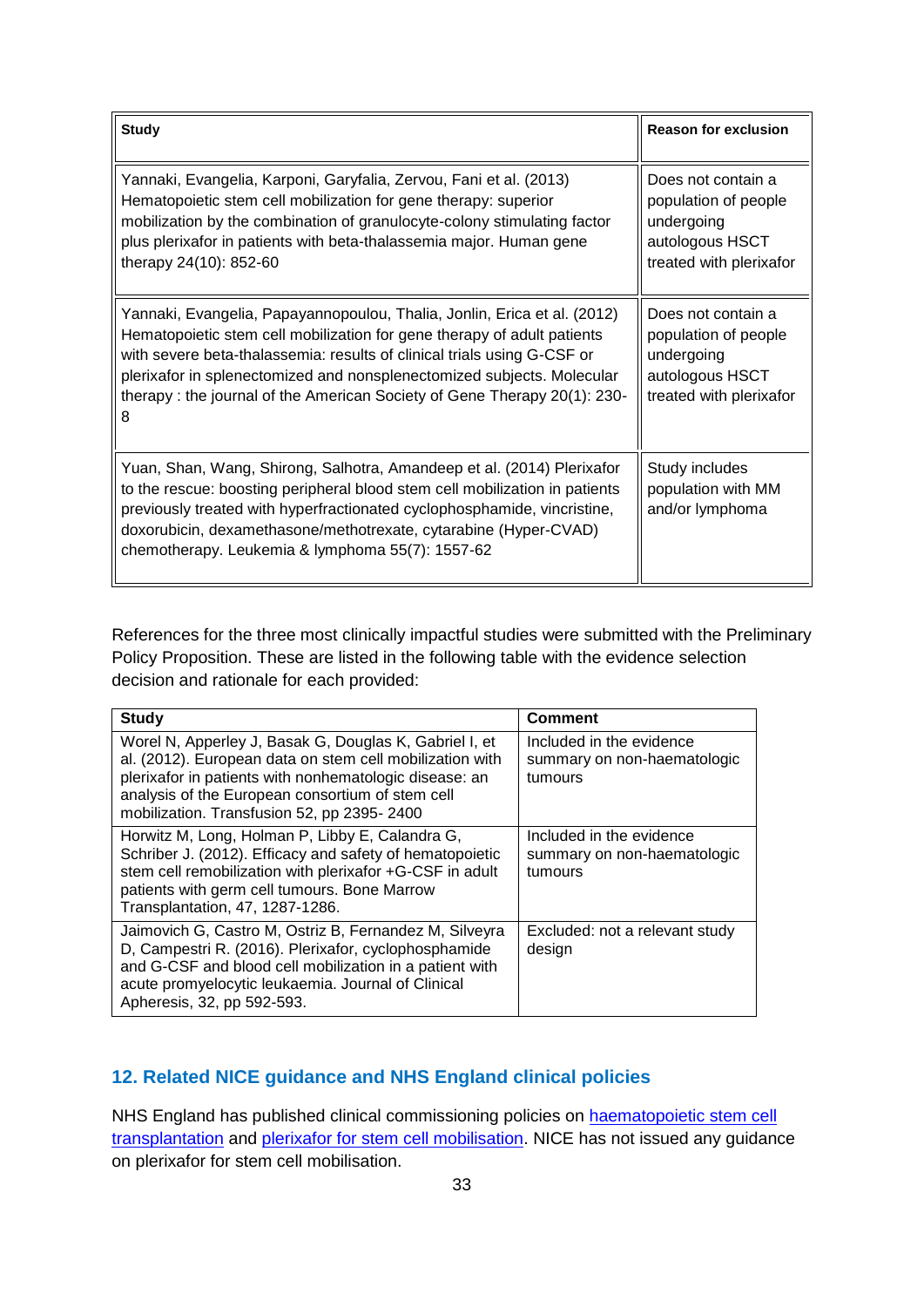## <span id="page-33-0"></span>**13. Terms used in this evidence summary**

## <span id="page-33-1"></span>**Abbreviations**

| Term           | <b>Definition</b>                        |
|----------------|------------------------------------------|
| AL amyloidosis | Amyloid light-chain amyloidosis          |
| G-CSF          | Granulocyte-colony stimulating factor    |
| <b>HSCT</b>    | Haematopoietic stem cell transplantation |
| <b>PBSC</b>    | Peripheral blood stem cells              |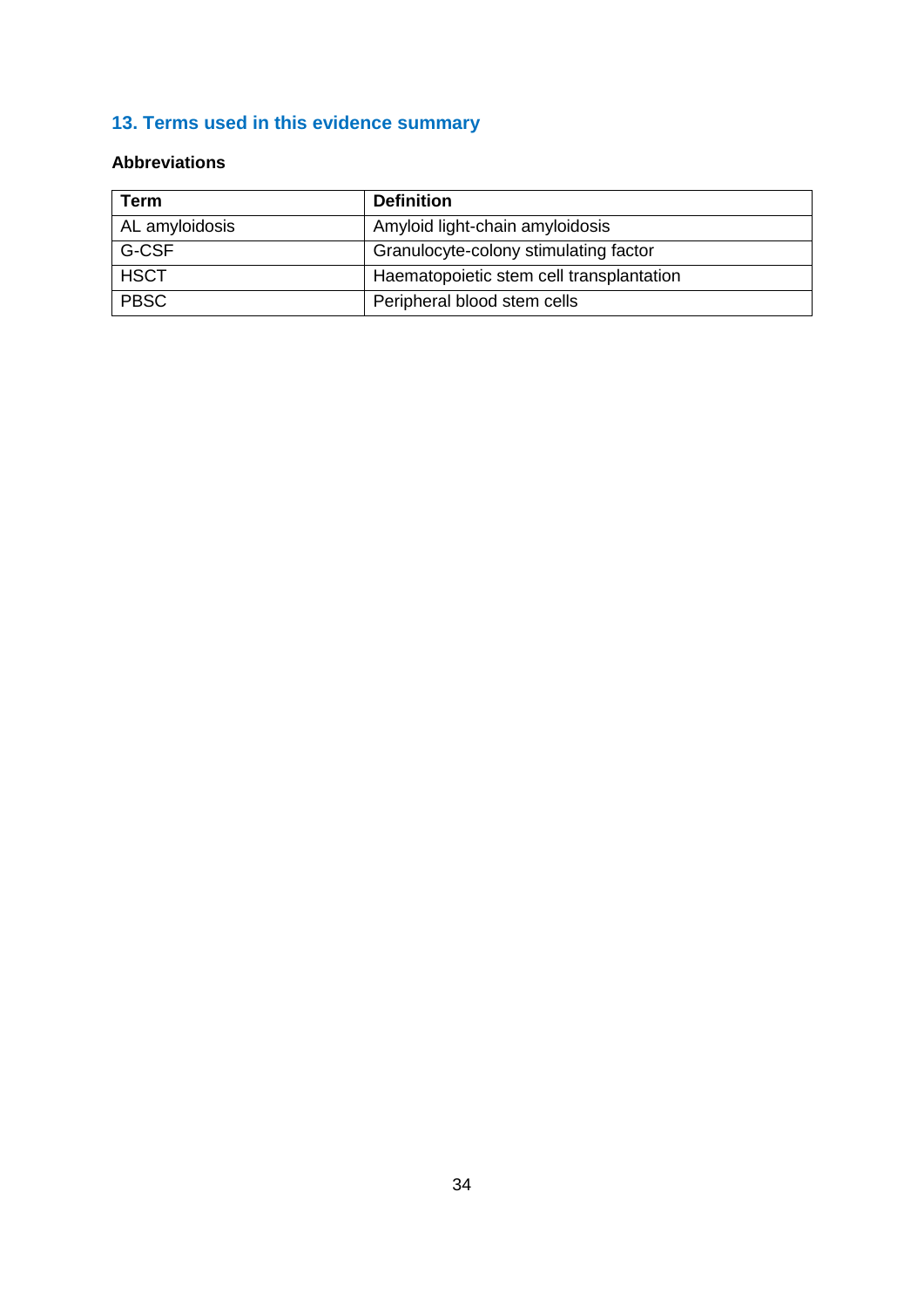## <span id="page-34-0"></span>**Medical definitions**

| <b>Term</b>                                 | <b>Definition</b>                                                                                                                                                                                                                                                                                                         |
|---------------------------------------------|---------------------------------------------------------------------------------------------------------------------------------------------------------------------------------------------------------------------------------------------------------------------------------------------------------------------------|
| Allogeneic stem cell transplant             | A procedure in which a person receives haematopoietic<br>stem cells (cells from which all blood cells develop) from<br>a genetically similar donor                                                                                                                                                                        |
| Apheresis                                   | The name given to the flow of the person's blood<br>through the cell separator during which the stem cells<br>(PBSC) are separated and collected into a separate<br>container in which they can then be frozen for later use                                                                                              |
| Autologous stem cell<br>transplant          | The process of high-dose chemotherapy followed by<br>infusion of the harvested stem cells which will repopulate<br>the bone marrow and allow the recovery of the person's<br>blood counts                                                                                                                                 |
| CD34+ cell                                  | The protein expressed on the stem cells (PBSC) that<br>can be detected, allowing the number of stem cells in the<br>blood or the harvest to be counted                                                                                                                                                                    |
| Haematological                              | Relating to the blood and blood forming tissues                                                                                                                                                                                                                                                                           |
| Haematopoietic stem cells                   | Cells in the bone marrow that can develop into different<br>types of blood cells                                                                                                                                                                                                                                          |
| Haematopoietic stem cell<br>transplantation | Blood and bone marrow transplantation                                                                                                                                                                                                                                                                                     |
| Lymphoma                                    | A cancer that affects cells of the immune system called<br>'lymphocytes'                                                                                                                                                                                                                                                  |
| Myeloma                                     | A cancer that affects the bone marrow                                                                                                                                                                                                                                                                                     |
| Neutrophil                                  | The most common type of white blood cell                                                                                                                                                                                                                                                                                  |
| Peripheral blood stem cells                 | Stem cells in the circulating blood flow, rather than in the<br>bone marrow                                                                                                                                                                                                                                               |
| Platelet                                    | A type of blood cell that helps blood clot                                                                                                                                                                                                                                                                                |
| Pre-emptive treatment                       | Use of plerixafor when there is a low level of circulating<br>PBSC on the day of planned collection                                                                                                                                                                                                                       |
| <b>Rescue treatment</b>                     | Use of plerixafor with high-dose G-CSF when a previous<br>attempt at mobilisation has failed to collect enough<br><b>PBSC</b>                                                                                                                                                                                             |
| Solid tumours                               | Solid tumours may be benign (not cancer), or malignant<br>(cancer). Different types of solid tumours are named for<br>the type of cells that form them. Examples of solid<br>tumours are sarcomas, carcinomas, and lymphomas.<br>Leukaemias (cancers of the bone marrow and blood)<br>generally do not form solid tumours |
| Stem cell harvest                           | Collection of the stem cells (PBSC) from the blood using<br>a cell separator machine                                                                                                                                                                                                                                      |
| Stem cell mobilisation                      | A process to dislodge the stem cells from the bone<br>marrow and increase the amount circulating in the blood<br>from where they can be collected                                                                                                                                                                         |